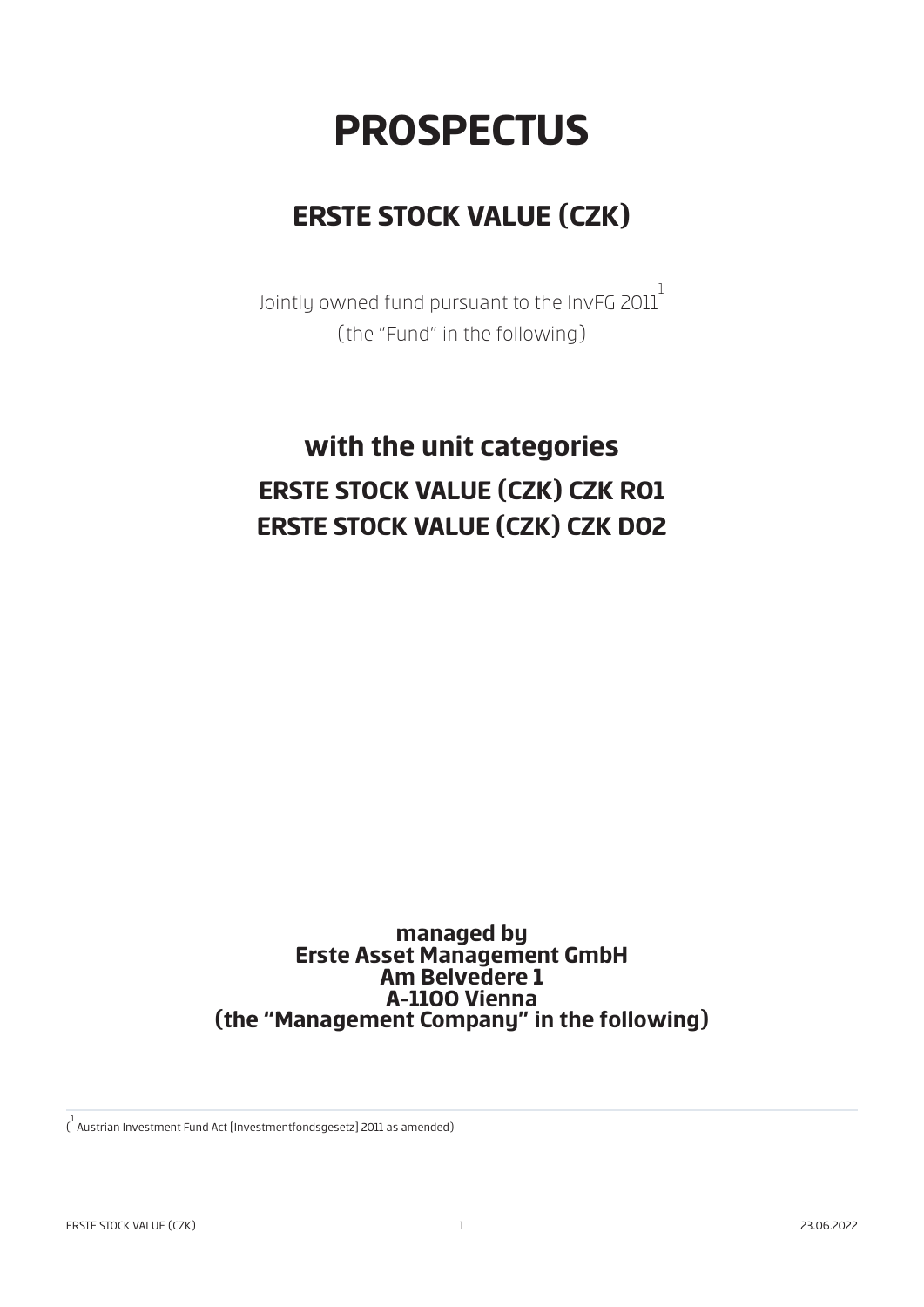## **Overview of ISINs**

#### **ERSTE STOCK VALUE (CZK) CZK R01**

AT0000A2STH3 (KESt-exempt non-dividend-bearing units [domestic/foreign investors])

#### **ERSTE STOCK VALUE (CZK) CZK D02**

AT0000A2STG5 (KESt-exempt non-dividend-bearing units [domestic/foreign investors])

## **Details on the publication and validity of the document**

This document was created in accordance with the Fund Rules issued pursuant to the InvFG 2011 and published on 22.06.2022.

This document becomes effective on 23.06.2022.

The last prior publications pertaining to the fund were released on: 27.10.2021, 21.12.2021

## **Note on the provision of documents**

The document including the Fund Rules, key investor information, and the semi-annual and annual reports can be accessed on the website of Erste Asset Management GmbH, [www.erste-am.com.](https://www.erste-am.com)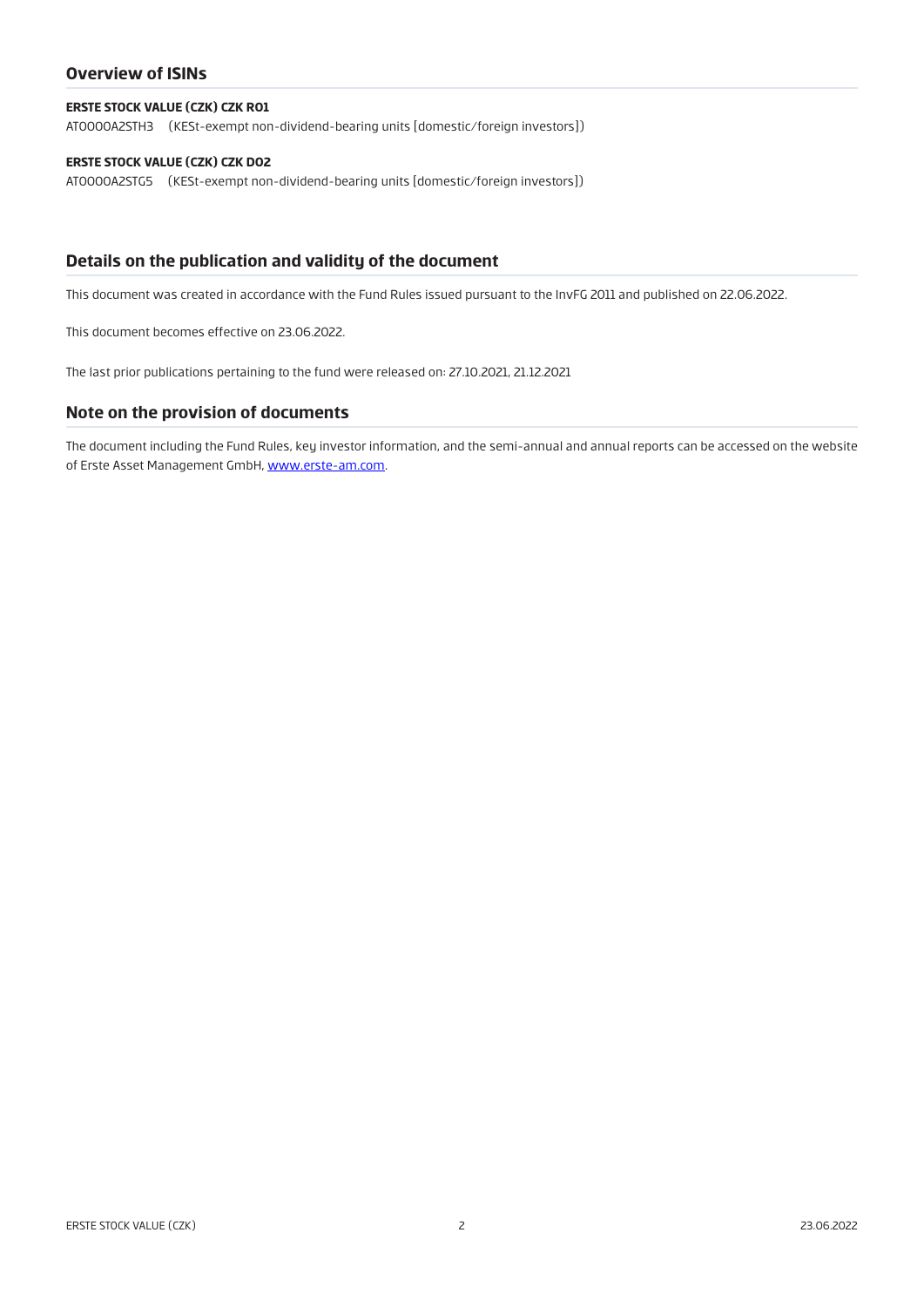#### **DISCLAIMER ON THE DISTRIBUTION OF UNITS OF THIS FUND TO RUSSIAN INDIVIDUALS OR LEGAL PERSONS**

#### **Sales restriction**

Due to the EU sanctions, the issued units of this investment fund may not be sold to Russian citizens or natural persons resident in Russia or to legal persons, entities or bodies established in Russia. This does not apply to citizens of an EU Member State and natural persons holding a temporary or permanent residence permit of an EU Member State. This Document may not be circulated in Russia.

#### **DISCLAIMER FOR THE SALE of non-US funds to US investors**

The fund registration process was completed with the US Internal Revenue Service (IRS) in the course of the implementation of the US Foreign Account Tax Compliance Act (FATCA).

Therefore, the investment fund is FATCA-compliant pursuant to the provisions defined by this act.

#### **Limitations on Sale**

The units issued for this Fund may only be publicly offered or sold in countries in which such a public offer or sale is permitted. Therefore, unless the Management Company or representatives of the Management Company have filed an application with the local supervisory authorities and permission has been granted by the local supervisory authorities, and as long as no such application has been filed or no such permission granted by the supervisory authorities, this prospectus does not represent an offer to buy investment units.

The units have not been and will not be registered pursuant to the 1933 United States Securities Act as amended (hereinafter the "Securities Act of 1933") or pursuant to the securities regulations of a state or other public entity of the United States of America or its territories, possessions or other areas subject to its sovereignty, including the Commonwealth of Puerto Rico (hereinafter collectively designated as the "United States").

The units may not be publicly offered, sold, or otherwise transferred in the United States. The units are being offered and sold on the basis of an exemption from registration pursuant to Regulation S of the Securities Act of 1933. The Management Company and the Investment Fund have not been and will not be registered pursuant to the 1940 United States Investment Company Act as amended, or pursuant to any other US federal laws. Therefore, the units will not be publicly offered or sold in the United States or to or for the account of US persons (in the sense of the definition for the purposes of US federal laws governing securities, goods, and taxes, including Regulation S of the United States Securities Act of 1933 – hereinafter collectively referred to as "US persons"). Subsequent transfers of units in the United States or to US persons are prohibited.

The units have not been admitted for sale or public offering by the US Securities and Exchange Commission (hereinafter designated as the "SEC") or any other supervisory authority in the United States, and no application for admittance for sale or public offering has been rejected by the SEC or any other supervisory authority in the United States; furthermore, neither the SEC nor any other supervisory authority in the United States has released an opinion on the correctness and appropriateness of this document or the advantages of the fund units. The United States Commodity Futures Trading Commission has neither examined nor approved this document or any other sales documents for the Management Company or the Investment Fund.

No party is authorised to provide information or make assurances that are not contained in the document or in the materials referred to in the document. These documents are available to the public at the registered office of the Management Company.

#### This document may not be circulated in the United States.

Investors who are Restricted Persons pursuant to US Regulation No. 2790 of the National Association of Securities Dealers (NASD 2790) must immediately report any investments in funds from the Management Company.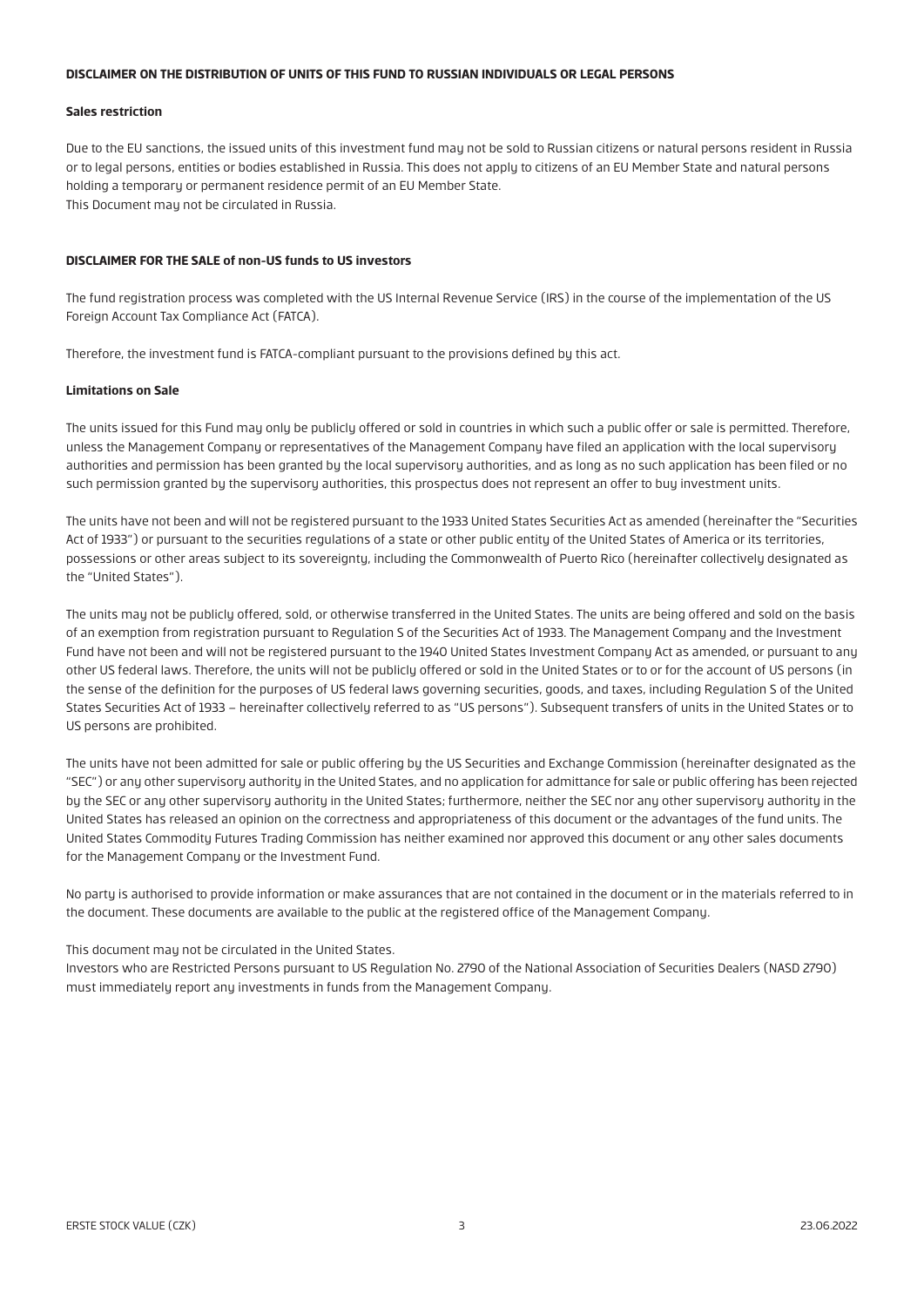## **INFORMATION ABOUT THE MANAGEMENT COMPANY**

## **1. Style and registered office; legal form; establishment; information about the court of registration and register entry; valid law**

The Management Company offering the investment fund described in this document is Erste Asset Management GmbH, registered office at Am Belvedere 1, A-1100 Vienna.

Effective 18 June 2008, Finanzierungs-Aktiengesellschaft österreichischer Sparkassen, which was established on 20 June 1979 and later registered as FINAG-Holding AG and FINAG-Holding GmbH, was renamed to Erste Asset Management GmbH. Effective 31 December 2015, the company RINGTURM Kapitalanlagegesellschaft m.b.H., which was established on 26 May 1988, was merged into Erste Asset Management GmbH as the receiving company. In addition, ERSTE-SPARINVEST Kapitalanlagegesellschaft m.b.H., which was established on 7 November 1985, was merged into Erste Asset Management GmbH, the receiving company, effective 31 December 2017.

Erste Asset Management GmbH is a management company as defined by the InvFG 2011 and an alternative investment fund manager as defined by the AIFMG. It has the form of a limited liability company under Austrian commercial law (Gesellschaft mit beschränkter Haftung, GmbH), is subject to Austrian law, and is registered with the Vienna Commercial Court under registry number FN 102018 b.

The Management Company maintains a branch in the Czechia by the name of Erste Asset Management GmbH, pobočka Česká Republika. This branch has its registered office at CZ-140 00 Praha 4, Budějovická 1518/13a (Trianon Building), [www.erste-am.cz.](https://www.erste-am.cz/) The Management Company also has a branch in the Slovak Republic by the name of Erste Asset Management GmbH, pobočka Slovenská republika. This branch has its registered office at SK-832 65 Bratislava, Tomášikova 48, [www.erste-am.sk.](https://www.erste-am.sk/) Furthermore, the Management Company maintains a branch in Hungary by the name of Erste Asset Management GmbH, Magyarországi Fióktelepe. This branch has its registered office at HU-1138 Budapest, Népfürdő street 24-26, 9th floor, [www.erste-am.hu](https://www.erste-am.hu/). The Management Company is authorised to administer investment funds under Austrian law and to administer investment funds under Czech, Slovak and Hungarian law pursuant to § 37 InvFG 2011 in conjunction with § 32 AIFMG.

## **2. Information about the management**

Heinz Bednar Winfried Buchbauer Peter Karl (ERSTE Immobilien Kapitalanlagegesellschaft m.b.H.) Thomas Kraus

## **3. Supervisory Board**

Rudolf Sagmeister, Chairman (Head of Equity Holding Management, Erste Group Bank AG) Manfred Bartalszky (Managing Board member, WIENER STÄDTISCHE VERSICHERUNG AG Vienna Insurance Group) Maximilian Clary und Aldringen (Head of Private Banking & Wealth Management, Erste Bank der oesterreichischen Sparkassen AG) Harald Gasser Gerhard Grabner (Business Director, Benediktinerstift Göttweig) Harald Frank Gruber (Head of Securities, Steiermärkische Bank und Sparkassen Aktiengesellschaft) Oswald Huber (Head of Group Markets, Erste Group Bank AG) Radovan Jelasity (CEO, Erste Bank Hungary Zrt.) Peter Prober (Managing Board member, Sparkasse Neunkirchen) Rupert Rieder (Director of Retail Austria, Erste Bank der oesterreichischen Sparkassen AG) Gabriele Semmelrock-Werzer (Managing Board member, Kärntner Sparkasse Aktiengesellschaft) Reinhard Waltl (Managing Board member, Sparkasse Kufstein) Gerald Weber (CIO, VIENNA INSURANCE GROUP AG Wiener Versicherung Gruppe) Martin Cech (Works Council member, Erste Asset Management GmbH) Regina Haberhauer (Works Council member, Erste Asset Management GmbH) Heinrich Hubert Reiner (Works Council member, Erste Asset Management GmbH) Peter Riederer (Works Council member, Erste Asset Management GmbH) Nicole Weinhengst (Works Council member, Erste Asset Management GmbH) Manfred Zourek (Works Council member, Erste Asset Management GmbH)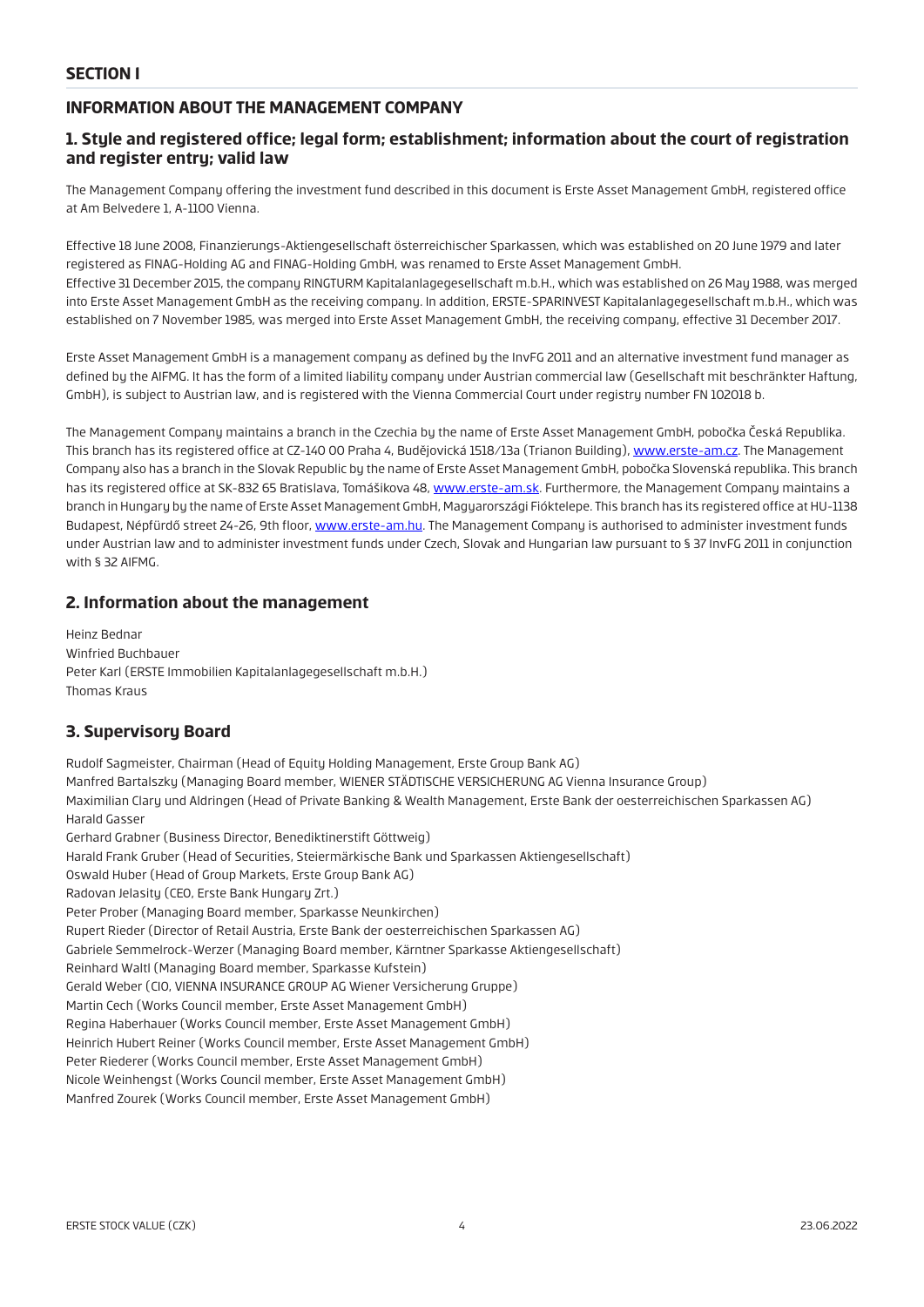## **4. Registered capital**

EUR 2,500,000, paid-in in full.

## **5. Financial year**

The Management Company's financial year is identical to the calendar year.

## **6. The Management Company has delegated the following activities to third parties:**

Compliance (monitoring of employee transactions, maintenance of observation lists and blacklists): Erste Group Bank AG Internal audit: Erste Group Bank AG (subdelegation to Erste Bank der oesterreichischen Sparkassen AG) Payroll: Erste Group Services GmbH

Accounting: Erste Group Services GmbH

Reporting duties for derivatives pursuant to Regulation (EU) No. 648/2012 (EMIR): Erste Group Bank AG

Models for the valuation of assets: Refinitiv Austria GmbH (subdelegation to Value & Risk Valuation Services GmbH)

Electronic data processing and IT: Erste Digital GmbH (Simcorp Dimension, FMP/EAM-Online, Adobe Experience Manager (Website)); StatPro Group Ltd (StatPro Revolution)

Information about depositary bank functions and tasks that have been delegated to the depositary bank are listed in section III.

The Management Company notes that it has delegated tasks to a firm with which it is closely associated, an associated company pursuant to Article 4 (1) 38 of Regulation (EU) No. 575/2013.

## **7. Remuneration policy of the Management Company**

## **Principles governing performance-based remuneration components**

The Management Company has adopted remuneration principles to prevent possible conflicts of interest and to ensure compliance with the standard rules of conduct when awarding remuneration to relevant persons.

Fixed salary components make up a large enough share of the total remuneration of all employees of the Management Company that a variable remuneration policy can be applied on an individualised basis.

The total remuneration (fixed and variable components) is governed by the principle of balance and is linked to sustainability so that the acceptance of excessive risks is not rewarded. Therefore, the variable remuneration forms no more than a balanced portion of the total remuneration awarded to an employee.

The performance-based remuneration components serve the short-term and long-term interests of the Management Company and contribute to preventing risky behaviour. The performance-based remuneration components take into account individual performance as well as the profitability of the Management Company.

The size of the bonus pool is calculated based on the bonus potential that can be applied to the different employee categories. Bonus potential is a percentage of the fixed annual gross remuneration. The bonus potential can be no more than 100% of the fixed annual gross remuneration. The bonus pool is adjusted depending on the success of the Management Company. The personal bonus is linked to individual performance. The total of personal bonuses is limited by the size of the bonus pool after deduction of penalties.

The performance-based payments are capped at 100% of the annual gross remuneration for all employees, including the material risk bearers (according to the definition in the remuneration policy) and managing directors of the Management Company.

The remuneration system is made up of three components:

- 1) Fixed remuneration
- 2) Variable remuneration
- 3) Fringe benefits

The bonus potential is based on the fixed annual gross remuneration. The target agreements concluded with the employees contain qualitative and/or quantitative objectives. The payment of performance-based remuneration components is subject to a minimum profitability level for the Management Company and to performance targets.

Sixty per cent of the performance-based remuneration components are paid immediately; for employees who are involved directly in fund and portfolio management, 50% of this is paid immediately in cash and 50% is paid one year later in the form of non-cash instruments. The remaining 40% of the performance-based remuneration components are retained and paid out over a period of three years, with 50% of this also being paid in cash and 50% in the form of non-cash instruments for employees who are involved directly in fund and portfolio management. Based on the principle of proportionality, the Management Company has set a materiality threshold below which there is no incentive to enter into inappropriate risks, for which reason there is no need to make delayed payment or payment in the form of a non-cash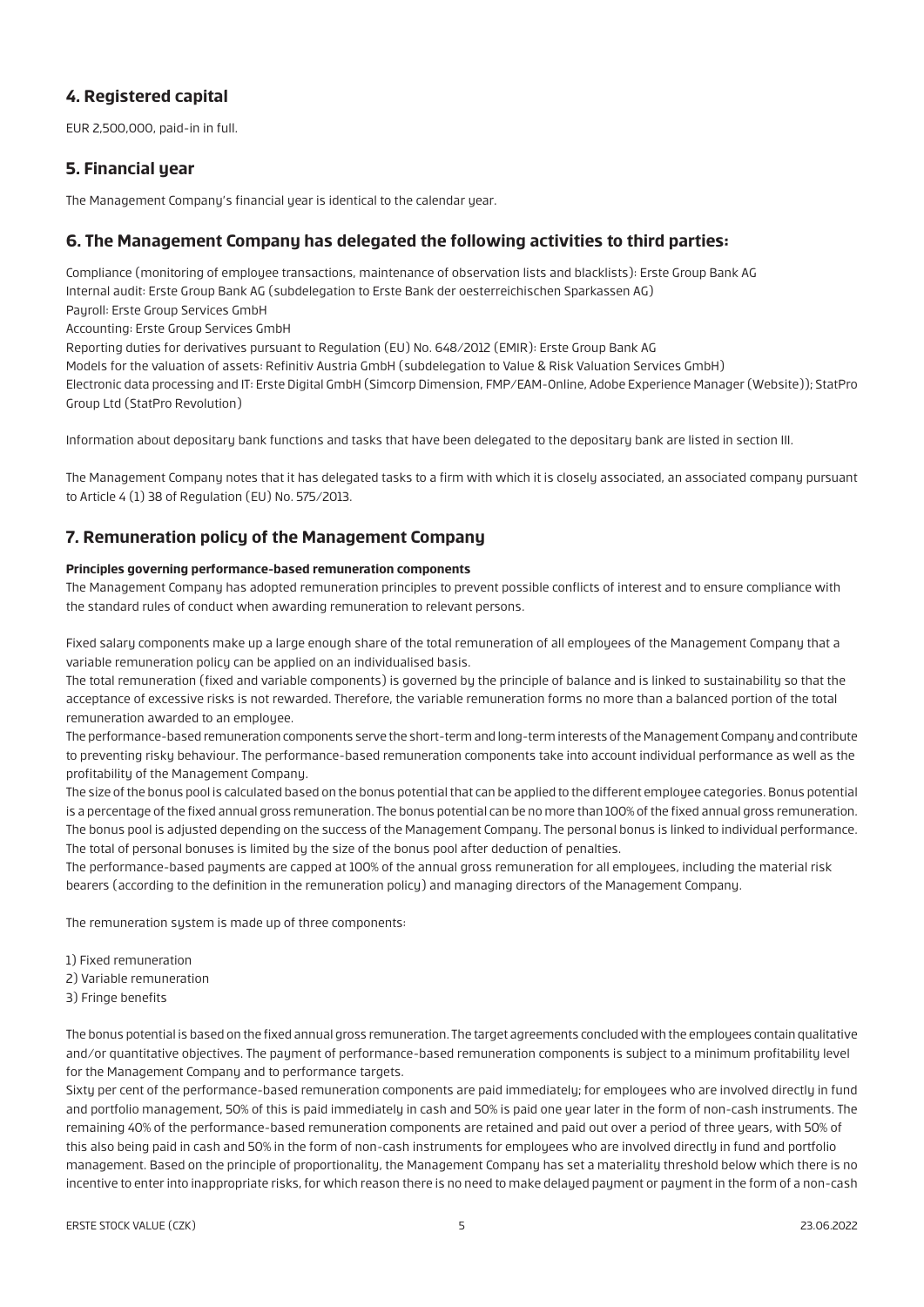instrument. Based on the principle of proportionality, the Management Company has set a materiality threshold below which there is no incentive to enter into inappropriate risks, for which reason there is no need to make delayed payment or payment in the form of a non-cash instrument. Other non-cash benefits are fringe benefits that are not associated with performance but with a specific position (e.g. company car) or that apply for all employees (e.g. holiday).

The Supervisory Board of the Management Company has set up a Remuneration Committee to ensure that the remuneration policy and its application are independently assessed. This committee consists of the following persons: Rudolf Sagmeister, Harald Gasser (remuneration expert), and Heinrich Hubert Reiner.

The complete remuneration policy of the Management Company can be viewed at [www.erste-am.at/de/private\\_anleger/wer-sind-wir/investmentprozess.](http://www.erste-am.at/de/private_anleger/wer-sind-wir/investmentprozess)

## **8. List of all investment funds administered by the Management Company**

A complete list of the investment funds currently administered by Erste Asset Management GmbH (including investment funds under Czech law) can be found in Annex 2.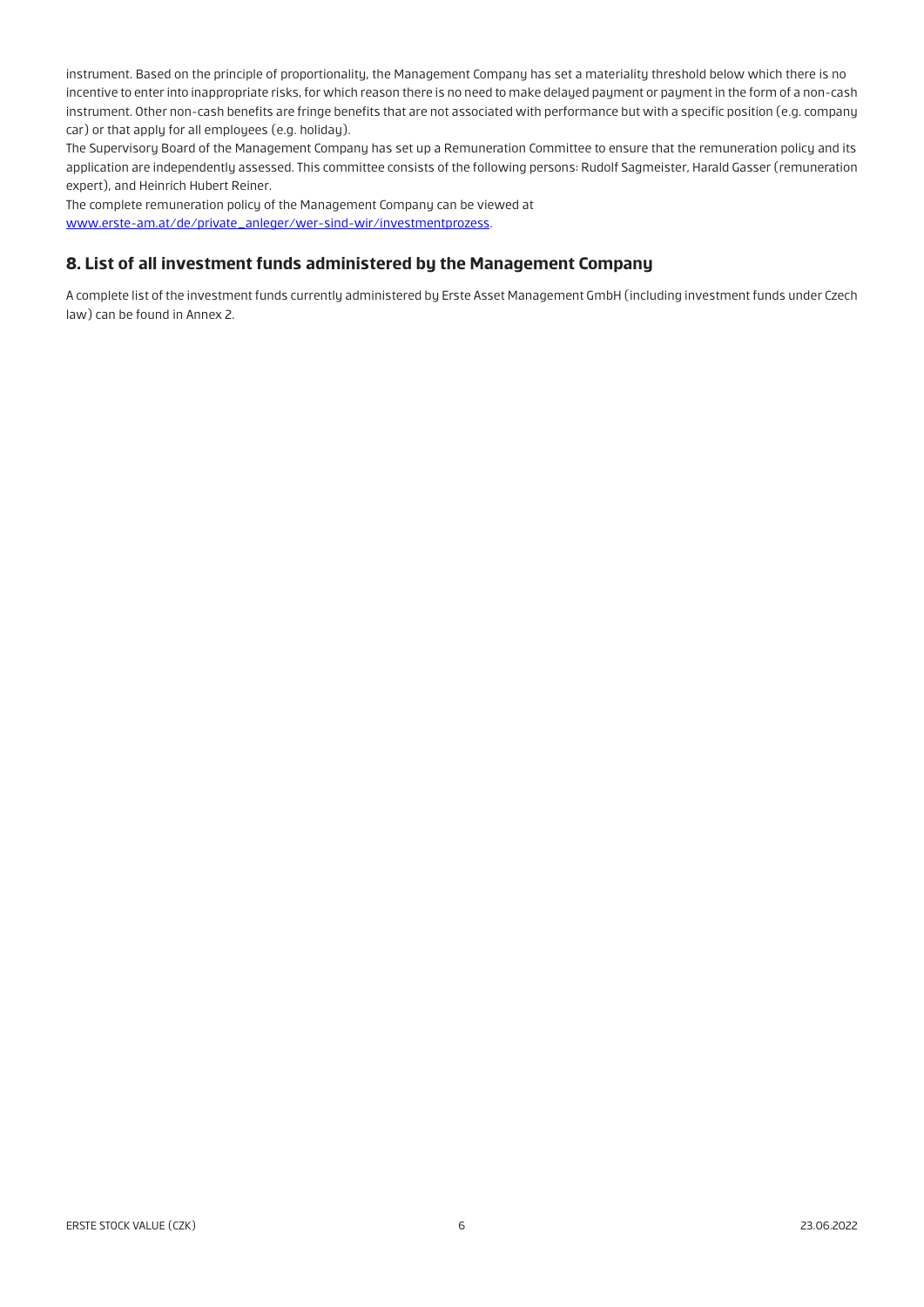## **SECTION II**

## **INFORMATION ABOUT ERSTE STOCK VALUE (CZK)**

## *1. Designation of the Fund*

The fund's designation is ERSTE STOCK VALUE (CZK), jointly owned fund pursuant to the InvFG 2011 (the "Fund" in the following).

The fund ERSTE STOCK VALUE (CZK) is managed in unit categories. See item 7 for more information.

The Fund is compliant with EU Directive 2009/65/EC (UCITS Directive).

## *2. Establishment of the Fund*

ERSTE STOCK VALUE (CZK) was issued on 28.10.2021 for an open-ended period.

**The Fund is a feeder fund of ERSTE STOCK VALUE (the master fund). Please refer to section II, item 12 of this document for more detailed information.**

#### *3. Provision of fund documents and information*

The information referenced in this document such as the Fund Rules, key investor information, annual reports, and semi-annual reports can be obtained from the Management Company and from the depositary bank (further information on the depositary bank and its responsibilities can be found in section III) and its branches. These will be provided to the investors free of charge upon request. These fund documents can also be obtained from the additional payment and sales offices specified in section II, item 17. This information can also be found on the website of Erste Asset Management GmbH, [www.erste-am.com](https://www.erste-am.com/) in German (the key investor information may also be provided in other languages on this site).

The fund prospectus, Fund Rules, key investor information, annual reports, and semi-annual reports for the master fund ERSTE STOCK VALUE can also be obtained from the Management Company and from the depositary bank (further information on the depositary bank and its responsibilities can be found in section III) and its branches. These will be delivered to the investors free of charge upon request. These documents are also available on the website of Erste Asset Management GmbH, [www.erste-am.com,](www.erste-am.com) in German (the key investor information may also be provided in other languages on this site).

#### **Disclosure of full holdings**

The investor is entitled to request a complete list of the fund assets (full holdings) from the Management Company. For the purposes of protection against competitor companies, a full holding can only be disclosed for the assets held by the Fund one month prior to the filing of the request. This shall not apply when the investor is subject to legal reporting obligations that require the full disclosure of the current assets in the Fund without a delay (such as the quarterly reporting regulations for pension funds) or to the provision of information to group companies of the Management Company.

## *4. Information about the tax regulations that apply to the Fund, when these are of interest to the Unit-holder. Information about whether taxes are withheld from the returns earned by holders of units in the Fund*

#### **Tax treatment for investors subject to unlimited tax liability in Austria**

#### **Legal notice:**

**The tax descriptions are based on the currently known legal conditions. No guarantee can be made that tax assessment will not change as a result of legislation, court decisions, or other legal acts by the fiscal administration. If necessary, you are advised to consult a tax expert.**

## **The German-language annual reports contain detailed information about the tax treatment of paid dividends and dividend-equivalent earnings.**

The information below primarily pertains to custody accounts managed in Austria and to investors subject to unlimited tax liability in Austria.

#### Determination of income at the investment fund level:

The earnings of an investment fund consist primarily of the ordinary and extraordinary earnings.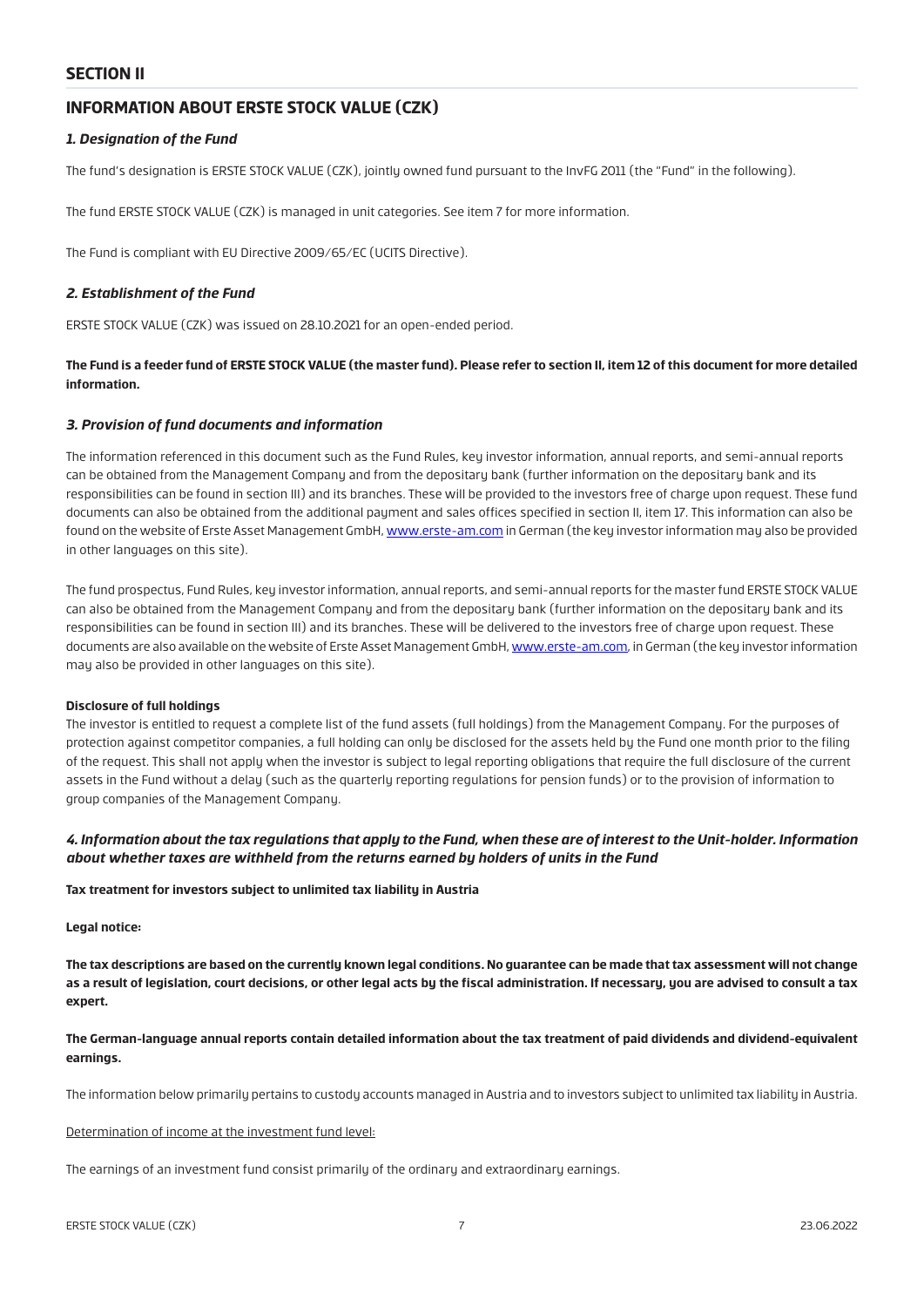Ordinary earnings refers primarily to interest and dividend income. Expenses incurred by the investment fund (such as management fees and auditing fees) reduce the ordinary earnings.

Extraordinary earnings are profits from the realisation of transferable securities (primarily shares, debt instruments, and the associated derivatives) less any realised losses. Loss carryforwards and any expenses that exceed the earnings also reduce the profit for the respective period. Any loss that exceeds the earnings can be deducted from the ordinary income.

Unrecognised losses can be carried forward for an unlimited period of time.

#### Private investors

Full tax withholding (final taxation), no declaration requirement for the investor.

Capital gains tax in the legally required amount will be withheld by the domestic bank making the coupon payments from all (interim) dividends paid to a holder of units in an investment fund provided that these dividends are from capital gains, and provided that the recipient of the dividend payment is subject to capital gains tax. "Payments" made on non-dividend-bearing units are also subject to the withholding of the capital gains tax amounts assessed against the dividend-equivalent earnings (except for KESt-exempt non-dividend-bearing funds) generated by the units under the same conditions.

Private investors generally do not need to file any tax returns in connection with units in an investment fund. The withholding of the capital gains tax fulfils all of the investor's tax obligations. The withholding of capital gains tax covers all final taxation requirements regarding income tax.

E x c e p t i o n s from final taxation Final taxation is precluded:

a) For KESt II-exempt debt instruments ("old issues") in the fund portfolio provided that no option declaration has been submitted. Such income must be reported to the tax authorities;

b) For transferable securities in the fund portfolio that are not subject to taxation by the Austrian tax authorities, provided that entitlement to benefits under totalisation agreements is not waived. Such income must be reported on the Austrian income tax return under "Neben den angeführten Einkünften wurden Einkünfte bezogen, für die das Besteuerungsrecht aufgrund von Doppelbesteuerungsabkommen einem anderen Staat zusteht" (In addition to the indicated income, income that is subject to taxation by a different state due to totalisation agreements was also received).

In this case, however, a tax credit can be claimed for the capital gains tax that was withheld for this, or a refund of the capital gains tax can be claimed under § 240 of the Austrian Federal Duties Act (Bundesabgabeordnung, BAO).

#### Taxation at the investment fund level

The investment fund's ordinary income (interest, dividends) is subject to 25% capital gains tax after the deduction of expenses (for taxable income from 1 January 2016: 27.5%). Realised price losses (after offsetting against realised price gains) and new loss carryforwards (losses from financial years beginning in 2013) also reduce the ordinary income.

At least 60% of all realised extraordinary income (including when reinvested) is also subject to 25% KESt (for taxable income from 1 January 2016: 27.5% KESt). Any realised net value increases are fully taxable when they are disbursed (in other words if 100% is disbursed, then 100% is taxable; if 75% is disbursed, then 75% is taxable).

#### Taxation at the unit-holder level

Sale of unit certificates:

For unit certificates purchased before 1 January 2011 (old units), the one-year speculation period still applies (§ 30 EStG in the version prior to the 2011 Budget Accompanying Act [BudgetbegleitG 2011]). These units are no longer tax-relevant.

Unit certificates purchased on or after 1 January 2011 (new units) are subject to the taxation of realised value increases upon the sale of the units regardless of how long they are held. The tax is withheld by the bank managing the securities account, which retains 25% KESt (for taxable income from 1 January 2016: 27.5% KESt) on the difference between the sale proceeds and the adjusted acquisition value (acquisition costs are increased by dividend-equivalent earnings and reduced by tax-exempt disbursements).

#### Loss offsetting in the securities account of the unit-holder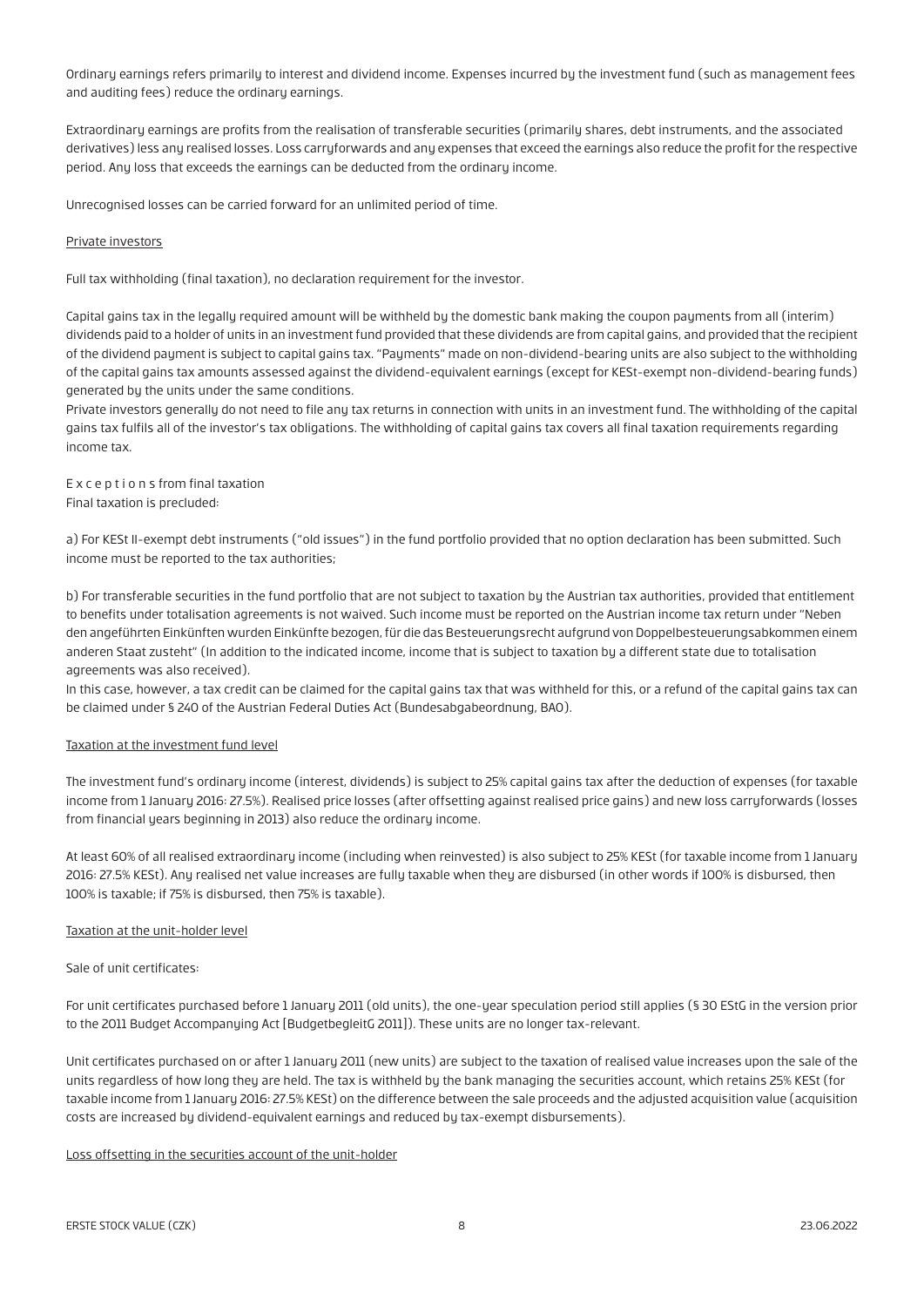Starting on 1 April 2012, the bank managing the securities account is required to offset price gains, price losses, and earnings (except for old securities and interest earned on cash and savings deposits) from all types of securities in all security accounts of an individual account holder at a single credit institution within one year (so-called loss offsetting). No more than the KESt that has already been paid can be credited. If 25% (or 27.5% from 1 January 2016) of the realised losses exceeds the KESt that has already been paid, the remaining loss will be documented until the end of the year for future gains and income that are eligible for offsetting. Any losses that cannot be offset against (further) gains and income in the same calendar year are forfeit. Losses cannot be carried forward into the next year. Investors who are subject to an income tax rate of less than 25% (or less than 27.5% from 1 January 2016) are entitled to tax all capital gains that are subject to the tax rate of 25% (or 27.5%) at their lower income tax rate in their income tax return (standard taxation option). Professional expenses (such as securities account fees) cannot be deducted. The capital gains tax that was withheld can be refunded by way of the tax return. If the taxpayer simply wishes to offset losses for the capital gains subject to the 25% tax rate (from 1 January 2016: 27.5% KESt), he can exercise the loss offsetting option independent of the standard taxation option. The same applies in cases where relief entitlements can be claimed on the basis of double taxation agreements. This does not require the disclosure of all capital gains that are subject to final taxation.

#### Corporate investors

#### Taxation and tax liability on units held as business assets by natural persons

For natural persons who receive income from capital assets or business activities (sole proprietors, partners), all income tax liability on income subject to capital gains tax (interest from debt instruments, domestic and foreign dividends, and other ordinary income) is covered by the withholding of KESt.

Dividends or interim dividends paid from increases in the net value of domestic investment funds and increases in the net value of foreign sub-funds that are equivalent to dividend payments were to be taxed at the applicable rate in financial years beginning in 2012; after that, they were subject to the 25% special rate (from 1 January 2016: 27.5% KESt).

For fund financial years beginning after 31 December 2012, all price gains realised in the fund assets are immediately taxable (in other words tax-exempt reinvestment of net value increases is no longer possible). The 25% (or 27.5% from 1 January 2016) KESt deduction does not represent final taxation, but is simply an advance payment on the special income tax rate.

Gains from the sale of the fund units are also subject to the 25% KESt rate (or 27.5% KESt rate from 1 January 2016). This KESt deduction is in turn simply an advance payment on the special income tax rate of 25% (or 27.5% from 1 January 2016) (Gain = difference between the sale proceeds and the acquisition costs; all dividend-equivalent income that has already been taxed during the holding period or at the time of sale must be deducted from this; the dividend-equivalent income must be recorded separately for tax purposes for the entire period in which the fund units are held. The amortisation of fund units held as business assets reduces the dividend-equivalent income of the year in question accordingly).

The bank may not apply loss offsetting to security accounts that are business assets. Offsetting is only possible in the tax return.

#### Taxation on units held as business assets by legal entities

The ordinary income (such as interest and dividends) generated by the investment fund is generally taxable.

However, the following are tax exempt:

- Domestic dividends (the KESt deducted upon payment to the investment fund can be refunded)

- Profit shares from holdings in EU corporations

- Profit shares from holdings in foreign corporations that are comparable to a domestic corporate entity pursuant to § 7 (3) Corporation Tax Act (KStG) and whose state of domicile has comprehensive mutual administrative assistance.

Profit shares from foreign corporations are not exempt when the foreign corporation is not subject to a tax that is comparable with Austrian corporation tax (this applies when the foreign tax is more than 10% lower than the Austrian corporation tax rate or when the foreign corporation is subject to a personal or technical exemption outside of Austria).

Dividends from other countries are subject to corporation tax.

For fund financial years beginning after 31 December 2012, all price gains realised in the fund assets are immediately taxable (in other words tax-exempt reinvestment of net value increases is no longer possible).

Unless the unit-holding entity is exempt pursuant to § 94 item 5 Income Tax Act (EStG), the banks paying the coupon must also withhold capital gains tax from dividends paid on units held as business assets, or treat payments made on non-dividend funds as capital gains tax to be remitted to the tax office. Capital gains tax that is withheld and paid to the tax authorities can be credited against the assessed corporation tax or refunded.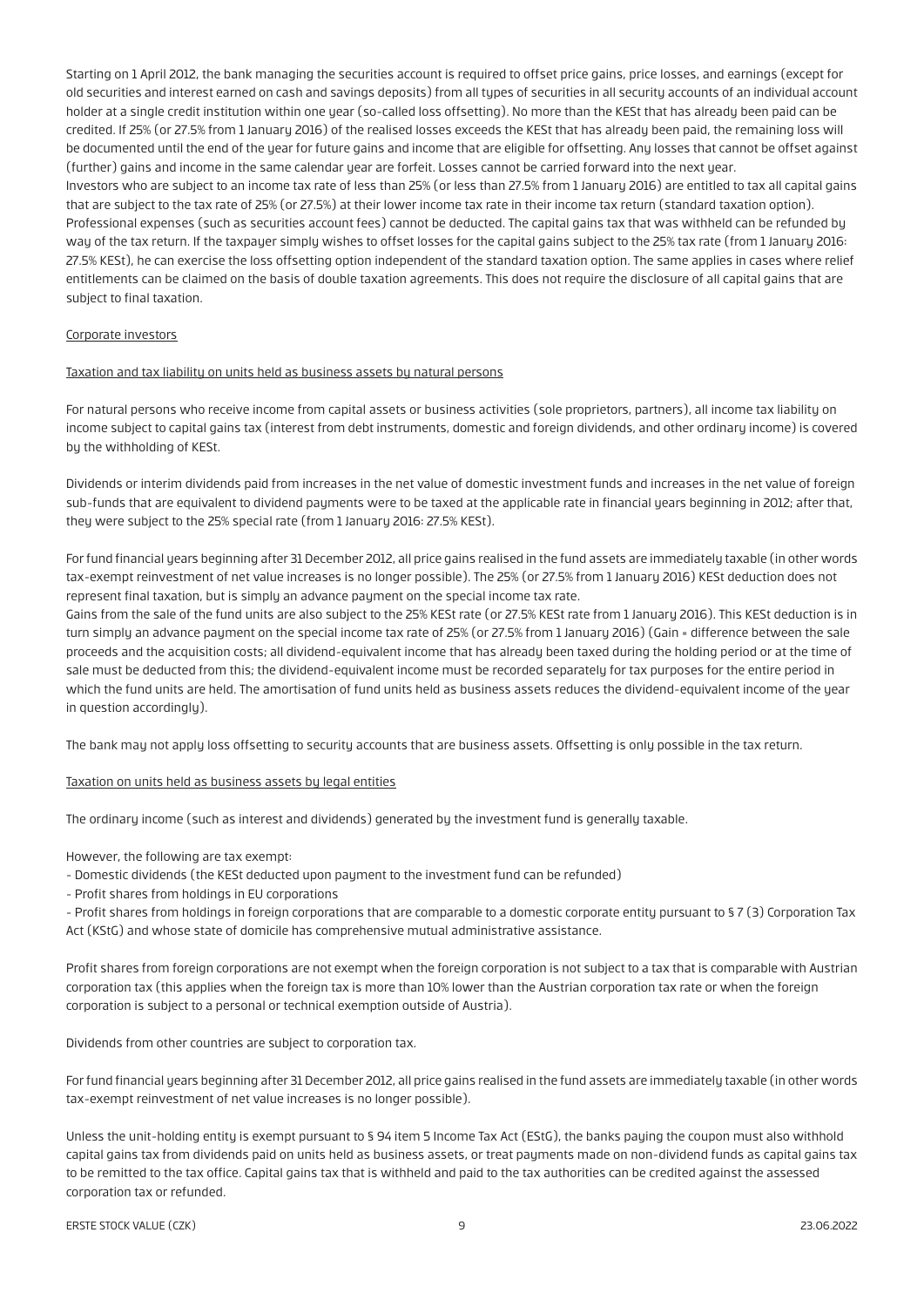Gains from the sale of the fund units are subject to the 25% corporation tax rate. Price losses and impairments can be recognised immediately for tax purposes.

#### Corporate entities with income from capital assets

For corporate entities (such as registered associations) that receive income from capital assets, all corporation tax liability on such income is covered by the tax withholding. Capital gains tax on tax-exempt dividends is refundable.

For income earned on or after 1 January 2016, the KESt rate increases from 25% to 27.5%. However, corporate entities that receive income from capital assets are still subject to the 25% corporation tax rate on such earnings.

If the bank making the coupon payments does not continue to apply the 25% KESt rate for such taxpayers, these taxpayers can have the excess KESt that has been retained refunded by the tax office.

Private trusts are fundamentally subject to the 25% interim tax rate for all income generated in the investment fund.

Domestic dividends (the KESt deducted upon payment to the investment fund can be refunded) and profit shares from holdings in EU corporations and holdings in foreign corporations that are comparable with a domestic corporation subject to § 7 (3) KStG and whose state of domicile has comprehensive mutual administrative assistance are tax exempt.

Profit shares from foreign corporations are not exempt when the foreign corporation is not subject to a tax that is comparable with Austrian corporation tax (this applies when the foreign tax is more than 10% lower than the Austrian corporation tax rate or when the foreign corporation is subject to a personal or technical exemption outside of Austria).

Dividends from other countries are subject to corporation tax.

At least 60% of all realised net value increases (price gains from realised equity shares and equity derivatives and from bonds and bond derivatives) are also subject to the 25% intermediate tax rate, even if they are reinvested. Any realised net value increases are fully taxable when they are disbursed (in other words if 100% is disbursed, then 100% is taxable; if 75% is disbursed, then 75% is taxable).

Unit certificates purchased on or after 1 January 2011 are subject to the taxation of realised value increases upon the sale of the units. The assessment base for taxation is the difference between the sales proceeds and the amortised cost of the units. For the purposes of amortised cost, earnings taxed during the holding period increase the acquisition costs for the unit certificate, while dividend payments and paid capital gains tax reduce the acquisition costs.

The investment in the master fund has no tax consequences for the feeder fund. In the event of questions, the investor is advised to seek the professional advice of a tax expert.

## *5. Reporting date for the annual accounts and information on the frequency of dividend disbursement*

The accounting year of the Fund is from 01.04. to 31.03. of the following calendar year.

In accordance with § 58 (2) of the InvFG 2011\*) and according to the Fund Rules, disbursement/payment takes place on or after 01.07. of the following accounting year. Interim dividend payments are possible.

The Management Company reserves the right to set an ex-date before the disbursement/payment pursuant to § 58 (2) InvFG 2011 for technical reasons. On the ex-date, the valid issue price used for settlement will be reduced by the coming disbursement/payment.

\*) For example for non-dividend-bearing units (not for KESt-exempt non-dividend-bearing units)

The Management Company must prepare an annual report for every accounting year of the Fund and a semi-annual report for the first six months of every accounting year. The annual report must be published within four months and the semi-annual report within two months after the end of the respective reporting period.

## *6. Identity of the auditor*

Ernst & Young Wirtschaftsprüfungsgesellschaft m.b.H., Wagramer Str. 19, A-1220 Vienna.

More detailed information about the natural persons responsible for the audit is available in the relevant annual report, which can be obtained from the website [www.erste-am.com](https://www.erste-am.com/).

#### **Obligations of the auditor of the Fund**

The responsibilitu of the auditor of the Fund is to state an opinion on the annual report presented bu the Management Company on the basis of its audit.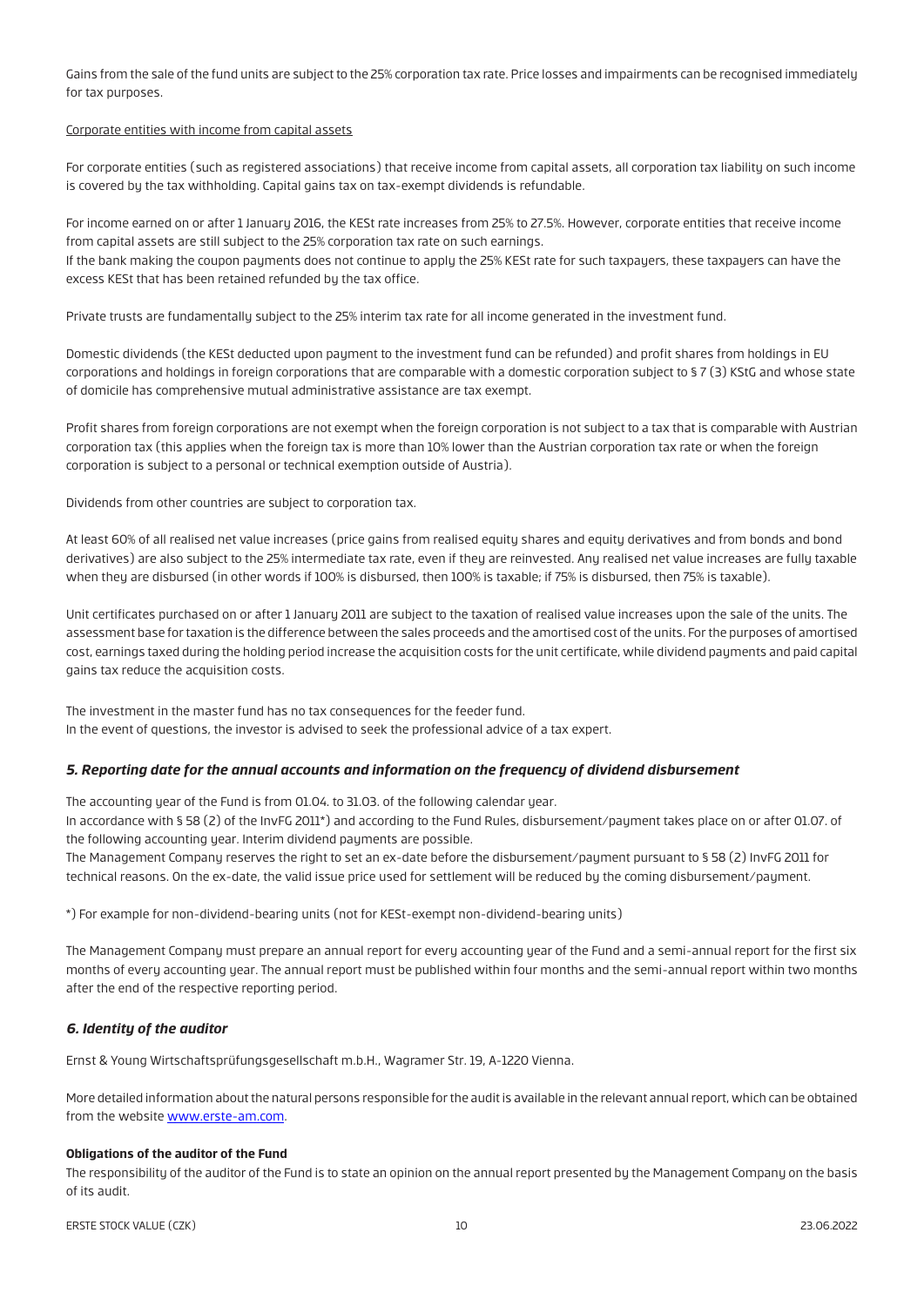The audit must be conducted in accordance with § 49 (5) InvFG 2011, in accordance with the legal requirements that apply in Austria, and in accordance with Austrian generally accepted accounting principles, must assess compliance with the applicable legal regulations, such as those defined by the InvFG 2011 in particular, and with the Fund Rules, and must cover the Fund's accounting. These principles require the auditors to follow the standards of their profession and to plan and conduct their audit in a way that enables them to ascertain with a reasonable degree of certainty whether or not the annual report is free of material misstatements.

## *7. Information on the types and key characteristics of the units, especially*

**- Type of entitlement (claim in rem or other entitlement) that the unit represents**

**- Original documents or certificates about these documents, entry in a register or deposit into an account**

**- Characteristics of the units: registered or bearer form, information about the denomination and fractional units, if applicable**

**- Description of the Unit-holders' voting rights, if any**

**- Conditions under which the Fund may be liquidated and details about liquidation, in particular with regard to the entitlements of the Unit-holders**

Joint ownership of the assets held by the Fund is divided into equal units per unit category. The number of units is unlimited.

The Fund features three different unit categories and the corresponding certificates: dividend-bearing units, non-dividend-bearing units with capital gains tax payment, and non-dividend-bearing units without capital gains tax payment, with certificates being issued for one unit each and also for fractional units. A fractional unit can be one tenth (0.10), one hundredth (0.01), or one thousandth (0.001) of a unit certificate.

Various unit categories may be issued for this Fund. The creation of unit categories and the issue of units of a specific category shall be decided at the discretion of the Management Company.

## **ERSTE STOCK VALUE (CZK) CZK R01**

This unit category was issued for all investors without restrictions. There is no minimum (initial) investment volume. The unit certificate transactions are settled in CZK.

## **ERSTE STOCK VALUE (CZK) CZK D02**

This unit category was issued solely for purchases relating to individual portfolio management mandates outside of Austria by asset managers belonging to the Erste Bank Group, as well as for purchases relating to online-based individual portfolio management mandates conducted by the Erste Bank Group. Before the first purchase, the asset manager must provide assurance of sole use for an individual portfolio management mandate. There is no minimum (initial) investment volume. The unit certificate transactions are settled in CZK.

The fund currency is CZK.

The unit value is calculated in the respective unit-category currency specified above.

The units are depicted in separate global certificates (pursuant to § 24 Austrian Securities Deposit Act [Depotgesetz]) for each unit category. The unit certificates are in bearer form. Individual unit certificates will not be issued.

Every purchaser of a fraction of a global certificate acquires joint ownership of all assets contained in the Fund in accordance with his fractional ownership of the global certificate (right in rem).

The unit certificates do not confer any voting rights.

The Management Company shall be permitted to split the units in the Fund with the approval of its Supervisory Board and issue additional unit certificates to the Unit-holders or replace the old unit certificates with new ones when the Management Company deems that such a split would be in the interests of the Unit-holders on the basis of the calculated unit value.

The Management Company may spin-off fund assets that unexpectedly become illiquid into a separate investment fund after authorisation for this is obtained from the Financial Market Authority and notice of this is published (§ 65 InvFG 2011). The Unit-holders shall become unit-holders of the resulting investment fund in accordance with their joint ownership of the Fund; the resulting investment fund shall be liquidated by the depositary bank. After the investment fund is liquidated, the proceeds shall be paid out to the unit-holders.

The Management Company can terminate the administration of the Fund in the following cases:

a) With the authorisation of the Financial Market Authority after publication of official notice and a period of notice of (at least) six months (§ 60 [1] InvFG 2011). This period of notice can be reduced to (at least) 30 days when it can be proven that all investors have been informed;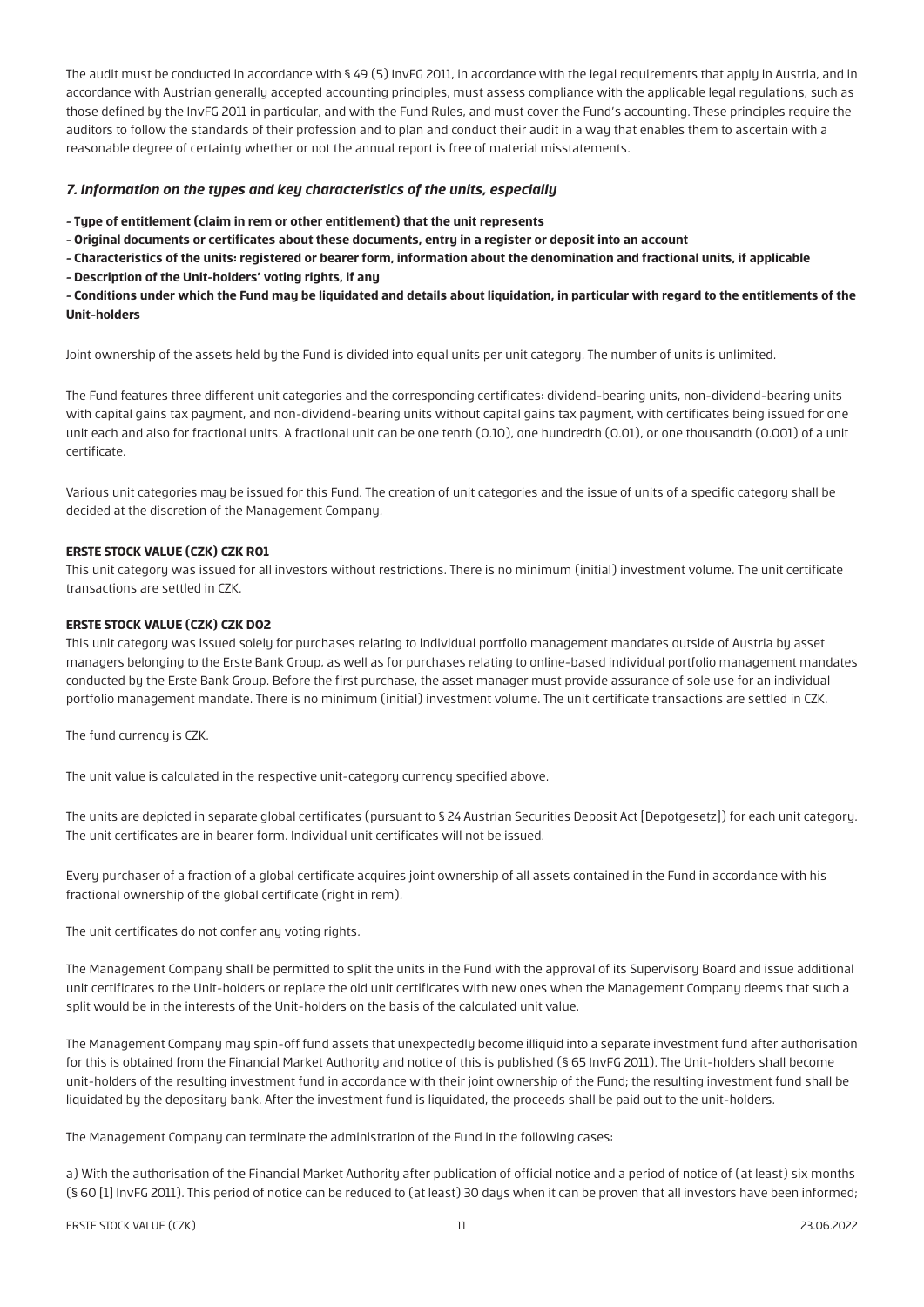publication of official notice shall not be required in this case. The Unit-holders shall be entitled to redeem their units in exchange for the payment of the redemption price during this period of notice (unless price calculation has been suspended).

#### b) With immediate effect when the fund assets fall below EUR 1,150,000 (§ 60 [2] InvFG 2011)

The termination of the Fund pursuant to § 60 (2) InvFG 2011 is not permitted during the period of notice for termination pursuant to § 60 (1) InvFG 2011.

If administration is ended by way of termination, the Management Company is required to initiate liquidation. Once liquidation is initiated, the Unit-holders' entitlement to the administration of the fund assets is replaced by the Unit-holders' entitlement to proper liquidation, and the Unit-holders' entitlement to the redemption of their units against the current calculated value of the units at any time upon demand is replaced by entitlement to the payment of the liquidation proceeds once liquidation is completed; a request for the payout of illiquid securities by one unit-holder can be approved when all other unit-holders agree to this proportionate payout.

- c) Transfer of the administration of the Fund to a different management company (§ 61 InvFG 2011)
- Merger of multiple investment funds or the transfer of the Fund's assets to another investment fund (§§ 114 ff InvFG 2011)

in each case with the authorisation of the Financial Market Authority, public notice, and a three-month period of notice; this period of notice can be reduced to (at least) 30 days when it can be proven that all investors have been informed – publication of official notice shall not be required in this case. The Unit-holders shall be entitled to redeem their units in exchange for the payment of the redemption price during this period of notice.

In the event of a fund merger, the Unit-holders are entitled to exchange their fund units (for units of a different investment fund with a similar investment policy) at the valid exchange ratio and to the payment of any applicable settlement amount.

#### d) Spin-off of fund assets

The Management Company may spin-off fund assets that unexpectedly become illiquid into a separate investment fund after authorisation for this is obtained from the Financial Market Authority and notice of this is published. The Unit-holders shall become unit-holders of the resulting investment fund in accordance with their joint ownership of the Fund; the resulting investment fund shall be liquidated by the depositary. After the investment fund is liquidated, the proceeds shall be paid out to the unit-holders.

#### e) Other reasons for termination

The right of the Management Company to manage an investment fund expires when the investment firm loses its authorisation, when the decision is made to liquidate the investment firm, or when its authorisation is rescinded (§ 60 [3] InvFG 2011). If the administration of the Fund is terminated by way of loss of authorisation, the depositary bank shall assume the temporary management of the Fund and must initiate the liquidation of the Fund if the administration of the Fund is not transferred to a different management company within six months.

Once liquidation is initiated, the Unit-holders' entitlement to the administration of the fund assets is replaced by the Unit-holders' entitlement to proper liquidation, and the Unit-holders' entitlement to the redemption of their units against the current calculated value of the units at any time upon demand is replaced by entitlement to the payment of the liquidation proceeds once liquidation is completed; a request for the payout of illiquid securities by one unit-holder can be approved when all other unit-holders agree to this proportionate payout.

#### *8. Information about exchanges or markets on which the units are listed or traded, if applicable*

The units are issued and redeemed by the depositary bank. An application for listing can be filed, but is not currently planned by the Management Company.

#### *9. Procedure and terms for the issue and/or sale of units*

#### *Issue of units*

Units are issued in accordance with the Fund Rules.

There is no principal limitation on the number of units that can be issued or of the corresponding certificates per unit category. Units can be purchased from the depositary bank. The Management Company reserves the right to temporarily or permanently suspend the issue of units.

Order acceptance deadlines:

- for orders through systems connected to the depositary bank (especially orders placed in branches of Erste Bank der oesterreichischen Sparkassen AG and Sparkassen): 12:00 (CET, Vienna local time)

- for orders from all other customers (sales, trading, etc.): 11:15 (CET, Vienna local time)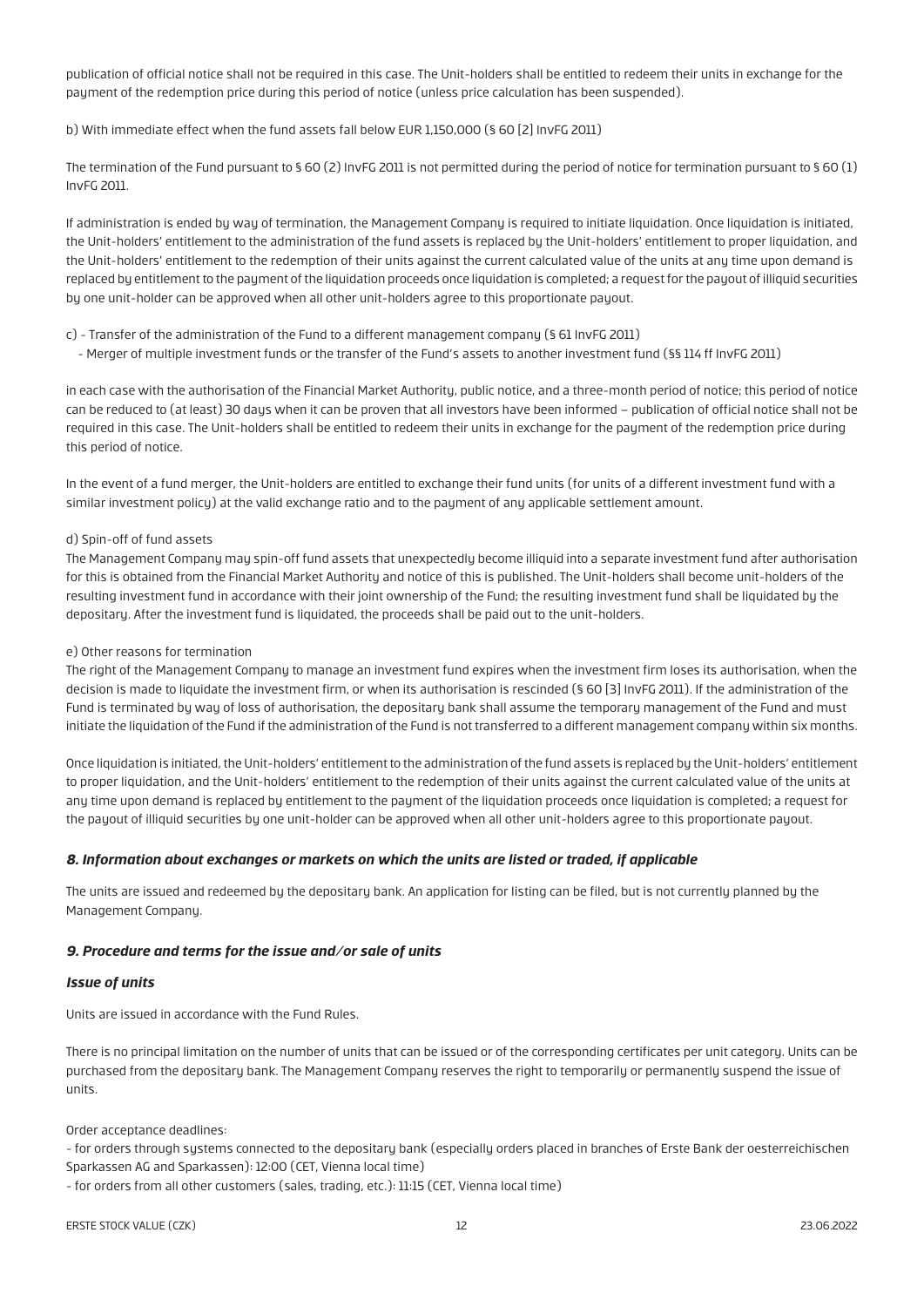#### **Front-end surcharge**

The issue price shall consist of the unit value plus a surcharge to cover the costs incurred in issuing the unit. The front-end surcharge for covering the issue costs is **up to 5,00%** of the value of a unit.

The Management Company shall be entitled to apply a sliding front-end surcharge scale at its own discretion.

#### **Settlement date**

The issue price shall be the unit price calculated by the depositary bank on the Austrian bank business day (simultaneously a securities trading day) following the date on which the order is received by the depositary bank (taking the order deadlines into account), i.e. the "closing date", plus any applicable front-end surcharge. The value date for debiting the purchase price shall be one bank business day after the closing date.

#### *10. Procedures and terms for unit redemption or payout and conditions under which this can be suspended*

#### *Redemption of units*

Units are redeemed in accordance with the Fund Rules.

The Unit-holders can demand the redemption of their units at any time by presenting their unit certificates or by submitting a redemption order to the depositary bank. The Management Company is obligated to accept the return of the units against payment of the redemption price, which is the current value of a unit, for the account of the Fund.

**The Fund invests at least 85% of its assets in units of the master fund ERSTE STOCK VALUE (the master fund) on a permanent basis. It can redeem units in the master fund on any Austrian exchange trading day except for bank holidays to procure enough liquidity to redeem its own units on any Austrian exchange trading day except for bank holidays and to pay out the corresponding amount to the investors. In the event that the master fund suspends the redemption of units under extraordinary circumstances, this feeder fund may also be forced to suspend the redemption of units in the interests of the Unit-holders.**

The payment of the redemption price and the calculation and publication of the redemption price as specified may be suspended temporarily when the Austrian Financial Market Authority is informed of this fact and a corresponding notice published as per § 56 InvFG 2011 and made dependent upon the sale of assets in the Fund and the receipt of the proceeds from the sale of assets under extraordinary conditions and when this is deemed necessary to protect justified Unit-holder interests. Investors shall also be informed when the Management Company resumes the redemption of units as specified in § 56 InvFG 2011.

The most recent published prices will generally be used to calculate the price of the Fund. If the Fund's assets include units in other investment funds, the most recently available prices for the sub-funds will be used.

## Order acceptance deadlines:

- for orders through systems connected to the depositary bank (especially orders placed in branches of Erste Bank der oesterreichischen Sparkassen AG and Sparkassen): 12:00 (CET, Vienna local time)

- for orders from all other customers (sales, trading, etc.): 11:15 (CET, Vienna local time)

#### **Settlement date**

The redemption price shall be the unit price calculated by the depositary bank on the Austrian bank business day (simultaneously a securities trading day) following the date on which the order is received by the depositary bank (taking the order deadlines into account), i.e. the "closing date". The value date for crediting the redemption price shall be one bank business day after the closing date.

## *11. Description of the rules for calculating and using the generated earnings and description of Unit-holder entitlements to the fund earnings*

This information can be found in the Fund Rules.

*12. Description of the investment objectives of the Fund, including the financial objectives (such as capital or earnings growth), the investment policy (such as specialisation in geographical regions or sectors of the economy), any restrictions included in this investment policy, and information about any techniques and instruments or powers to take out loans that can be used in administering the Fund and information on the risk management and risk profile of the Fund*

The Fund aims to achieve capital growth. In order to meet this objective, the Fund buys and sells assets that are permitted according to the Austrian Investment Fund Act and the Fund Rules within the framework of its investment policy and based on the fund manager's assessment of economic conditions, the situation on the capital markets, and the outlook on the stock exchanges.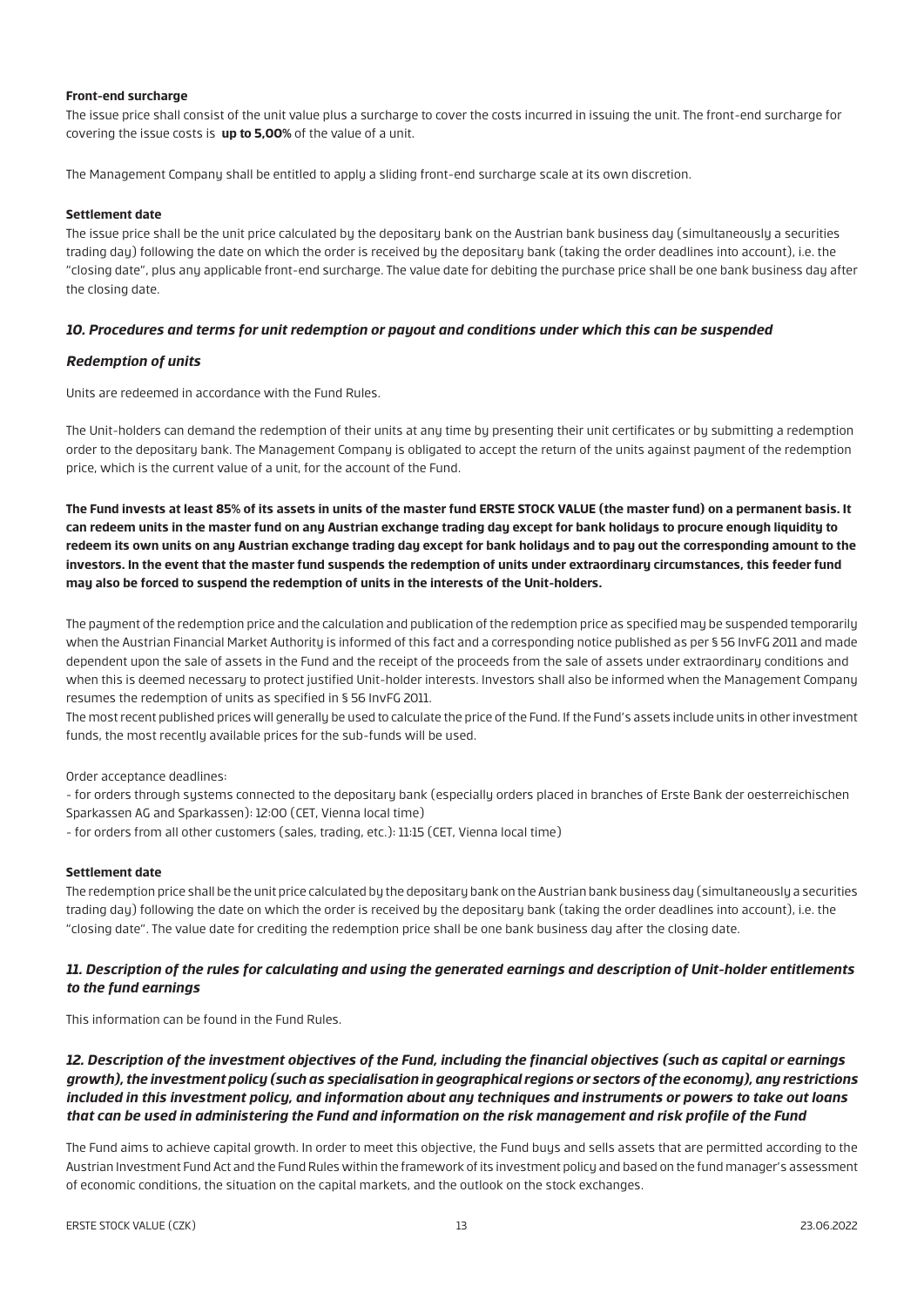## **The Fund is a feeder fund for ERSTE STOCK VALUE (the master fund). The Fund will permanently invest at least 85% of its assets in units of ERSTE STOCK VALUE (the master fund).**

The equity allocation in the portfolio as held directly or indirectly through sub-funds may not fall below 51% of the fund assets. Unlisted securities and other securitised rights are not included in the specified minimum allocation of 51% of the fund assets.

Transferable securities and money market instruments may not be purchased.

#### **Derivative financial instruments may only be used for hedging purposes and may compromise up to 15% of the fund assets.**

Demand deposits and deposits with the right to be withdrawn with a maximum term of 12 months may comprise up to 15% of the fund assets. There are no minimum bank balance requirements.

The investment process incorporates the consideration of ecological, social, and corporate governance factors.

Because the Fund invests predominantly in the master fund, which invests in equity of international companies that have been determined by the Management Company to offer attractive valuations (value) on the basis of a predefined screening process in the form of directly purchased shares, in other words not indirectly or directly through investment funds or through derivatives, this fund type is directly exposed to similar price fluctuations as the master fund.

Other risks such as the currency risk of the master fund may also apply. The Fund invests the majority of its assets in the master fund. The currency risks arising from the investments of the feeder fund in the master fund are generally hedged for the most part, so the risk/earnings profile of the two investment funds may diverge.

Transactions with OTC instruments also entail counterparty risk. Further information on the individual risks can be found in the "Risk notices" section of this prospectus.

The feeder fund differs from the master fund primarily in the interest rate differential between CZK and EUR, which can arise in connection with the potential hedging of foreign currency risks in the feeder fund.

Additional information on the ESG orientation of the Fund and on the disclosures pursuant to Art 8 of Regulation (EU) 2019/2088 of the European Parliament and of the Council on sustainabilityrelated disclos ures in the financial services sector (Disclosure Regulation) can be found in the sustainability principles annex.

#### Information according to Art 6 Regulation (EU) 2020/852 (Taxonomy Regulation):

Within the framework of the currently pursued investment strategy, ecological characteristics are promoted, among other things. In order to fulfil the ecological characteristics, corresponding factors can be integrated into the investment process or only those financial securities can be acquired for the investment fund that are classified as sustainable by the management company on the basis of a predefined selection process. The selection process provides, among other things, for investing in economic activities or assets that contribute to or promote one or more environmental objectives as defined in Article 9 of the Taxonomy Regulation. At the same time, the selection process does not exclude the possibility of promoting other environmental objectives or objectives in the area of social matters and good corporate governance with the investments underlying the investment fund than those provided for in the Taxonomy Regulation.

In the Taxonomy Regulation (Art 9), environmentally sustainable activities are determined based on their contribution to the following six environmental objectives:

- Climate change mitigation;
- climate change adaptation;
- the sustainable use and protection of water and marine resources;
- the transition to a circular economy;
- Pollution prevention and control
- the Protection and restoration of biodiversity and ecosystems.

An economic activity is considered environmentally sustainable if it makes a significant contribution to one or more of the six environmental objectives, does not significantly harm any of the environmental objectives, and is carried out in compliance with the minimum guarantees set forth in Article 18 of the Taxonomy Regulation.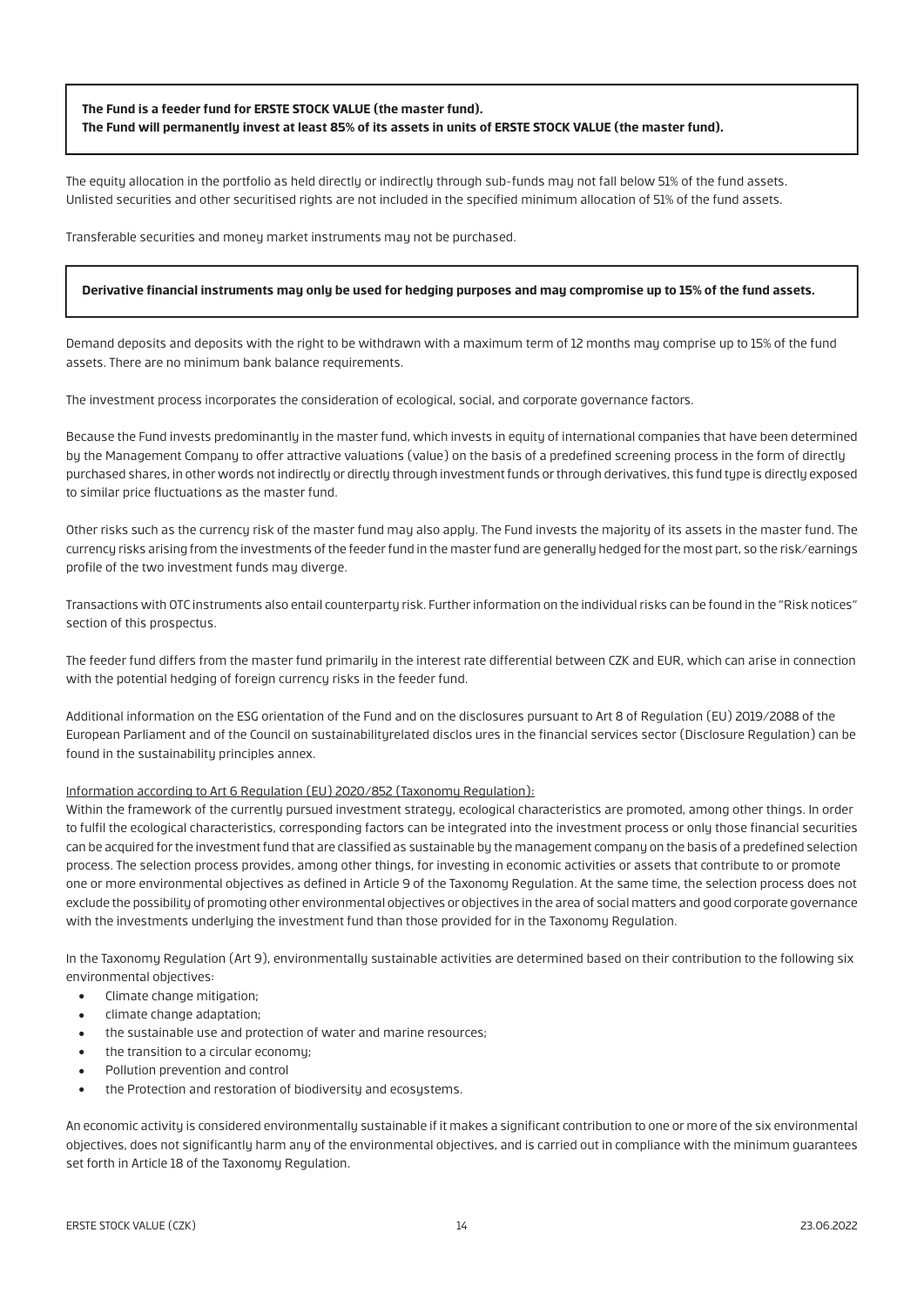Determination of the environmental sustainability of the investments underlying the investment fund:

Information on the environmental objective or objectives as defined in Art 9 of the Taxonomy Regulation, to the achievement of which the investments underlying the investment fund contribute:

The investment fund does not contribute to the objectives mentioned in Art 9 of the Taxonomy Regulation.

Proportion of investments in environmentally sustainable economic activities selected for the investment fund: The minimum share is 0,0%.

Contribution to the stabilization of greenhouse gas concentrations in the atmosphere as defined in Art 10 (2) of the Taxonomy Regulation: An economic activity for which there is no technologically and economically feasible low-carbon alternative makes a significant contribution to climate protection if it supports the transition to a climate-neutral economy, in line with the path towards limiting the temperature increase to 1.5 °C above pre-industrial levels, including through the phase-out of greenhouse gas emissions, particularly from solid fossil fuels, and if that economic activity (a) has GHG emission levels consistent with best sector or industry performance, (b) does not impede the development and deployment of low-carbon alternatives, and (c) does not lead to lock-in effects on CO2-intensive assets, given their economic lifetime. The contribution to stabilization of GHG concentrations cannot be reported at the time of publication of this document due to the unavailability of reliable data from common providers consistent with the EU criteria for calculating the contribution.

Share of enabling activities iS Art 16 Taxonomy Regulation:

An economic activity makes a significant positive contribution to one or more environmental objectives by directly enabling other activities to make a significant contribution to one or more of these objectives.

The proportion of enabling activities cannot be reported at the time of publication of this document due to the unavailability of reliable data from common providers consistent with the EU criteria for calculating the contribution.

The "do no significant harm" principle applies only to those investments underlying the financial product that take into account the EU criteria for environmentally sustainable economic activities.

The investments underlying the remaining portion of this financial product do not take into account the EU criteria for environmentally sustainable economic activities.

Investment instruments may only be purchased for the entire Fund and not for individual unit categories or groups of unit categories.

This does not apply to currency hedging transactions, however. Such transactions can also be concluded solely for a single unit category. Expenses and income resulting from currency hedging transactions shall be allocated solely to the respective unit category.

## *Brief description of the investment objectives, structure, investment strategy, and risk profile of the master fund ERSTE STOCK VALUE and information about where the fund prospectus for the master fund can be obtained:*

*The master fund aims to achieve capital growth. In order to meet this objective, the master fund buys and sells assets that are permitted according to the Austrian Investment Fund Act and the Fund Rules within the framework of its investment policy and based on the fund manager's assessment of economic conditions, the situation on the capital markets, and the outlook on the stock exchanges. The fund currency is EUR.*

*Unlisted securities and other securitised rights are not included in the specified minimum allocation of 51% of the fund assets.*

*The master fund invests predominantly, in other words at least 51% of it assets, in equity of international companies that have been determined by the Management Company to offer attractive valuations (value) on the basis of a predefined screening process in the form of directly purchased shares, in other words not indirectly or directly through investment funds or through derivatives.*

*Transferable securities (including securities with embedded derivative financial instruments) comprise at least 51% of the fund assets.*

*Money market instruments may comprise up to 49% of the fund assets.*

*The Fund may purchase transferable securities and money market instruments that are not fully paid up as well as subscription rights for these types of instruments and other financial instruments that are not fully paid up.*

*Units in investment funds (UCITS, UCI) may each comprise up to 10% of the fund assets and may comprise up to 10% in aggregate total, provided that the target funds themselves (UCITS or UCI) do not invest more than 10% of their fund assets in units of other investment funds.*

*Units may be purchased in investment funds that employ different investment restrictions, instruments, and/or investment strategies than those of ERSTE STOCK VALUE. Deviations may especially occur with regard to the investment strategy, the use of investment instruments (transferable securities, money market instruments, units in investment funds, derivative instruments, demand deposits and deposits*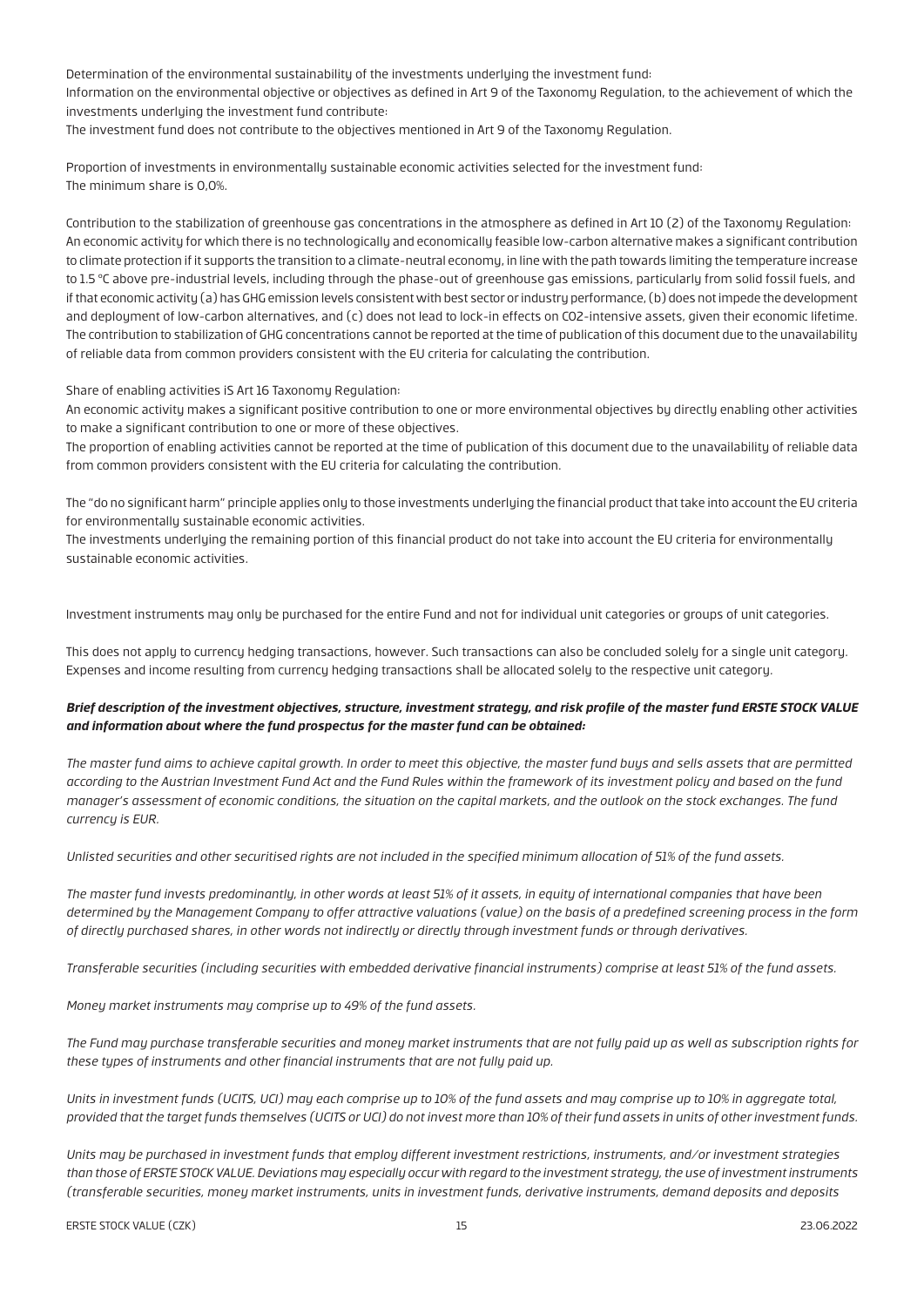*with the right to be withdrawn) and short-term loans, securities lending, and repurchase agreements. This will not change the global exposure profile of the master fund materially at any time in terms of its investment focus. Information on the calculation of the global exposure for the master fund can be found in item 12.J - II) and in the "Method of Calculating Global Exposure" section of the annual report.*

*ERSTE STOCK VALUE may exhibit high levels of volatility due to the composition of the portfolio, which means that the unit values are subject to major upward and downward fluctuations within a short period of time.*

*Derivative financial instruments can be used as part of the investment strategy and for hedging purposes, and may comprise up to 35% of the fund assets.*

*Demand deposits and deposits with the right to be withdrawn with a maximum term of 12 months may comprise up to 49% of the fund assets. There are no minimum bank balance requirements.*

*However, in the course of the restructuring of the fund portfolio and/or in the case of the justified expectation of impending losses experienced by units in investment funds, the Fund can hold a proportion of units in investment funds below the specified limit and a higher proportion of demand deposits or deposits with the right to be withdrawn with a maximum term of 12 months.*

*The investment process incorporates the consideration of environmental, social, and corporate governance factors.*

*Direct investments in companies that produce "controversial weapons" are barred. The Management Company especially assigns anti-personnel mines, nuclear weapons, biological and chemical weapons, cluster munitions, and depleted uranium ammunition to the category of "controversial weapons". Direct investments in companies that generate more than 5% of their total revenue with the extraction of, production of fuels from, or generation of electricity from coal (equity interests of less than 50% are not taken into account) are also barred unless these companies have detailed plans for the exit from coal by no later than 2030.*

*Additional information on the ESG orientation of the Fund and on the disclosures pursuant to Art 8 of Regulation (EU) 2019/2088 of the European Parliament and of the Council on sustainabilityrelated disclos ures in the financial services sector (Disclosure Regulation) can be found in the sustainability principles annex. Information according to Art 6 Regulation (EU) 2020/852 (Taxonomy Regulation can be found in item 12 of the prospectus for the master fund.*

*The management company of the master fund uses the commitment approach for calculating risk. This refers to the conversion of positions in derivative instruments into the respective underlying instruments. More details about the commitment approach can be found in item 12 of the prospectus for the master fund.*

*The prospectus for the master fund can be obtained from the Management Company. It will be delivered to the investors free of charge upon request. The prospectus can also be obtained from the depositary bank (further details about the depositary bank and its responsibilities can be found in section III) and its branches, and can be accessed on the website of Erste Asset Management GmbH, [www.erste-am.com](http://www.erste-am.com).*

Internal provisions pursuant to § 98 InvFG 2011 have been concluded between the feeder fund and master fund.

These internal provisions are intended to ensure that the feeder fund receives all documents and information that it needs to satisfy the requirements of the InvFG 2011.

For example, these internal provisions specify how and when the issue and redemption of the unit certificates and the calculation of the net asset value are to be completed, on which Austrian holidays orders cannot be placed, in what manner enquiries and complaints of unit-holders in the feeder and master fund are to be handled, under what conditions the payment of the redemption price and the calculation and publication of this price can be suspended, what organisational unit of the feeder fund is to be informed of any suspension of unit issue and redemption and price calculation and the resumption of these activities, and how the two funds must collaborate for the preparation of auditor's reports.

Full details of these internal provisions can be obtained from the Management Company, and will be sent to the investors free of charge upon request.

Further information about the master fund and about the internal provisions agreed between the feeder and master fund pursuant to § 98 InvFG 2011 can be obtained from the Management Company. These will be provided to the investors free of charge upon request. This information can also be found on the website of the Management Company at [www.erste-am.com](http://www.erste-am.com).

#### **NOTE:**

**The Fund strives to attain its investment objectives at all times, but it cannot be guaranteed that these objectives will be reached. The following description does not take the investor's individual risk profile into account; the investor is advised to seek individualised professional advice if necessary.**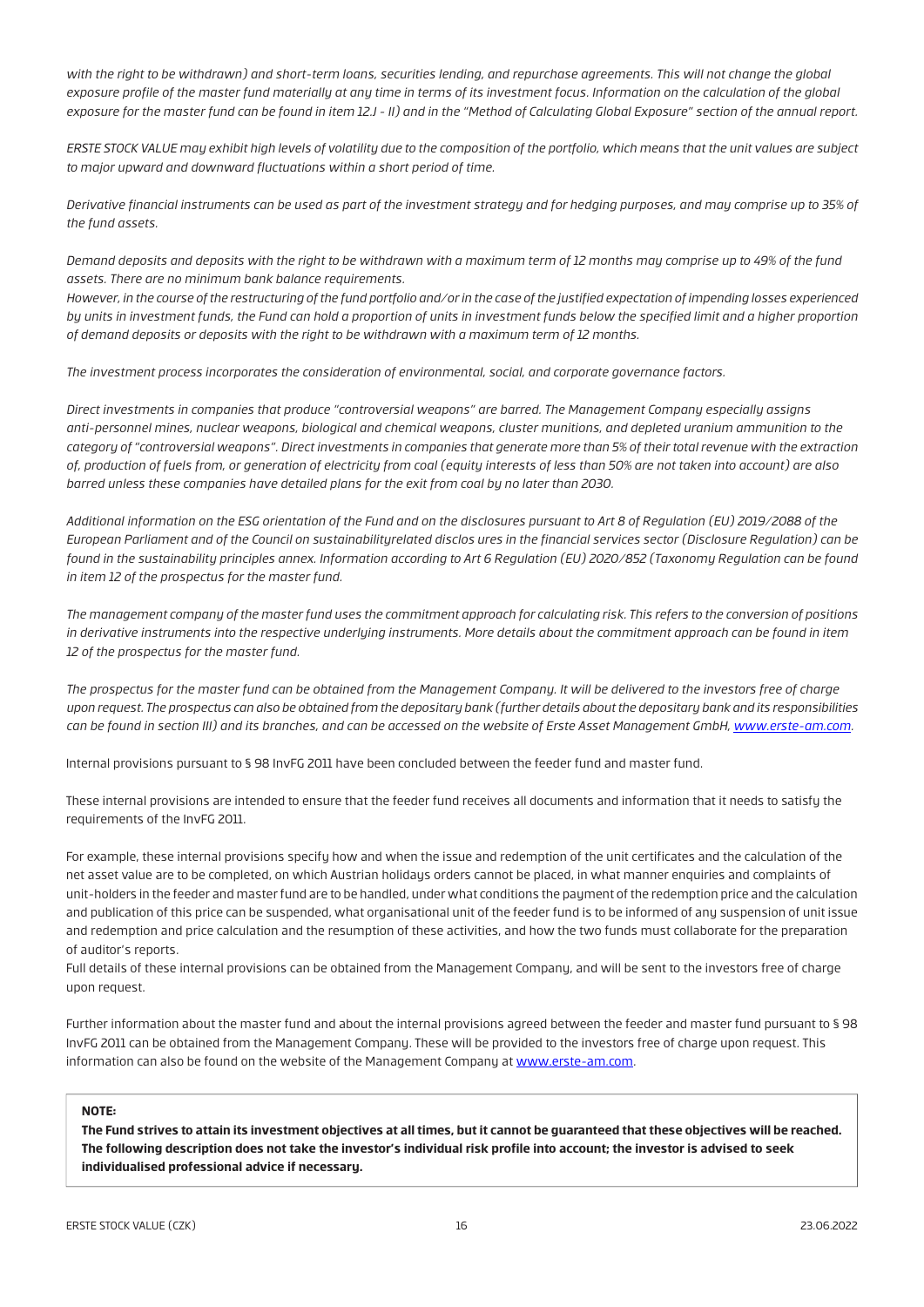## *Investment policy techniques and instruments*

## *A) Transferable securities*

Does not apply.

## *B) Money market instruments*

Does not apply.

## *C) Units in investment funds*

The Fund invests **at least 85%** of its assets in units of the master fund ERSTE STOCK VALUE on a permanent basis.

#### *D) Demand deposits or deposits with the right to be withdrawn*

Bank deposits in the form of demand deposits or deposits with the right to be withdrawn with a maximum term of 12 months may comprise **up to 15%** of the fund assets.

## *E) Repurchase agreements*

No repurchase agreements pursuant to Regulation (EU) 2015/2365 (Regulation on Transparency of Securities Financing Transactions and of Reuse) are concluded for the Fund.

## *F) Securities lending*

No securities lending transactions pursuant to Regulation (EU) 2015/2365 (Regulation on Transparency of Securities Financing Transactions and of Reuse) are concluded for the Fund.

## *G) Total return swaps*

No total return swaps pursuant to Regulation (EU) 2015/2365 (Regulation on Transparency of Securities Financing Transactions and of Reuse) are concluded for the Fund.

#### *H) Derivative financial instruments*

#### **I. Listed and unlisted derivative financial instruments**

Derivative financial instruments, including equivalent instruments settled in cash, may be purchased for the Fund if they are admitted to one of the exchanges listed in the Annex, if they are traded on one of the regulated markets listed in the Annex, or if they are not admitted to an exchange or traded on a regulated market (OTC derivatives) provided that

a) The underlying instruments are instruments as defined in the Fund Rules or are financial indices, interest rates, exchange rates, or currencies that the Fund is permitted to invest in according to the investment objectives defined in its Fund Rules,

b) The counterparties in the transactions with OTC derivatives are banks subject to regulatory supervision and from a category approved through decrees of the Austrian Financial Market Authority, and

c) The OTC derivatives are subject to reliable and transparent daily valuation and can be sold, liquidated, or settled by means of an offsetting transaction at a reasonable fair value at any time at the initiative of the Management Company.

d) They do not lead to the delivery or transfer of assets other than those listed in § 67 (1) InvFG 2011.

This also includes instruments designed to transfer the credit risk of one of the above-mentioned instruments.

#### **II. Purpose**

Derivative financial instruments are only used for hedging purposes and may comprise **up to 15%** of the fund assets.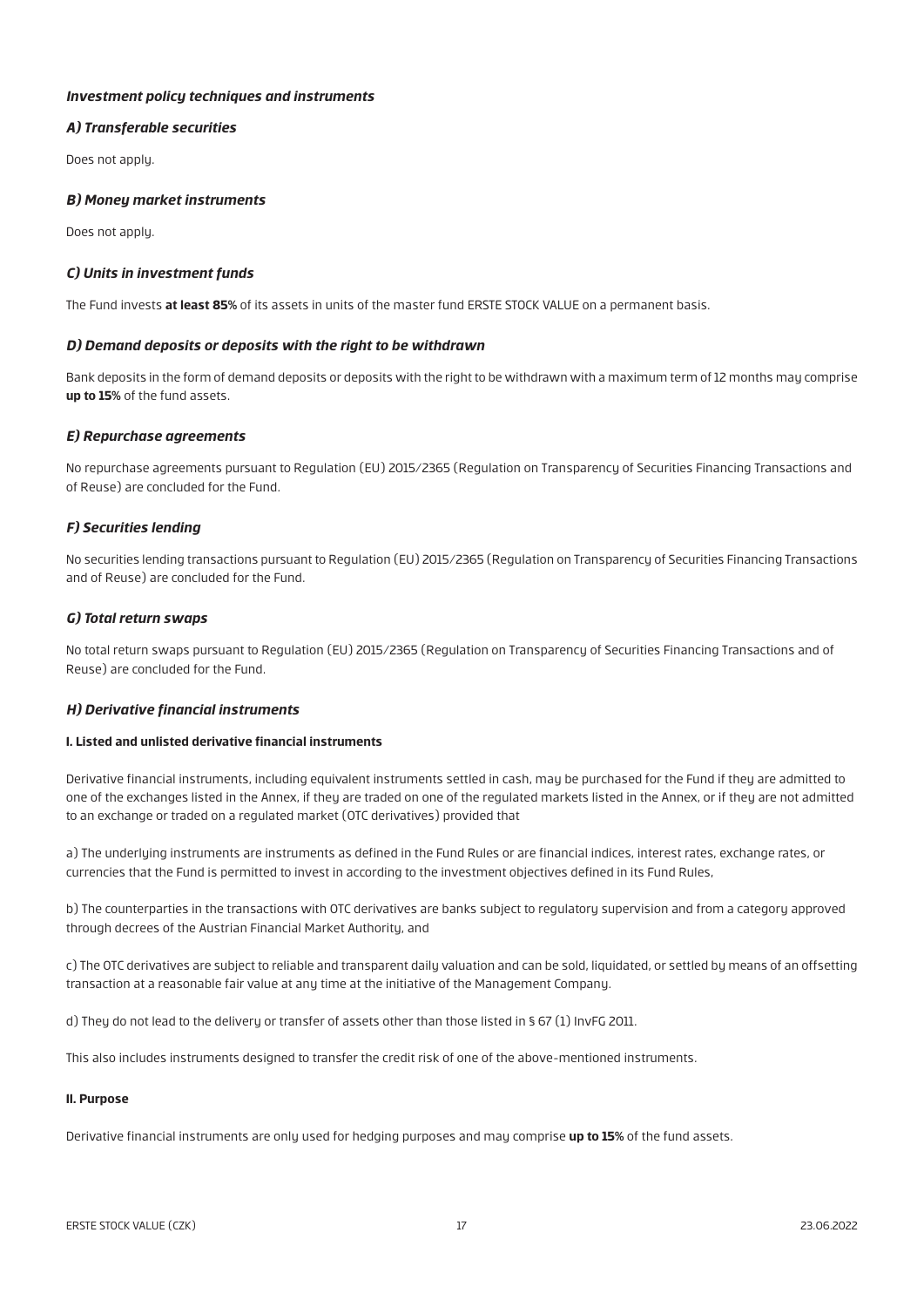## *I) Loans*

Short-term loans of **up to 10%** of the fund assets may be taken out. This can cause the risk of the Fund to rise to the same extent.

## *J) Risk management and risk profile of the Fund*

#### **I. Risk management**

The Management Company is required to employ a risk management system that enables it to monitor and measure at any time the risks associated with its investment positions and the relative share of these risks in the global exposure profile of the fund portfolio. It is also required to employ methods that enable it to precisely and independently measure the value of the OTC derivatives in the fund portfolio. On the basis of this method, the Management Company must in cooperation with the depositary bank inform the Financial Market Authority of the types of derivatives in the portfolios of each of the investment funds that it administers, the risks associated with the underlying instruments of these derivatives, the investment limits, and the methods that are used to measure the risks that are associated with the derivative instruments.

## **As derivative financial instruments are only used for hedging purposes, their use does not raise the Fund's risk profile. See the item "Risk notices" for a complete description of the use of derivative financial instruments and the potential risks that are associated with this.**

The global exposure associated with the derivative instruments may not exceed the total net value of the fund assets. In calculating the risk, the market values of the underlying instruments, the default risk, future market fluctuations, and the time available to liquidate the positions are taken into account. The Fund may hold derivative financial instruments within the limits specified in the Fund Rules and by the Austrian Investment Fund Act as part of its investment strategy, provided that the global exposure of the underlying instruments does not exceed these specific investment limits.

The default risk for OTC derivative transactions by the Fund may not exceed the following levels:

a) 10% of the fund assets when the counterparty is a credit institution pursuant to § 72 InvFG 2011,

b) Otherwise 5% of the fund assets.

Investments in index-based derivatives are not taken into account with regard to the specific investment limits for an investment fund. If a derivative is embedded in a security or money market instrument, it must be taken into account in determining overall compliance with the requirements specified above.

#### **II. Global exposure**

#### **Commitment approach**

The Management Company uses the commitment approach to calculate the global exposure pursuant to § 89 InvFG 2011. In this approach, all positions in derivative financial instruments including embedded derivatives pursuant to § 73 (6) InvFG 2011 are converted to the market value of an equivalent position in the underlying asset of the derivative in question.

The total imputed value of the derivative financial instruments not held for hedging purposes may not exceed the total value of the fund assets.

The imputed value for

- Forward financial agreements is the contract value multiplied by the last forward price calculated on every Austrian exchange trading day aside from bank holidaus;

- Option rights is the value of the securities or financial instruments that are the object of the options (underlying)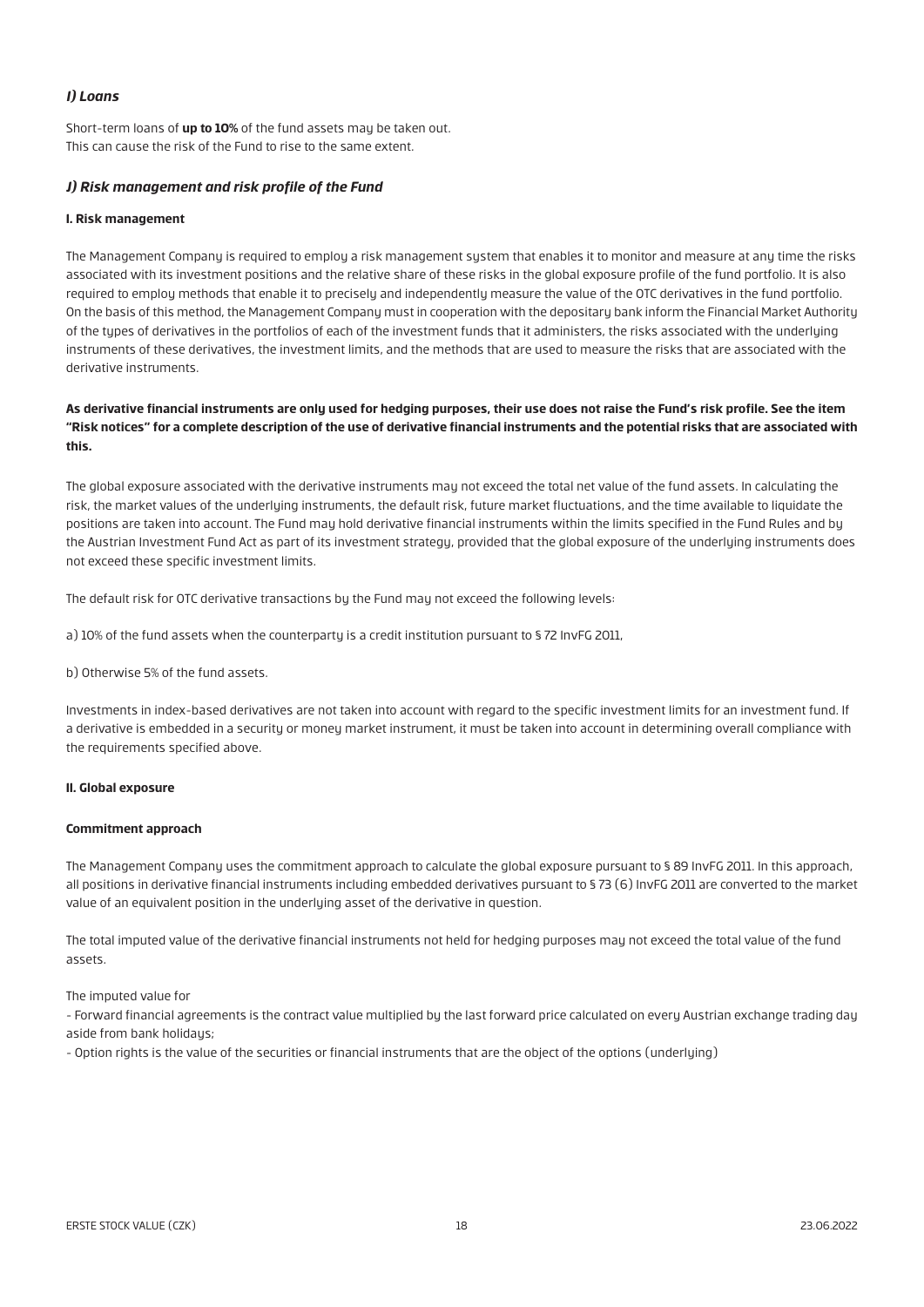**The Fund may invest significant portions of its assets in investment funds (UCITS, UCI) pursuant to § 71 InvFG 2011.**

**The Fund may exhibit high levels of volatility due to the composition of the portfolio, which means that the unit values are subject to major upward and downward fluctuations within a short period of time.**

The key considerations in the selection of the investment instruments are security, growth, and/or earnings. In this, it must be noted that the selected securities offer potential for price increases, but that they also entail risks.

### **Due to the different structures of the individual unit categories, the earnings that the investor achieves with his investment may vary depending on which unit category his units belong to.**

#### **General**

The prices of the transferable securities in the Fund can rise or fall compared with the purchase price paid upon acquisition. If the investor sells units in the Fund at a point in time at which the prices of the transferable securities in the Fund have fallen compared with the point in time at which he purchased his units, this will result in the investor not recovering the entire amount invested in the Fund. If the Management Company performs a mistrade with transferable securities traded on an exchange and/or traded over the counter that was not recorded in the Fund's accounts as having an impact on the calculated value, the profits and losses from such trades will go to the Management Company.

This list is not exhaustive and the risks mentioned here can impact the Fund to varuing degrees.

#### *Material risks*

#### **a) The risk that the entire market for an asset class develops negatively and that this negatively influences the price and value of these assets (market risk)**

The development of prices for transferable securities depends in particular on the development of the capital markets, which in turn are influenced by the general state of the global economy and the economic and political conditions in the respective countries.

One particular form of market risk is the risk of interest rate changes. This is the possibility that the general interest rate level on the market can change compared with the point in time at which a fixed-income security or money market instrument was issued. Changes in interest rate levels can result from changes in the economic conditions and subsequent reactions by the respective central bank, among other factors. When general interest rate levels rise, this typically means that the prices of fixed-income securities and money market instruments fall. In contrast, when general interest rate levels fall, this typically causes the prices of fixed-income securities and money market instruments to rise. In both cases, the changes in the price cause the return on the security to be roughly the same as the average market interest rate. However, these price fluctuations vary depending on the term of the fixed-income security. Fixed-income securities with shorter terms are subject to lower price risk than longer-term securities. Fixed-income securities with shorter terms also tend to have lower yields than fixed-income securities with longer terms, however. Depending on the market conditions, "negative credit interest" may be applied to demand deposits and deposits with the right to be withdrawn.

#### **b) The risk that the issuer or a counterparty will be unable to meet its contractual obligations (credit risk or issuer risk)**

In addition to the general trends on the capital markets, the individual development of the respective issuer of the security also has an effect on the price of the security. Even when securities are selected very carefully, there is no way to preclude losses if the issuer incurs significant losses in its business operations or becomes insolvent, for example. One form of credit risk or issuer risk is also the risk of creditor participation in the restructuring of a bank (also called a bail-in). The measures intended in such a case may result in the creditor losing all capital invested in a bank.

#### **c) The risk that a transaction is not handled as expected within a transfer system because a counterparty fails to pay or deliver by the deadline or as expected (settlement risk)**

This category covers the risk that settlement does not take place as expected in the transfer system because a counterparty does not pay or deliver as expected or pays later than agreed. Settlement risk is the risk that the agreed consideration is not received upon execution of a transaction.

#### **d) The risk that a position cannot be liquidated at a fair price at the desired time (liquidity risk)**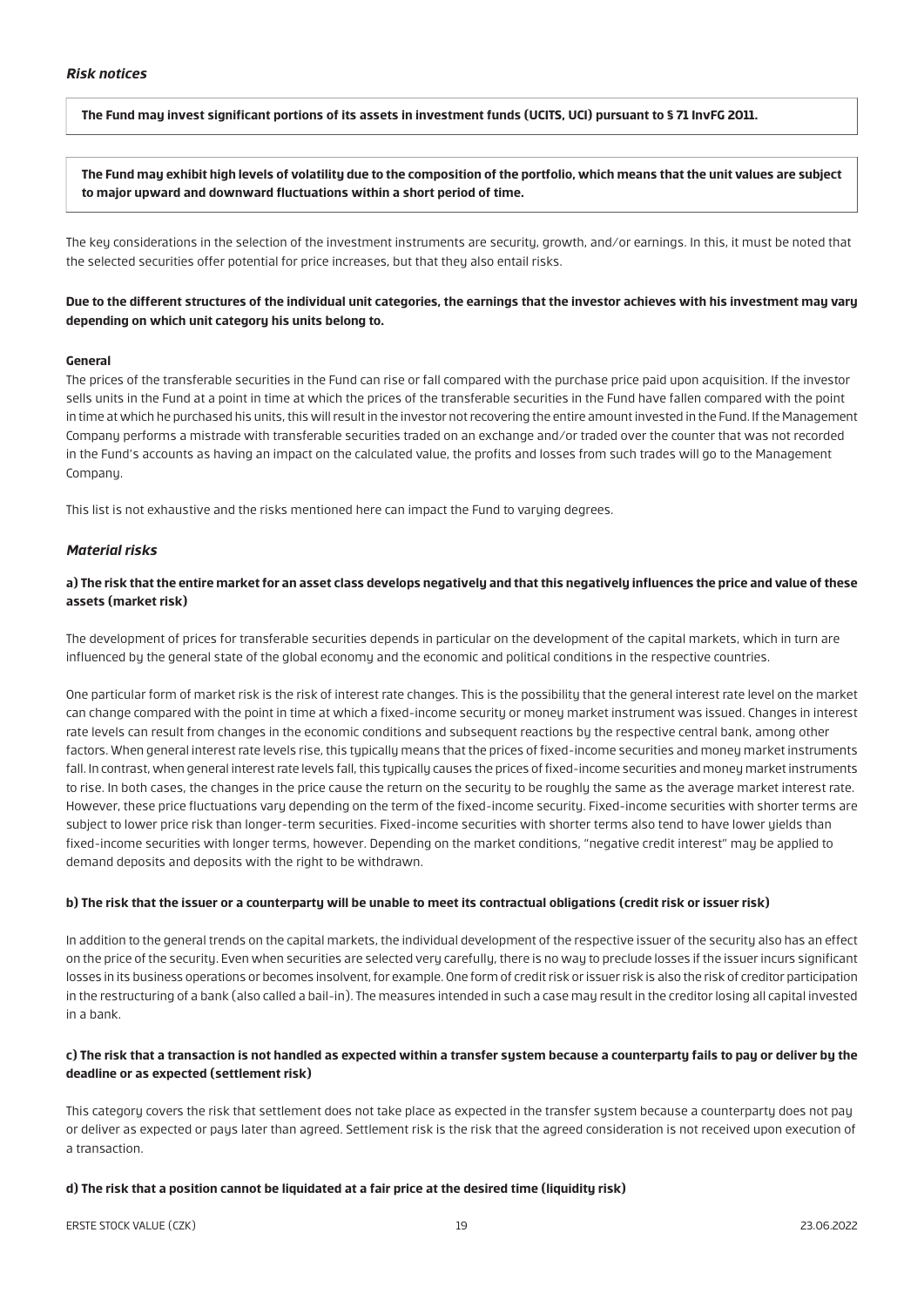Taking into account the opportunities and risks associated with investments in equities and bonds, the Management Company especially purchases transferable securities for the Fund that are admitted for trading on Austrian or foreign exchanges or that are traded on organised markets that are recognised and open to the public and that operate regularly.

In spite of this, the problem may arise for individual securities at certain times or in certain exchange segments that a security cannot be sold at the desired time. In addition, there is the risk that instruments that are traded in a rather narrow market segment can be subject to significant price volatility.

In addition, transferable securities can be purchased from new issues for which the terms require that an application be filed for official listing on an exchange or in an organised market with the requirement that admission to the desired market be obtained within one year after the issue is placed.

The Management Company is authorised to purchase transferable securities that are traded on an exchange or regulated market in the EEA, or on one of the exchanges or regulated markets listed in the Annex.

#### **e) The risk that the value of an investment will be influenced by changes in an exchange rate (exchange rate or currency risk)**

Another variant of market risk is currency risk. Unless specified otherwise, assets in an investment fund can be denominated in a different currency from that of the investment fund. The Fund receives its income, repayments, and sale proceeds from such investments in the currencies in which the respective instrument is denominated. The value of these currencies can fall relative to the currency of the Fund. This means that there is the risk that the value of the units will be negatively impacted when the Fund invests in currencies different from that in which it is denominated.

## **f) The risk of the loss of assets held by the Fund as a result of the insolvency of, negligence by, or fraudulent action on the part of the depositary bank or the sub-depositary bank (custody risk)**

The safekeeping of the fund assets is associated with the risk of loss caused by the insolvency of the depositary, violations of the depositary's duties, or fraudulent action on the part of the depositary or one of its subagents.

#### **g) The risks arising from concentration on specific investments or markets (concentration risk)**

Risks can also arise from a concentration of the investments in certain assets or markets.

## **h) The performance risk and information about whether guarantees from third parties are in place and if limitations apply to such guarantees (performance risk)**

The value of assets acquired for the Fund can develop differently than expected at the time of purchase. This means that no guarantee can be provided that the value will develop positively, unless a third party provides a guarantee to this effect.

#### **i) Information about the financial capacity of any guarantor**

The risk of an investment is higher or lower depending on the financial capacity of a guarantor that has issued a guarantee on the instrument.

## **j) The risk of inflexibility caused by the product itself or by restrictions imposed when switching to other investment funds (inflexibility risk)**

The risk of inflexibility can be caused by the product itself or by restrictions imposed when switching to other investment funds.

#### **k) Inflation risk**

The earnings generated by an investment can be negatively impacted by the development of inflation. The invested capital itself can suffer from a general deterioration in the purchasing power of a monetary unit, and the development of inflation can also have a direct (negative) influence on the price of assets in the Fund.

#### **l) The risk affecting the capital in the Fund (capital risk)**

The risk affecting the capital in the Fund can arise above all from the sale of the fund assets at a lower price than was paid for their acquisition. This also covers the risk of capital depletion in the event of the redemption of units and excessive payout of investment yields as dividends to the Unit-holders.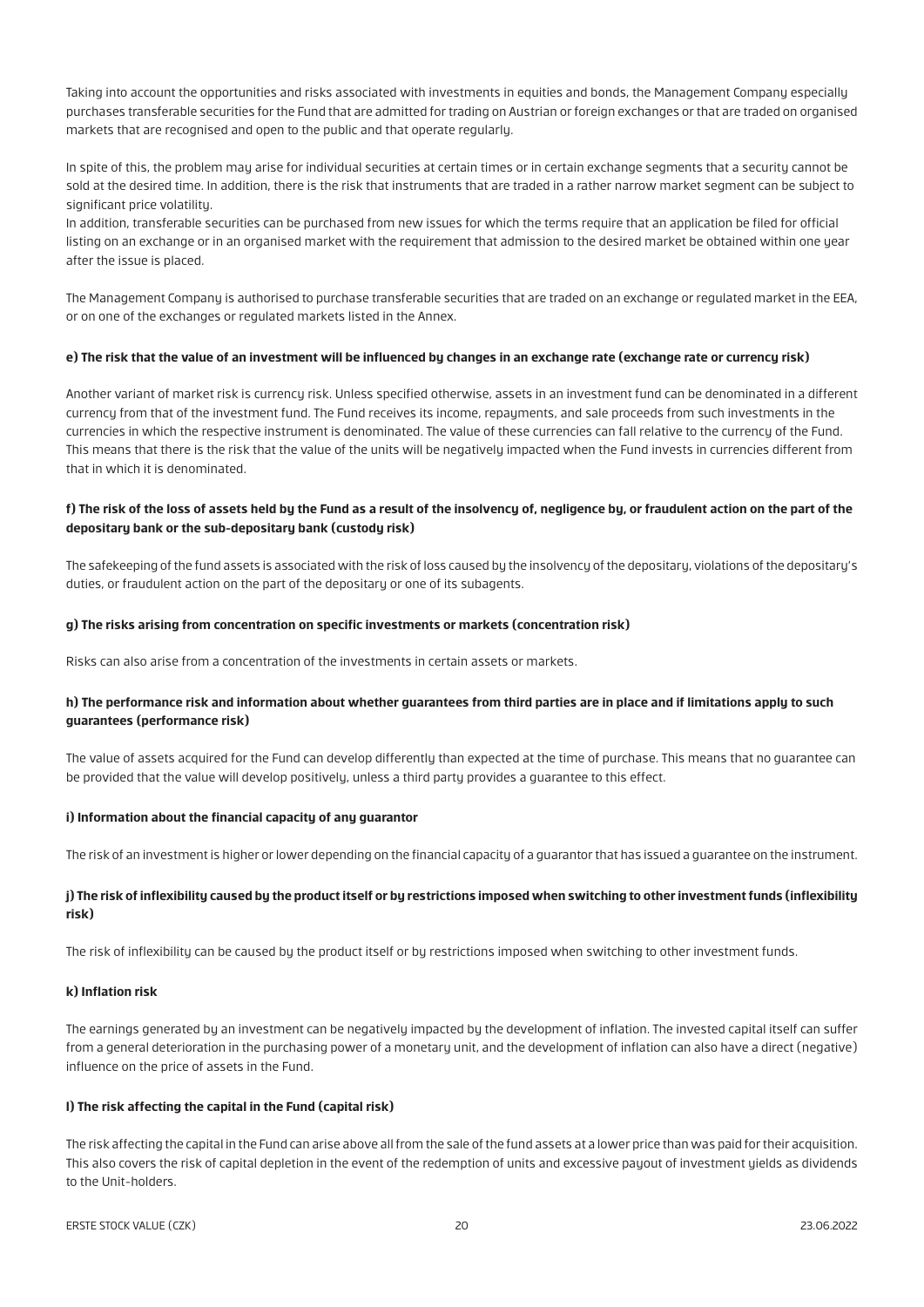#### **m) The risk of changes in other framework conditions, including tax regulations**

The value of the assets in the Fund can be negatively influenced by developments in countries in which investments are held, for example because of international political developments, changes in government policy, taxation, restrictions on foreign investments, currency fluctuations, and other changes in the legal system or in the regulatory framework. Trading may also take place on exchanges that are not as strictly regulated as those in the USA or the EU.

#### **n) The risk that the values of certain securities can deviate from their actual selling prices because of prices formed on illiquid markets (valuation risk)**

Especially in times when market participants are faced with problems obtaining liquidity because of financial crises and a general lack of confidence, the values of certain transferable securities and other financial instruments as determined by market forces may decline, and this can make it difficult to determine the value of the asset in the Fund. If investors in an investment fund simultaneously redeem large numbers of units under such conditions, the fund management may be forced to sell securities at prices different from their actual valuation rates in order to maintain the necessary level of liquidity in the Fund.

#### **o) Country or transfer risk**

Country risk is the risk that a foreign debtor, despite being solvent, will be unable to complete a transaction by the deadline or at all because of the inability or unwillingness of the country in which the debtor is registered to execute transfers. As a result, payments to which the Fund is entitled may not occur or may occur in a currency that can no longer be converted due to foreign exchange restrictions.

#### **p) Risk of suspension of redemption**

Generally, Unit-holders can demand the redemption of their units at any time. However, the Management Company may temporarily suspend the redemption of units under extraordinary circumstances, and the unit price may be lower than it was before redemption was suspended.

#### **q) Operational risk**

The risk of loss for the Fund that can result from inadequate internal processes, human error, or system failure at the Management Company; or from external events, legal and documentation risks, and risks that can result from the Fund's trading, settlement, and valuation procedures.

#### **r) Risks in connection with units in investment funds (sub-funds)**

The risks of sub-funds purchased for the Fund are closely related to the risks of the assets held in these sub-funds and the investment strategies pursued by these sub-funds.

As the managers of the individual sub-funds act independently of each other, multiple sub-funds may pursue identical or contradictory investment strategies. This can cause a cumulation of existing risks, or can cause advantages of different strategies to offset each other.

#### **s) Securities lending risk**

If the Fund lends transferable securities, these securities are subject to the risk that the counterparty will return them with a delay or fail to deliver them. Particularly in the event that the securities borrower suffers financial losses, it is possible that the borrower will not be able to honour his obligations to the Fund in this connection (default risk).

If the securities borrower provides the Fund with collateral in connection with the lending transaction, this collateral is subject to collateral risk.

Securities lending transactions can also entail operational risks such as posting errors and errors in the delivery of the lent securities. If the borrower of the securities makes use of the borrowed securities, this can entail the risk that the securities borrower will be unable to purchase the securities in question on the market upon expiration of the lending agreement due to a lack of liquidity, for example, and that the securities in question can therefore not be returned (liquidity risk).

#### **t) Collateral risk**

If third parties provide collateral to the Fund, this collateral is subject to the typical investment risk (such as market, credit, currency, interest rate, and counterparty risk), including the risk that it will not be possible to liquidate a position at an acceptable price in good time (liquidity risk), the risk that is associated with the safekeeping of the collateral (custody risk), and the operational risk that is associated with collateral management such as errors in the calculation of the required collateral.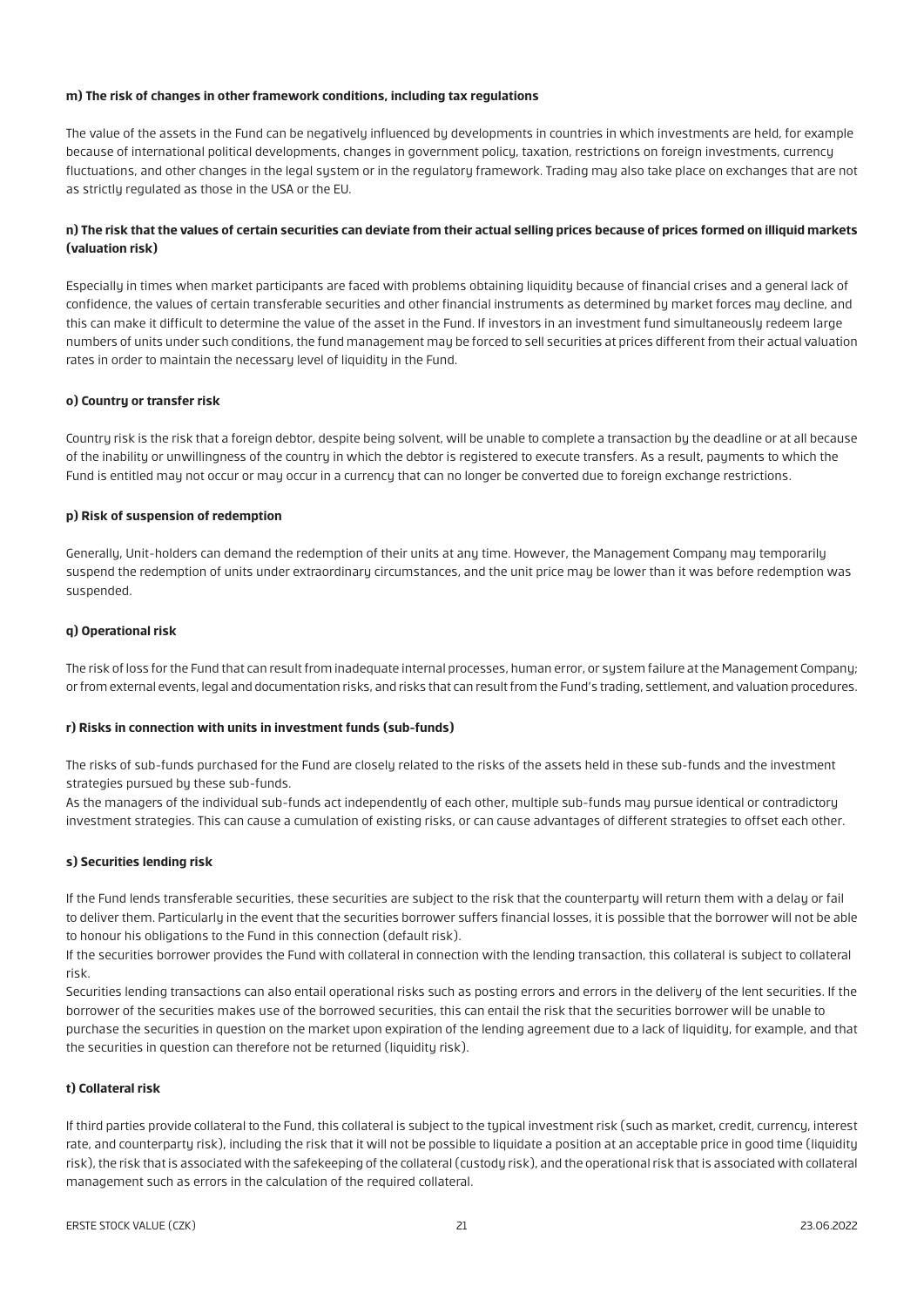#### **u) Risks associated with derivative financial instruments**

As part of its administration of the Fund, the Management Company may purchase derivative instruments subject to certain requirements and restrictions and provided that the transactions in question are expressly permitted in the Fund Rules.

#### **It is expressly noted that specific risks may be associated with derivative products, including:**

**a) The time-limited rights that are acquired may lapse or may decrease in value.**

**b) The risk of loss cannot be determined, and may exceed collateral provided under the transaction.**

**c) Transactions intended to preclude or limit the risks may be impossible to execute, or may only be possible at a price that results in a loss.**

## **d) The risk of loss may rise when the obligations from such transactions or the consideration to be provided under the transaction is denominated in a foreign currency.**

The following additional risks may be encountered in transactions with OTC derivatives:

a) Problems with the sale of OTC financial instruments to third parties, as there is no organised market for them; settling the obligations that have been entered into can be difficult or may entail significant costs because of the individual agreement (liquidity risk); b) The economic success of the OTC transaction can be put at risk by the default of the counterparty (counterparty risk).

#### **v) Sustainability risks**

A sustainability risk is an event or condition relating to the aspects of the environment, social issues, or corporate governance whose occurrence could potentially have material negative effects on the value of the investment.

The sustainability risks are not depicted as a separate risk type but are included in the existing risk categories because they impact existing risk types to which the investment funds are potentially exposed.

To determine the manner in which sustainability risks are taken into account in investment decisions, the relevant sustainability risks were first identified. Next, the identified risks were "translated" into the existing risk categories and measured and evaluated at this time.

The following relevant sustainability risks were identified:

- Environmental risks relating to mitigating the effects of climate change, adaptation to climate change and the transition to a lower-carbon economy, protecting biodiversity, resource management, waste, and other harmful emissions.
- Social risks relating to working and safety conditions and compliance with recognised labour standards, respecting human rights, and production safety.
- Governance risks relating to the due diligence obligations of corporate managers, measures for fighting bribery and corruption, and compliance with the pertinent laws and regulations.

The identified sustainability risks have been incorporated into the definitions of the risk indicators and ratings. Data from external providers are also used when gathering sustainabilityrelated d ata for internal analyses. The external data may be incomplete, imprecise, or unavailable at times. The providers of sustainability ratings also take different influences into account and apply different weightings, meaning that a company that is the target of an investment can have different sustainability scores. There is therefore the risk of a security or issuer being assessed incorrectly. A proprietary rating model called ESGenius is used to limit this risk. In this rating model, the predominant sustainability approaches on the market (ethically oriented approach versus a risk view) are combined into an overall view during the analysis. Combining the different providers reduces any data gaps and also verifies the plausibility of the different approaches.

A variety of tools can be used to manage and limit sustainability risks when making investment decisions. These tools are described on the Management Company's website at

[https://www.erste-am.at/content/dam/at/eam/common/files/EAM\\_Handbuch\\_Nachhaltigkeit\\_Sustainability\\_Guide.pdf.](https://www.erste-am.at/content/dam/at/eam/common/files/EAM_Handbuch_Nachhaltigkeit_Sustainability_Guide.pdf)

The forward-looking assessment of the likely impacts of sustainability risks on the Fund's yield is based on the fact that an investment fund may achieve different performance or a lower yield in certain market phases compared with other financial products whose underlying assets are not selected on the basis of sustainability criteria and sustainability risks. However, the Management Company believes that taking sustainability risks into account can have a positive impact on yield because the resulting lower weighting or complete exclusion of securities from certain issuers in the portfolio can also mitigate or preclude disproportionately negative returns stemming from the occurrence of a sustainability risk.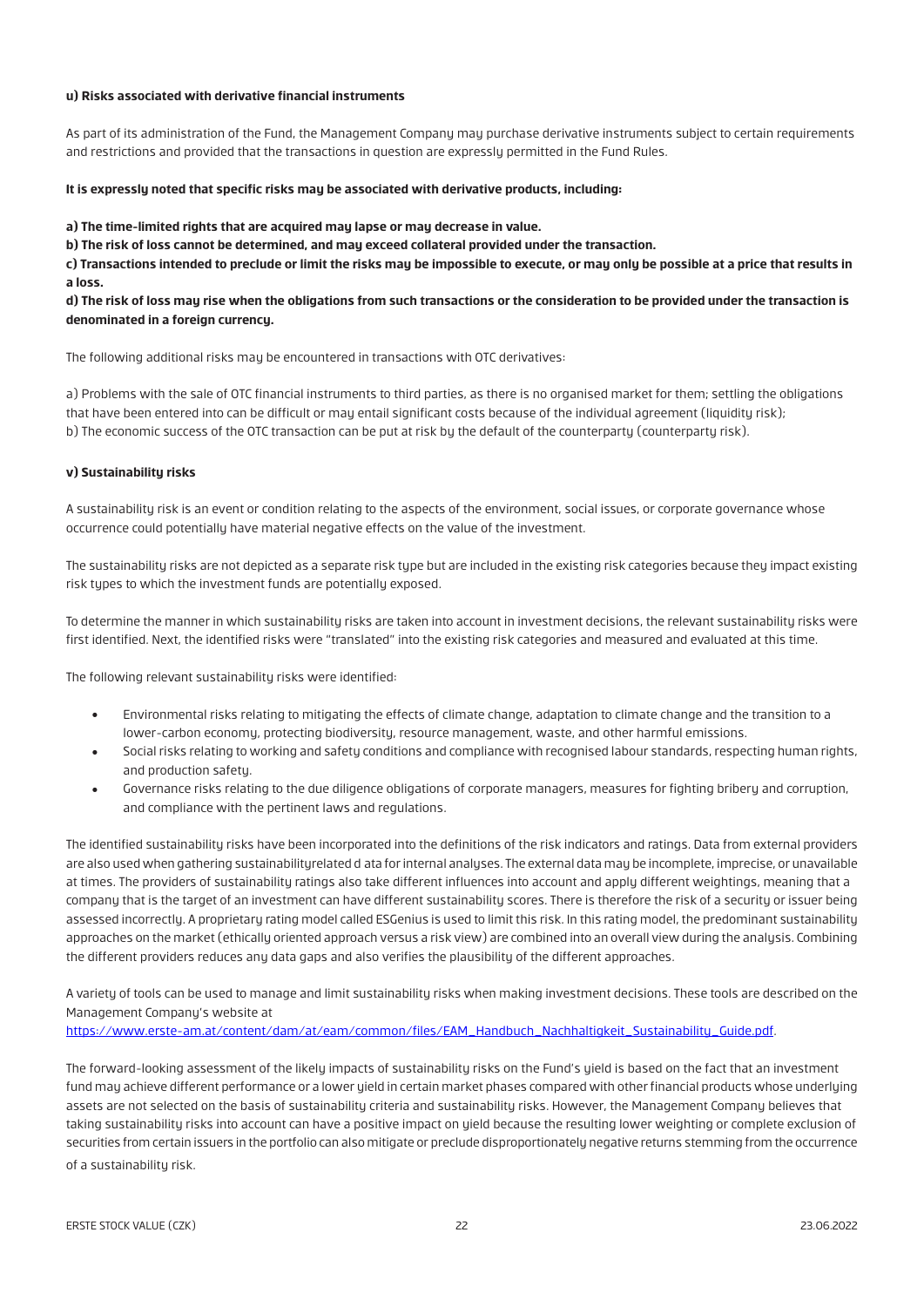The development of global stock markets in recent years has shown that significant price corrections are possible after massive price gains, especially for investment funds that invest in equities. Such price developments are also possible in the future. This means that significant price fluctuations can be expected for this Fund because choosing the optimal time to buy and sell securities is extremely important in such a volatile segment. It is impossible to predict the development of the capital markets or the development of the individual issuers. Earnings achieved in the past are not a guarantee that similar earnings can be achieved in the future. The Management Company strives to minimise the risks inherent to investing in securities while at the same time to maximise earnings potential. However, no guarantee can be given for the anticipated success of an investment. Express note is made of the increased risk associated with an investment in this Fund.

In this, special attention is paid to risk diversification. The exact investment limits are subject to the respective applicable provisions of the InvFG 2011.

## **This description does not take the investor's individual risk profile into account; the investor is advised to seek individualised professional advice if necessary.**

## *Processing of transactions*

The Management Company expressly states that it can have transactions for the Fund completed through a firm with which it is closely associated, an associated company pursuant to Article 4 (1) 38 of Regulation (EU) No. 575/2013.

See Annex 1 for the principles for the best possible execution of trade decisions.

#### *13. Rules for asset valuation and price determination*

The value of a unit category shall be determined by dividing the total value of the unit category including earnings by the number of issued units.

When issuing units of a specific category for the first time, the value of the unit shall be calculated on the basis of the value of the Fund as a whole. Subsequently, the value of a unit category shall be determined on the basis of the value of the net fund assets assigned to that unit category.

The depositary bank shall determine the total value of the Fund on the basis of the prices of the transferable securities, money market instruments, and subscription rights contained in the Fund plus the value of the financial investments, cash and cash equivalents, account balances, claims, and other rights held by the Special Fund, less any liabilities.

The prices of the individual assets shall be calculated as follows:

- The value of assets that are traded on exchanges or other regulated markets is generally calculated on the basis of the latest available closing prices.
- If an asset is not traded on an exchange or a regulated market or if the price does not reflect the actual value (e.g. in the case of very limited liquidity), it is valued using valuation models.
- Units in a UCITS or UCI are generally valued at the most recent redemption prices or, in the case of exchange traded funds (ETFs), at the latest available closing prices.
- Forward exchange agreements are valued by the Management Company using current market prices.

Assets are generally valued at their market prices. Less liquid assets for which no market prices are available are valued using valuation models. With the exception of forward exchange agreements, models are only used in collaboration with a qualified and independent external service provider. The valuation models that are employed are approved by the management of the Management Company and are regularly reviewed for plausibility by the responsible organisational unit of the Management Company. If, in extraordinary cases, neither a price nor a valuation model is available, the Management Company will decide on how to proceed in collaboration with the Valuation Committee, which is made up of representatives of Erste Group Bank AG and Erste Asset Management Group.

Investors should note that contingent claims, such as claims in connection with a securities class action, will only be reflected in the calculated value of the Fund following their actual settlement due to the uncertainty associated with such claims. After it becomes known that bankruptcy proceedings have been initiated, the price of the affected securities is set to zero unless the Management Company determines that a different value is appropriate in individual cases. Claims from bankruptcy proceedings will only be reflected in the calculated value of the Fund following their actual (partial) settlement due to the uncertainty associated with such payments. In the event of such a retroactive payment, the historical calculated value will be corrected. If such payments or other payments are received after the liquidation of the Fund, these sums will be donated to reputable charity organisations.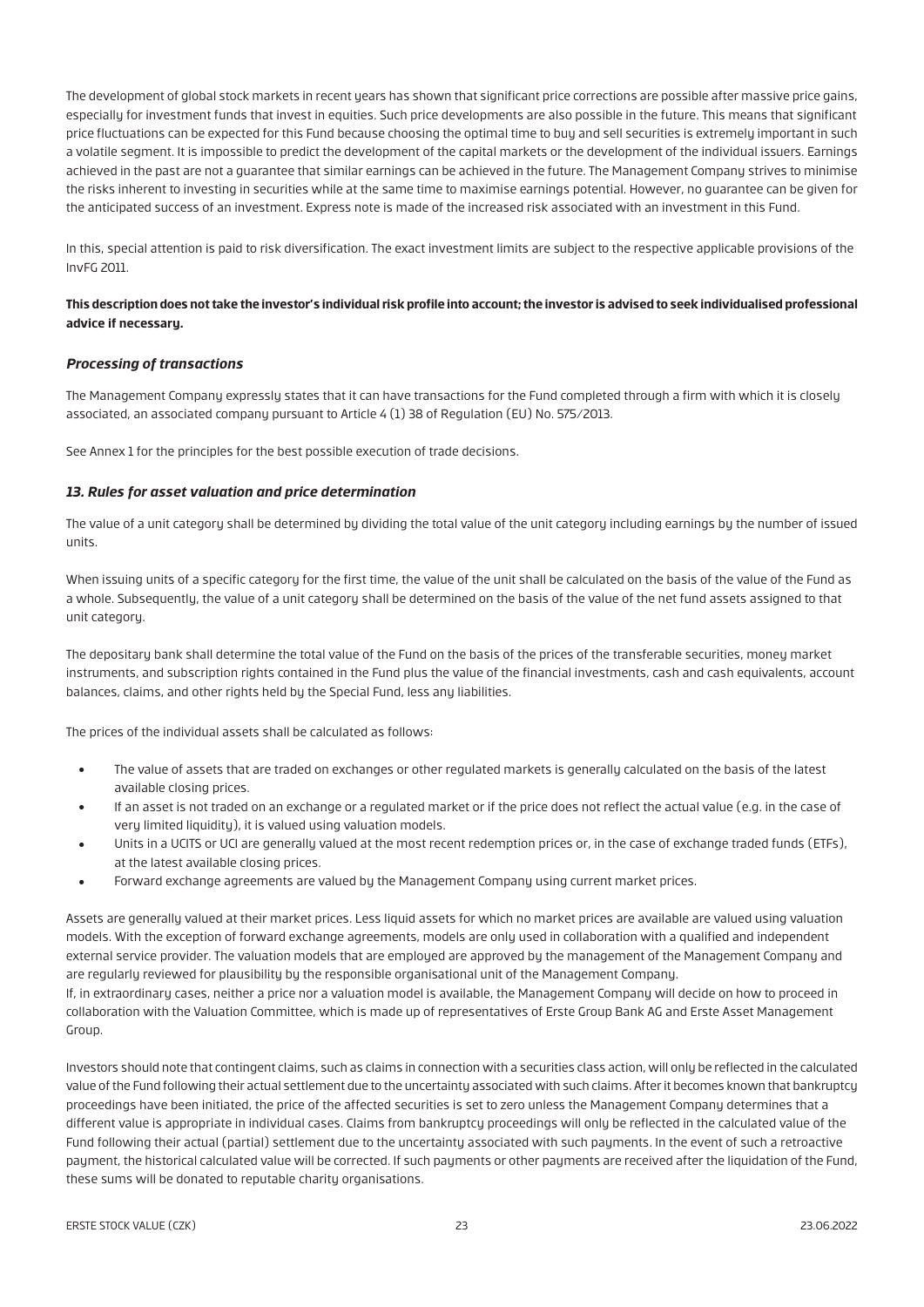#### **Frequency of price calculation**

The issue and redemption price is calculated at the times listed in the Fund Rules.

#### *14. Universal terms for the issue and redemption of units*

The most recent published prices will generally be used to calculate the price of the Fund. If the Fund's assets include units in other investment funds, the most recently available prices for the sub-funds will be used.

#### **Front-end surcharge**

A front-end surcharge will be included in the calculation of the issue price to cover the costs incurred in unit issue. The front-end surcharge for covering the issue costs is **up to 5,00%** of the value of a unit. When the units are only held for a short period, this front-end surcharge can reduce or even negate the Fund's performance. For this reason, it is recommended that investment share certificates be held for a longer period.

#### **Publication of the issue and redemption prices**

The value of a unit, the issue price, and the redemption price will be calculated by the depositary bank on every Austrian exchange trading day except for bank holidays and published in a business or daily newspaper that is published within Austria and has sufficient circulation and/or in electronic form on the website of the issuing Management Company.

#### **Costs for unit issue and redemption**

The issue and redemption of units by the depositary bank as well as the purchase of units shall not be subject to additional charges except for the calculation of a front-end surcharge or back-end commission in accordance with the Fund Rules.

The extent to which individual investors are charged additional fees for the purchase and redemption of unit certificates depends on the individual agreements between the investor and the credit institution managing his security deposit account, and is therefore not under the influence of the Management Company.

## *15. Information about the method, amount, and calculation of the fees to be paid by the Fund to the Management Company, depositary bank, or third parties and the compensation to be paid to the Management Company, depositary bank, or third parties by the Fund to cover costs incurred*

#### *Administrative costs*

The Management Company shall receive an **annual** fee for its administrative activities amounting to **1,8%** of the fund assets as calculated and accrued on the basis of the daily fund volume. The fee will be charged to the fund assets once per month.

#### **The following amount applies to the annual fee for the respective unit category of the Fund:**

#### **ERSTE STOCK VALUE (CZK) CZK R01: up to 1.80 %**

#### **ERSTE STOCK VALUE (CZK) CZK D02: up to 0.63 %**

The Management Company shall be entitled to apply a sliding management fee scale at its own discretion.

The costs for the introduction of new unit categories for existing investment funds shall be assessed against the unit price of the new unit categories.

#### **Other costs**

In addition to the fees to which the Management Company is entitled, the following costs and expenses must be covered by the Fund:

#### **a) Transaction costs**

This includes the costs incurred in the purchase and sale of assets in the fund portfolio, provided that these costs can be allocated directly to the Fund and provided that they are not taken into account by way of transaction cost inclusion in the price of the asset. Transaction costs also include currency conversion costs and the costs for the reporting of derivative financial instruments and for the central clearing of OTC derivatives (pursuant to Regulation [EU] 648/2012 [EMIR]).

#### **b) Costs for the financial auditor and tax representation**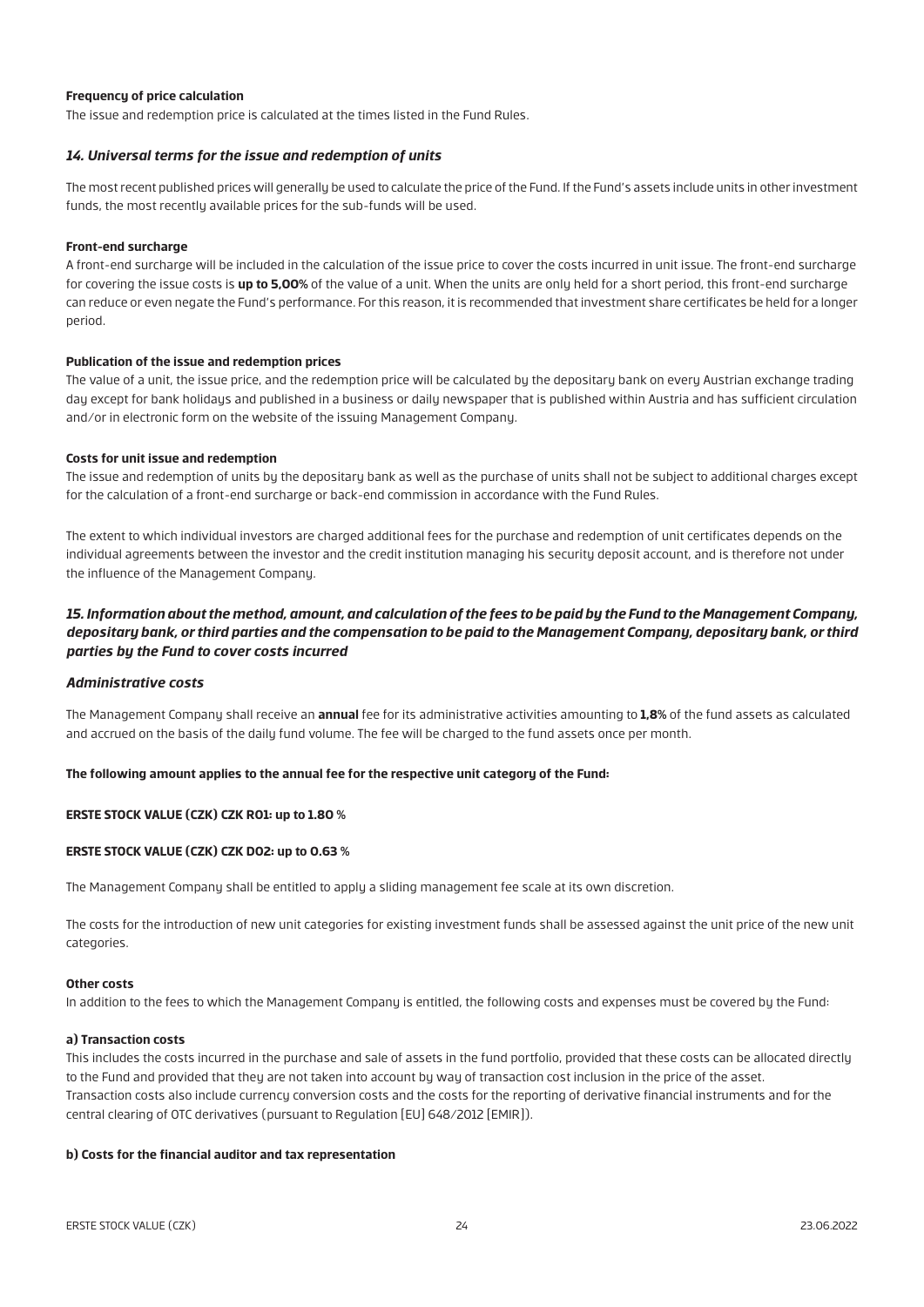The fee paid to the financial auditor depends on the volume of the Fund and also on its investment principles. The costs for tax consultation include the calculation of the tax data per unit, including for Unit-holders who are not subject to unlimited tax liability in Austria (and these costs are charged when necessary based on the prevailing circumstances).

#### **c) Publication costs (including supervisory costs)**

This includes the costs incurred in the publication of information that must be made available by law to Unit-holders in Austria and abroad. In addition, all costs charged by supervisory authorities (such as costs in connection with supervisory reporting duties) and costs resulting from compliance with legal sales requirements in countries in which the Fund is sold may be charged to the Fund as permitted by the applicable legal regulations. This includes the costs incurred for the authorisation of the Fund by foreign authorities (especially translation costs, registration fees, costs for document notarisation, etc.).

The costs for the creation and use of a durable data storage medium (except in cases where this is prohibited by law) are also included.

#### **d) Costs for the depositary bank**

The Fund will be charged customary securities account fees, costs for coupon collection, and, if applicable, customary fees for the safekeeping of foreign securities and financial instruments in other countries (securities account fees). The Fund will also be charged a monthly fee for the other services rendered by the depositary bank, especially the tasks listed in section III, including the tasks that have been delegated to it (depositary bank fee).

#### **e) Costs for external consulting that are not included in the administration fee**

If external consultants or managers are employed for the Fund, all costs incurred in this connection will be reported under this item and charged to the Fund unless they are already covered by the administration fee.

#### **f) Costs for licences, research, and certification**

Expenses for the Fund, particularly for licences (e.g. licences required for investment such as for financial indices, benchmarks, derivative-free benchmark portfolios for calculating the VaR, and licences required for the Fund's designation), for ratings (if ratings are used to evaluate the creditworthiness and assess the risk of an asset), and for research, financial analyses, and market and price information systems that are employed for the benefit of the Unit-holders, can be charged to the Fund at the discretion of the Management Company, provided that the interests of the Unit-holders are protected. Costs for the certification of certain product features can also be charged to the Fund (such as costs for certification with the Austrian Ecolabel or other sustainability labels).

#### **g) Costs for the exercise of voting rights**

In the case of an investment in shares, the Management Company can delegate the exercise of voting rights on these shares to third parties (see item 20), which can result in additional costs.

#### **h) Description of all costs that must be paid in connection with investments in units of the master fund and the aggregate charges of the feeder and master funds**

The Management Company shall receive an annual fee for its administrative activities for the feeder fund of up to 1,8% of the fund assets (for information on the annual fee for the respective unit category of the feeder fund, see "Administrative costs" – item 15, second paragraph), which shall be accrued on a daily basis and calculated using the month-end values adjusted for the accrued fees. This remuneration shall be reduced by the management fee paid to the Management Company in connection with the feeder fund assets that are invested in units of the master fund under its management (permanently at least 85% of the feeder fund assets). This means that there is no double charging of the management fee paid to the Management Company.

The other costs charged to the master fund, such as costs for the auditor, expenses for the preparation of the annual reports, and any costs for mandatory publications by the master fund (see the prospectus for the master fund, section II, item 15 "Other costs") reduce the performance of the feeder fund in accordance with the percentage of the feeder fund portfolio that is invested in units of the master fund (permanently at least 85% of the feeder fund assets). The other costs of the feeder fund (see item 15 "Other costs" in this document) and the proportionate other costs of the master fund are added together and are included in the current operating costs of the feeder fund (see the key investor information).

Information about the method, amount, and calculation of the fees to be paid by the master fund to the Management Company, depositary bank, or third parties and the compensation to be paid to the Management Company, depositary bank, or third parties by the master fund to cover costs incurred can be found in the prospectus for the master fund (section II, item 15, first paragraph).

The items above can be found under "Fund result" in the section of the current annual report titled Income Statement and Changes in Fund Assets.

#### **Benefits**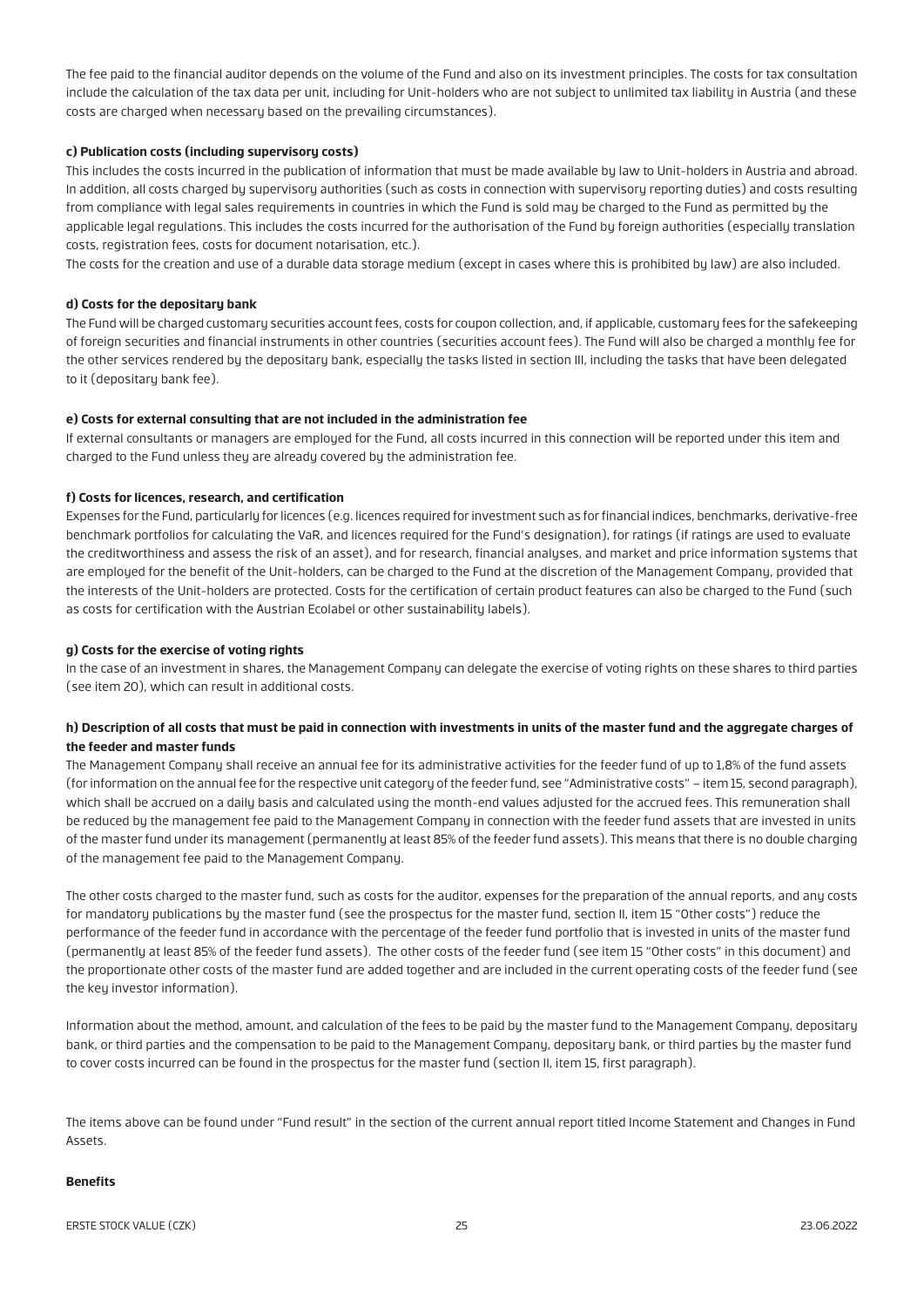The Management Company notes that it only accepts non-cash benefits (such as for research, financial analyses, market reports, participation in conferences, etc.) in connection with its administration of the Fund when they are used solely in the interests of the Unit-holders. To this end, the Management Company can conclude agreements with trading partners under which part of the transaction costs can be credited and used to purchase such benefits from third parties, as well. For equities transactions, these non-monetary benefits amount to no more than 0.12% of the respective transaction total.

The Management Company aims to improve the quality of its management service by accepting these benefits.

The Management Company is permitted to make reimbursements (in the sense of commissions) from the administration fees that it receives. The payment of such reimbursements does not entail additional costs for the Fund.

Reimbursements (in the sense of commissions) paid by third parties are forwarded to the Fund after deduction of any associated costs and stated in the annual report.

## *16. Information about external consulting firms or investment consultants if their services are made use of on a contractual basis and the fees for this are paid from the assets of the Fund*

No such services are used.

## *17. Information about the measures taken for making payments to Unit-holders, buying back or redeeming units, and distributing information about the Fund*

Income is distributed and units are redeemed by the depositary bank (see section III). Dividends are forwarded to the Unit-holders via the respective banks managing the Unit-holders' securities accounts.

#### Additional payment and sales offices:

Czechia Česká Spořitelna a.s., Olbrachtova 1929/62, 14000 Prag 4

All notices regarding unit certificates are subject to § 136 InvFG 2011. The notices may be published

- By full printing in Amtsblatt zur Wiener Zeitung, or

- By making a sufficient number of copies of the notice available at the Management Company and the payment offices free of charge and

printing the date of publication and the locations where the notice can be obtained in Amtsblatt zur Wiener Zeitung, or

- In electronic form on the website of the issuing Management Company.

If § 133 InvFG 2011 requires that Unit-holders be informed about certain facts or activities, the Management Company will provide the information to the banks managing the Unit-holders' securities accounts via the depositary bank, which must forward this information to the Unit-holders.

## *18. Past performance of the Fund, if applicable*

As the feeder fund was launched on 28.10.2021, no data are available yet.

The past performance shown here is not a reliable indication of future performance.

The performance is calculated bu the Management Company according to the OeKB method, based on data provided by the depositary bank (using any available indicative values when the payment of the redemption price is suspended). The calculation of the performance does not include individual costs such as the front-end surcharge, the back-end commission, other fees, commissions and other expenses. These would reduce the performance if they were included.

Notice for investors with a different functional currency than the fund currency: The yield can rise or fall as a result of currency fluctuations.

For more current performance information, please see the key investor information or the most recent product information sheet for the Fund. These documents can be obtained at the website [www.erste-am.com](https://www.erste-am.com/) in German. If units are sold outside of Austria, the keu investor information will also be provided on this site in further languages, if applicable.

## *19. Profile of the typical investor for whom the Fund is designed*

The Fund is intended for growth- and risk-oriented investors who especially wish to achieve capital growth by investing in higher-risk assets. In light of the high earnings potential that is associated with the investment, investors must be aware of and in a position to accept high value fluctuations and correspondingly high potential losses. In order to assess the risks and opportunities associated with the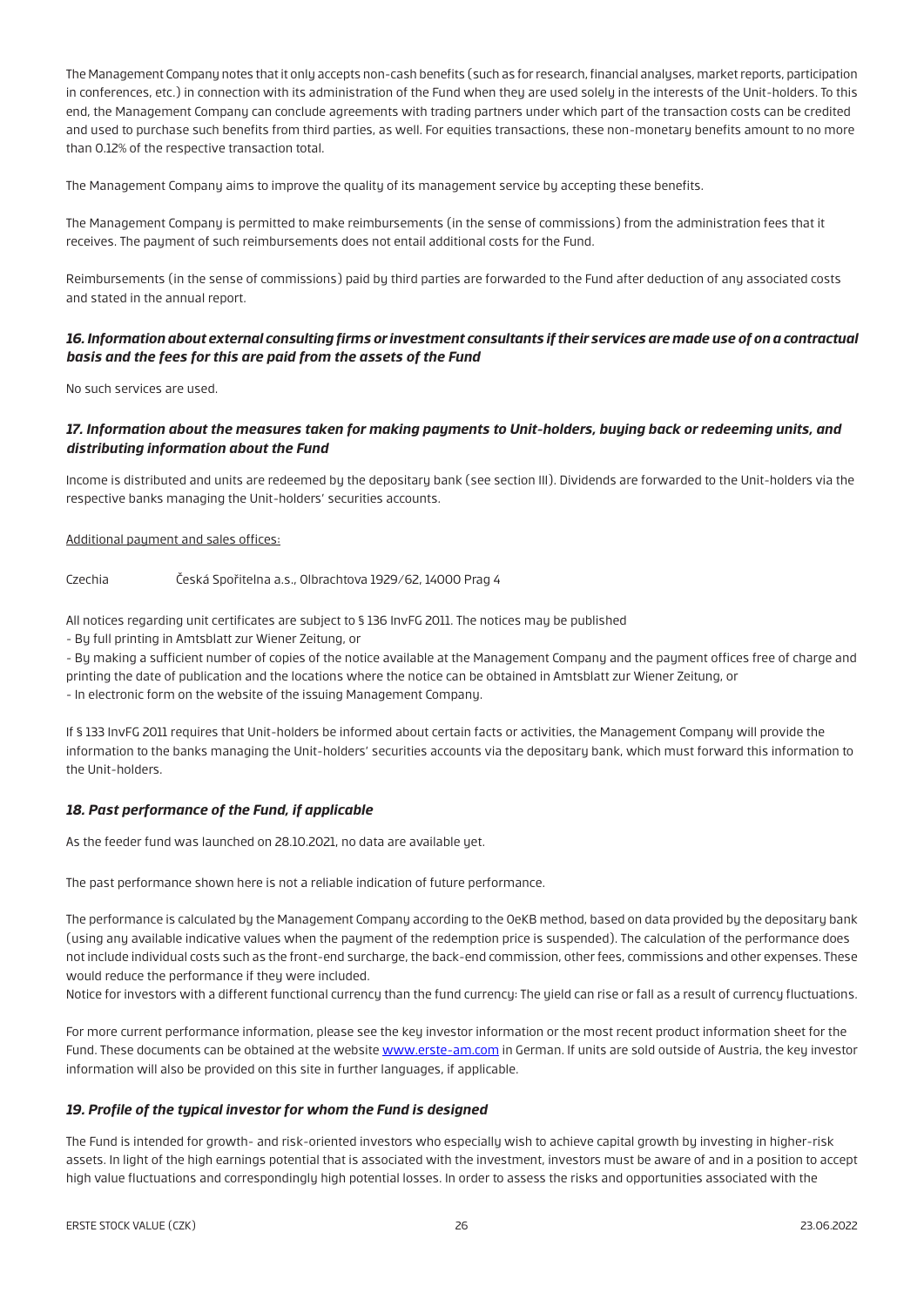investment, investors should have sufficient experience and knowledge of investment products and capital markets, or should seek competent investment advice.

A generally recommended holding period for units in this Fund can be found in the key investor information under "Objectives and Investment Policy".

#### *20. Voting rights policy*

The Management Company exercises the membership and creditor rights associated with the assets of the managed investment funds autonomously and exclusively in the best interests of the investors and the integrity of the market.

In all matters that could have a long-term impact on the interests of the investors, the Management Company as a responsible shareholder must exercise voting rights autonomously and exclusively in the best interests of the Unit-holders or must delegate this to a third party with explicit instructions for how to exercise these rights.

To this end, it may rely on information that it receives from the depositary bank, the portfolio manager, the company, or third parties, or that it learns from the press.

In the event that the Fund invests in shares, the Management Company can commission a voting rights consultant to exercise the voting rights associated with these shares. Further information on the voting rights policy of the Management Company can be found on the Management Company's website at:

[www.erste-am.at/de/private-anleger/nachhaltigkeit/publikationen-und-richtlinien](https://www.erste-am.at/de/private-anleger/nachhaltigkeit/publikationen-und-richtlinien).

The Management Company is always prepared to provide information about the exercise of its membership and creditor rights. This applies in particular in relation to the depositary bank, to companies belonging to the same group, and to companies that can exercise a material influence over companies in the group. This applies in particular in relation to the depositary bank, to companies belonging to the same group, and to companies that can exercise a material influence over companies in the group.

The exercise of voting rights is an integral part of the management process. Quantitative and economic aspects are taken into account when exercising voting rights associated with securities from listed companies that are held by this Fund. The decision about whether it makes sense to cast a vote is made on the basis of the relative amount of the investment, the agenda items, and economic considerations.

## *21. Principles for the best possible execution of trade decisions*

See Annex 1.

#### *22. Procedure for handling investor complaints*

Further information can be found at the website of the Management Company: [www.erste-am.at/de/private-anleger/wer-sind-wir/anlegerbeschwerden](https://www.erste-am.at/de/private-anleger/wer-sind-wir/anlegerbeschwerden)

#### *23. Any costs or fees to be paid directly by the Unit-holder and those to be paid from the assets of the Fund*

The fees for the safekeeping of the unit certificates of the Unit-holder are based on the agreement made between the Unit-holder and the bank managing his securities account.

There are no costs beyond those specified in items 14 and 15.

The costs specified in item 14 must be paid directly by the Unit-holder, and the costs specified in item 15 (administrative costs and other costs) are paid from the assets of the Fund.

#### *24. Legal notice*

This prospectus was prepared in accordance with the currently valid Fund Rules, which were approved by the Austrian Financial Market Authority (FMA). According to § 53 InvFG 2011, the Management Company is entitled to amend the Fund Rules with the approval of the FMA and applying the legal period of notice, and to amend the prospectus accordingly with binding effect for all Unit-holders. The Management Company is also entitled to elaborate on the Fund Rules with further information in this fund prospectus within the scope permitted by law.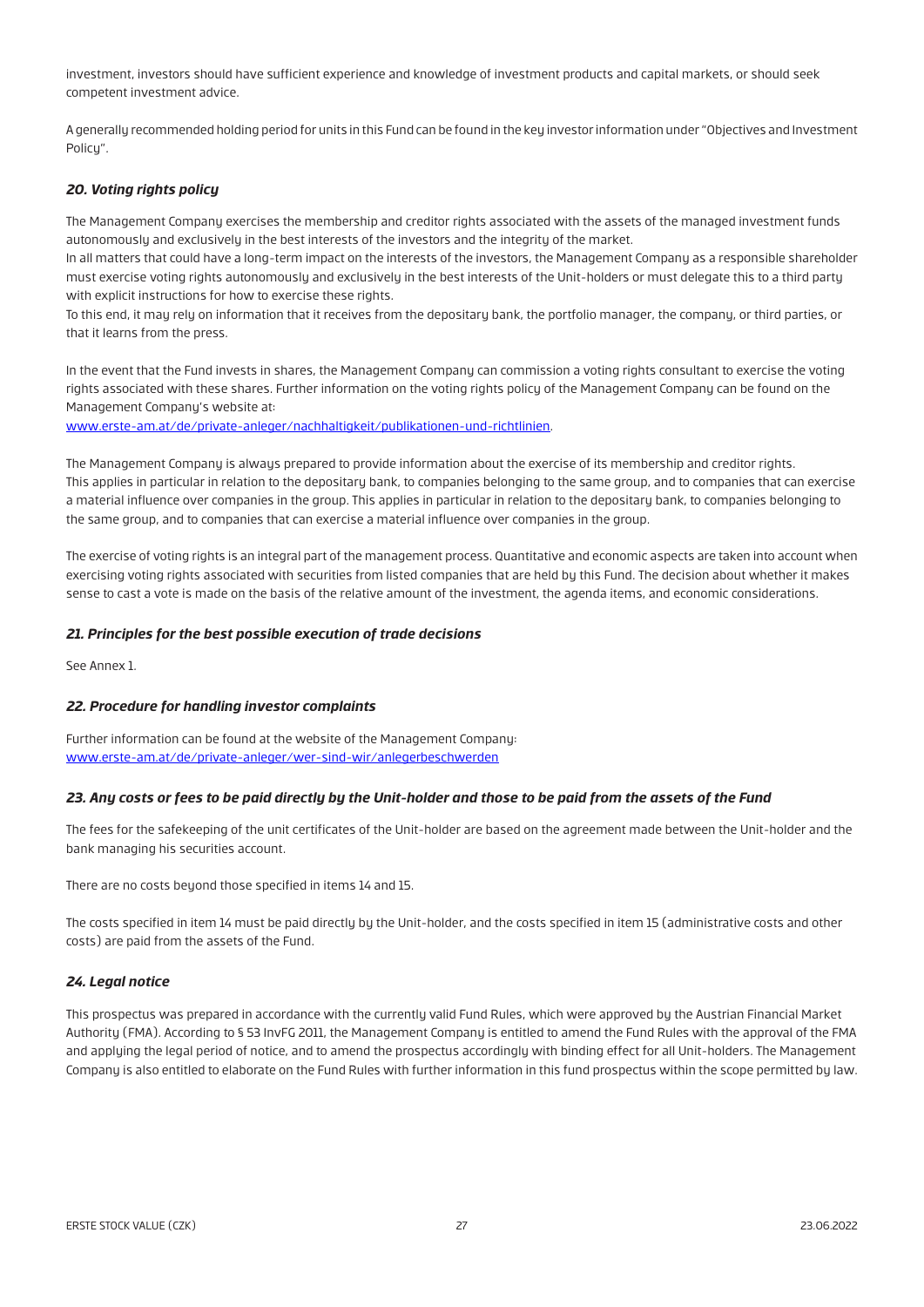## **SECTION III**

## **Information about the depositary bank (depositary)**

## *1. Style, legal form; registered office and location of headquarters if this is not the same as the registered office*

The depositary bank is Erste Group Bank AG, Am Belvedere 1, A-1100 Vienna, trade register number: FN 286283f, court of registry: Vienna Commercial Court.

## *2. Primary business activity and duties of the depositary bank*

Erste Group Bank AG assumed the function of depositary bank for the Fund in accordance with the decision issued by the Financial Market Authority on 01.10.2021 and bearing the identifier GZ FMA-IF25 6987/0001-INV/2021. The appointment of the depositary bank and a change of depositary bank require the authorisation of the Financial Market Authority. This approval may only be granted when it can be assumed that the credit institution can guarantee the proper execution of the functions of the depositary bank. Notice of the appointment or change of the depositary bank must be published; the administrative decision giving the authorisation must be referenced in the notice.

Erste Group Bank AG is a credit institution under Austrian law. Its main business activity is the provision of current and savings accounts, the extension of loans, and securities brokerage.

It is tasked with holding the assets of the Fund that are eligible to be held in custody and with managing the monetary and securities accounts of the Fund (§ 40 [1] InvFG 2011). It is also responsible for the safekeeping of the unit certificates of the Fund administered by the Management Company (§ 39 [2] InvFG 2011) as well as the technical processing of the issue and redemption of unit certificates. In particular, it must ensure that in transactions involving the fund assets, the consideration is transferred to the depositary bank immediately and that the earnings of the Fund are used in accordance with the legal regulations and the Fund Rules.

Erste Group Bank AG employs sub-depositaries. A list of these sub-depositaries and information about any conflicts of interest can be found on the website of the Management Company at:

[www.erste-am.at/de/private-anleger/wer-sind-wir/investmentprozess](https://www.erste-am.at/de/private-anleger/wer-sind-wir/investmentprozess)

Current information about the sub-depositaries and any conflicts of interest will be provided to the investor at no charge upon request.

In addition, the following tasks were delegated to Erste Group Bank AG pursuant to § 28 InvFG 2011:

o NAV calculation (including fund accounting)

o Income distribution based on the decisions of the Management Company

- o Settlement of contracts (including the sending of certificates)
- o Recording of subscription and redemption orders, processing of subscription and redemption orders, and communication requirements

The fees to be paid to the Management Company for its administration of the Fund and the compensation to be paid to the Management Company for the costs it incurs in the management of the Fund must be paid by the depositary bank according to the Fund Rules from the accounts that it manages for the Fund. The depositary bank is authorised to charge to the Fund the fees to which it is entitled for the safekeeping of the Fund's securities and for the management of the Fund's accounts. In this, the depositary bank is only permitted to act on the basis of instructions from the Management Company.

The Management Company notes that it has delegated tasks to a firm with which it is closely associated, an associated company pursuant to Article 4 (1) 38 of Regulation (EU) No. 575/2013.

Erste Group Bank AG and the Management Company are members of Erste Bank Group. Due to this fact, a conflict of interest may arise in terms of the charging of non-arm's length fees for services rendered by Erste Group Bank AG and in terms of the charging of non-arm's length transaction costs. The incurred fees and transaction costs are reviewed at regular intervals by the Management Company and renegotiated on the basis of market comparisons when the need arises. The applied fees may vary depending on the different fund categories (retail funds, special funds). However, these differences are within the standard market ranges for such fund categories.

Current information about Erste Group Bank AG relating to the above items will be provided to the Unit-holders upon request.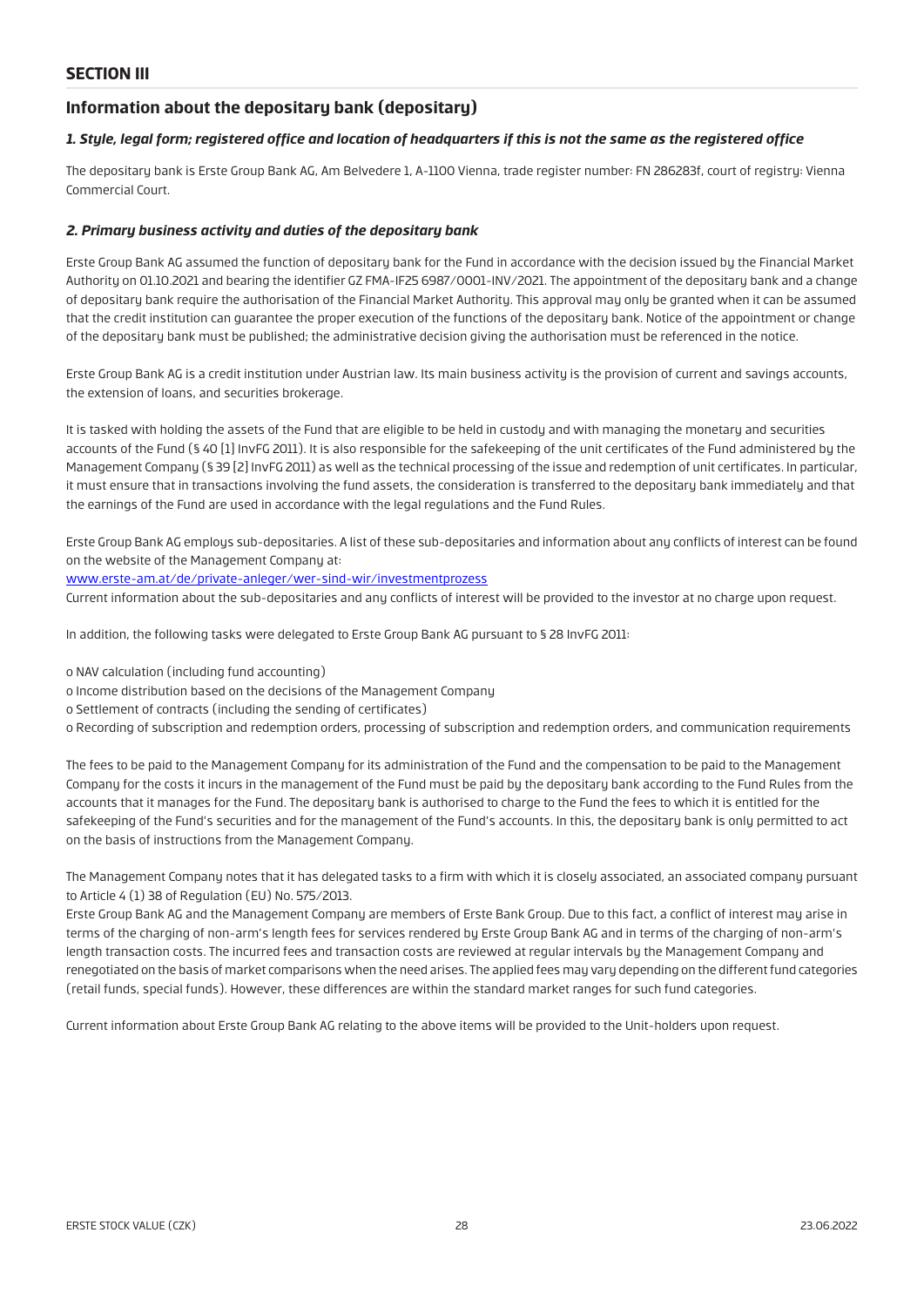## *Erste Asset Management GmbH Electronically signed*

| Inspection information: | The electronic signatures of this document can be inspected at the website of Rundfunk und Telekom<br>Regulierungs-GmbH (https://www.signatur.rtr.at/de/vd/Pruefung.html).                                                       |
|-------------------------|----------------------------------------------------------------------------------------------------------------------------------------------------------------------------------------------------------------------------------|
| Note:                   | This document was signed with two qualified electronic signatures. A qualified electronic signature<br>has the equivalent legal effect of a handwritten signature. (Art 25 REGULATION (EU) No 910/2014<br>("elDAS Regulation")). |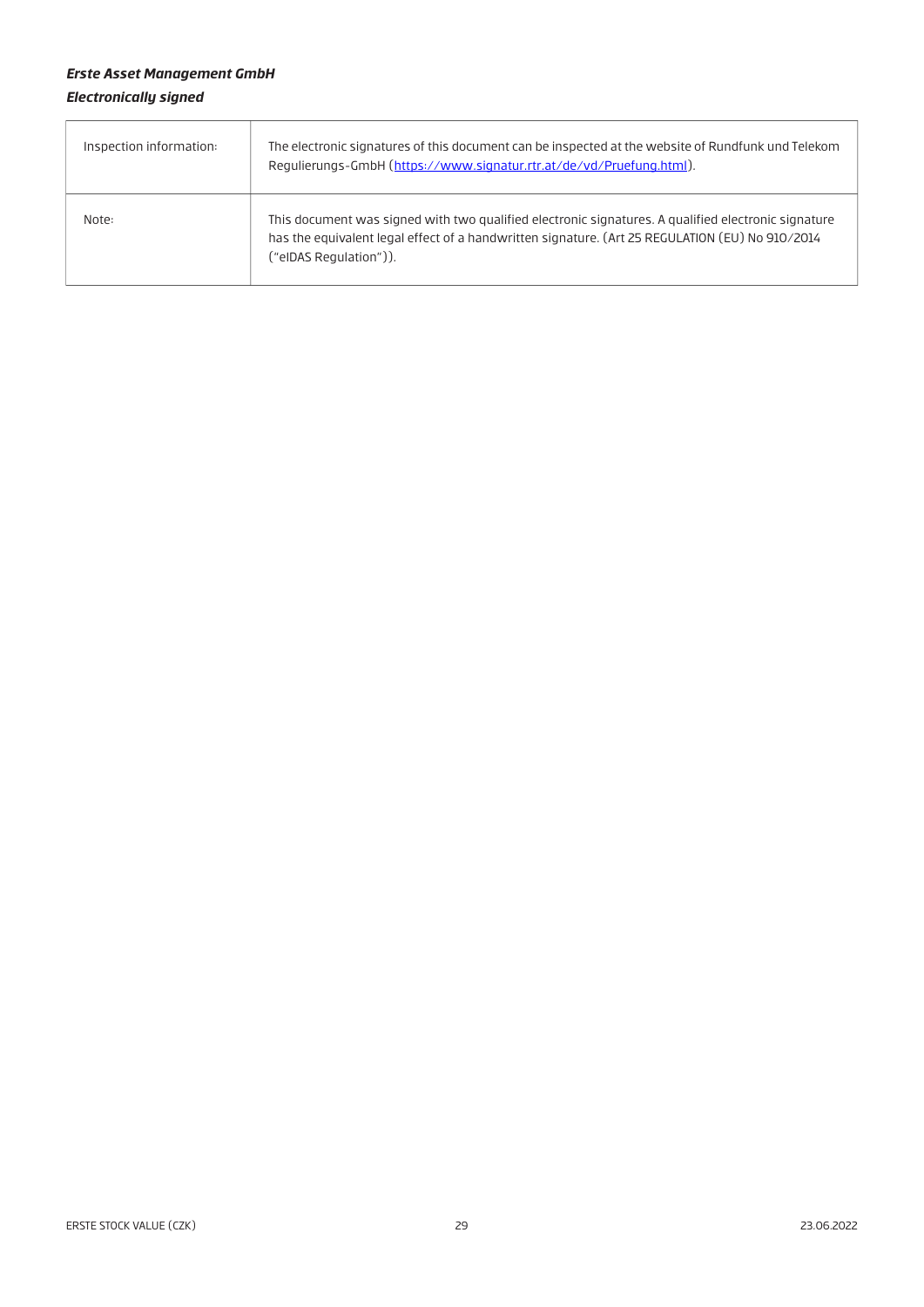#### *Sustainability principles annex*

## *Information pursuant to Art 8 of Regulation (EU) 2019/2088 of the European Parliament and of the Council on sustainabilityrelated disclos ures in the financial services sector (Disclosure Regulation)*

You have purchased units in an investment fund that seeks to promote environmental and/or social characteristics under its current investment strategy. The following contains information about how the environmental or social characteristics or a combination of these characteristics are met.

To meet the environmental and/or social characteristics, corresponding factors can be integrated into the investment process, or the eligible financial instruments for the fund can be limited to securities that have been categorised as sustainable by the Management Company on the basis of a predefined screening process.

The screening process aims to reduce the carbon intensity of the investments, minimise complicity in violations of international standards, and improve the quality of corporate governance. Additional environmental, social, and governance (ESG) criteria may also be taken into account. An active dialogue strategy is employed with the issuers regarding their ESG risk profile to promote the environmental and social quality of the investments.

Further information on the investment strategy, investment objective, and screening process and on any applicable exclusion criteria can be found in item 12.

The Management Company believes that every company must declare socially responsible action as one of the fundamental principles of its good governance over the long term, and that sustainability will determine the financial performance of every company.

Responsible action and financial returns are not mutually exclusive. Sustainable investments can exhibit a more attractive risk/return profile by accounting for environmental, social, and governance (ESG) factors.

Information about sustainability risks can be found under "Material risks" in this document.

The United Nations Principles for Responsible Investment (PRI) form the basis of the sustainable investment approach. PRI is an investor initiative in partnership with the UNEP Finance Initiative and the UN Global Compact. As a signatory, the Management Company has undertaken to integrate the following principles in its investment policy:

- 1. We will incorporate ESG issues into investment analysis and decision-making processes.
- 2. We will be active owners and incorporate ESG issues into our ownership policies and practices.
- 3. We will seek appropriate disclosure on ESG issues by the entities in which we invest.
- 4. We will promote acceptance and implementation of the Principles within the investment industry.
- 5. We will work together to enhance our effectiveness in implementing the Principles.
- 6. We will each report on our activities and progress towards implementing the Principles.

As an investor, the Management Company not only takes sustainability criteria into account when selecting securities, but is also an active investor that engages with the companies to promote measures that serve social responsibility, environmental protection, and greater transparency.

By basing its investment decisions on ESG considerations, the Management Company is seeking to direct business capital and financing opportunities into long-term, sustainable investments.

In general, ESG tools may be used to integrate sustainability risks into the execution of the investment process. The minimum standards are applied to all retail funds that the Management Company actively manages. The use of other tools is decided independently for each investment fund depending on the respective investment strategy and the associated expected risk potential.

#### **Minimum criteria**

The minimum criteria for direct investments are the fundamental environmental and sustainability requirements for the Management Company's investment funds. By substantially limiting investments in coal, we contribute to a shift away from the greatest source of greenhouse gas emissions and to displacing this energy source from the market over the long term. Our minimum criteria also include social and ethical principles. A key consideration is the exclusion of controversial weapons (manufacture and sale), which are regulated or prohibited under international conventions because of the immense suffering they can inflict upon the civilian population. These ethical principles also include the exclusion of instruments for speculating on food prices.

#### **Engagement**

Engagement means that the Management Company enters into a constructive and targeted dialogue with the companies in which it invests as part of its business activities in order to urge the decision-makers in these companies to employ a sustainable business strategy approach.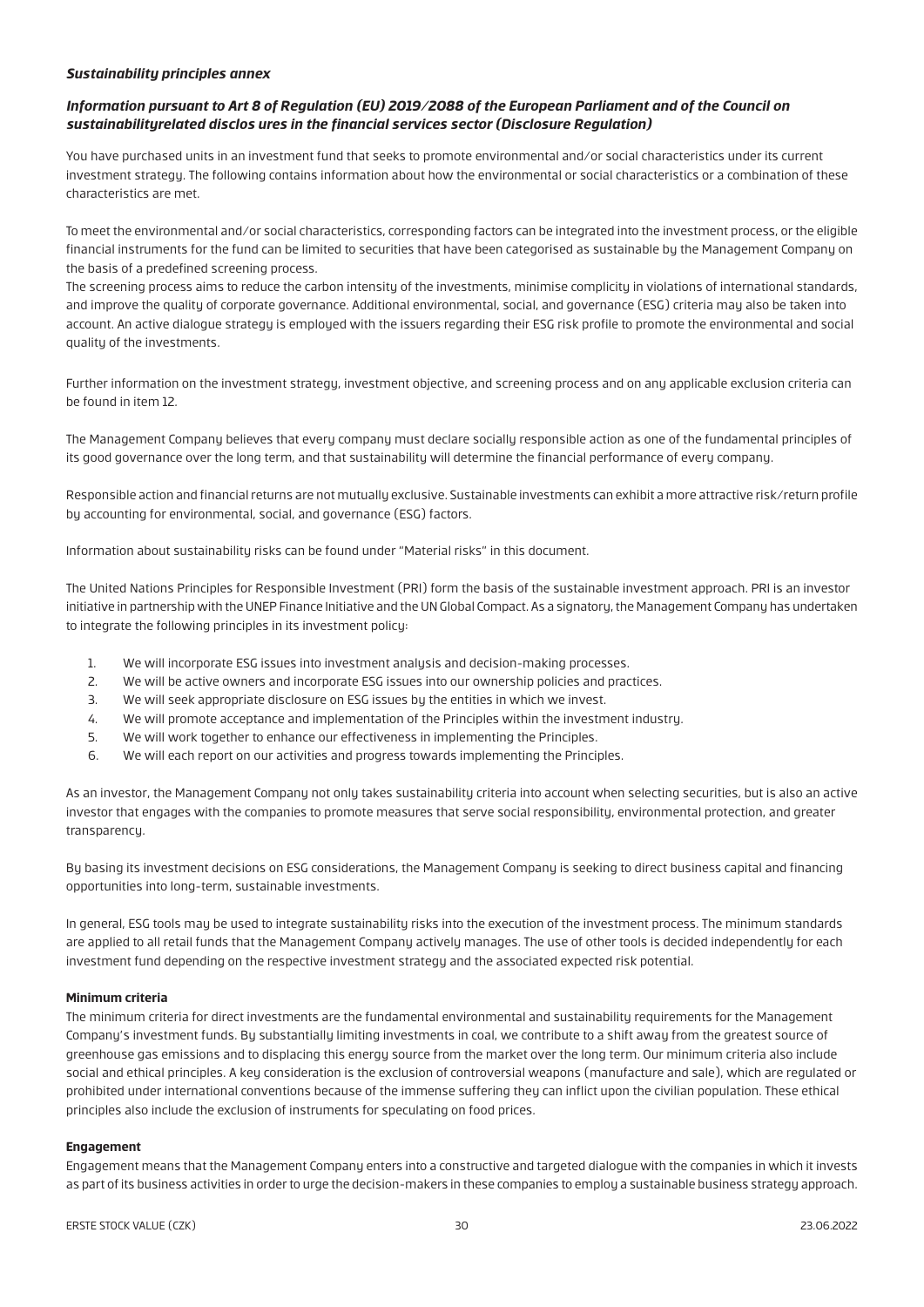The Management Company acts directly as well as through investor platforms such as PRI and CRIC and takes part in joint engagement activities through a research services provider. These projects are of a longer-term nature so that they can have a lasting impact on complex sustainable change processes, for example the effective abolishment of child labour.

#### **Voting**

The exercise of voting rights is an integral part of the management process. The Management Company exercises the voting rights conferred by the financial instruments that are held directly by its investment funds according to the sustainable EAM Voting Policy, for which it can also commission a voting rights consultant. The objective here is to advocate for a sustainable business approach and the targeted management of individual, particularly relevant ESG risks. If the business approach is not sufficiently sustainable, possible actions include not discharging the management board of a listed company from liability, or voting against supervisory board nominees for the listed company. Solutions for environmental and social issues are formally submitted to the management board of the listed company by voting yes on corresponding shareholder's motions. Irrespective of ethical, moral, and sustainable interests, this is also in the financial interests of all investors. More detailed information about the voting policy can also be found on the Management Company's website at <https://www.erste-am.at/de/private-anleger/nachhaltigkeit/publikationen-und-richtlinien>.

#### **The following tools may be used in addition to the fundamental principles described above:**

#### **Exclusion criteria**

The Management Company's exclusion criteria set strict ethical boundaries. These exclusion criteria serve not only to meet the high ethical requirements of the investors, but to also expressly prohibit investments in socially, economically, and environmentally relevant fields such as nuclear energy, petroleum products, and the generation of electricity from coal due to the associated negative impacts or risk profile. This makes a direct contribution to improving the social and environmental footprint.

#### **Standard-based screening**

Standard-based screening assesses investments for their conformity with certain international standards so as to manage and limit sustainability risks in the portfolio. The exclusion criteria of the Management Company's investment funds take the relevant international standards into account, ranging from human rights and the International Labour Organization (ILO) standards to the UN Global Compact. Companies that do not adhere to these requirements are strictly excluded to avoid the Fund being complicit in the violation of these international standards.

#### **Best in class**

Under a best-in-class approach, ESG criteria are applied to identify the pioneers within a specific sector. This approach allows a sector-neutral investment strategy while partially reducing sustainability risks.

The ESG analysis using the Management Company's ESGenius model evaluates companies based on their sustainable/ESG risk profile. Applying a best-in-class approach limits the investment universe to the best companies from an ESG perspective and ensures compliance with the highest sustainability standards. Over the medium term, this contributes to improving the sustainability management of the companies as all sustainable investors direct the capital flows. The success of this approach is demonstrated by a clear increase in the average sustainability rating, especially in the European market.

#### **Integration**

The integration and associated reduction of ESG risks in the security selection process improves the risk profile of the respective investment fund through the lower weighting of non-sustainable or less sustainable securities in the portfolio and also ensures that the investment fund makes an active contribution to the avoidance of social and environmental problems. One example is a typically better carbon footprint. The improved risk-adjusted return opportunities that result from integrating ESG risks into investment decisions have been confirmed by a large number of scientific studies.

The internal ESGenius plattform provides all fund and portfolio managers with access to relevant ESG information on their portfolios and individual securities.

#### **Theme funds**

Sustainable theme funds make targeted investments in fields such as energy efficiency, renewable energy, sustainable mobility, the circular economy, and social and development projects.

The sustainability-related impact of the respective theme is reported for each of these funds.

#### **The Ecolabel and FNG Label**

Selected investment funds from the Management Company have attained certification according to the current financial market sustainability standards such as the FNG Label and the Austrian Ecolabel. This independent external assessment and confirmation ensures compliance with prescribed sustainability requirements.

Detailed information on the Management Company's sustainable approach, the Sustainability Guide, and other sustainability guidelines can be found on the website at<https://www.erste-am.at/de/private-anleger/nachhaltigkeit>.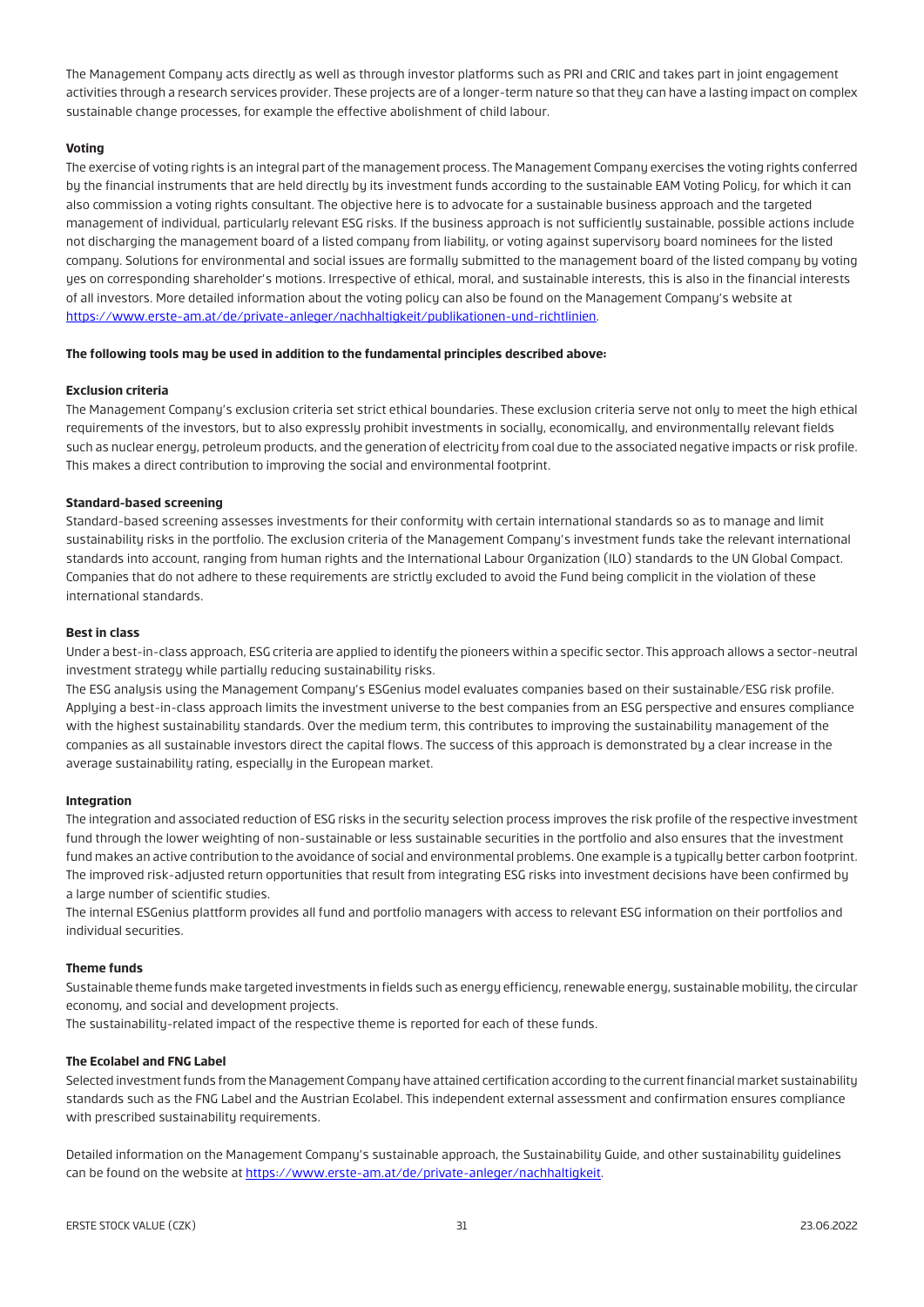#### *Annex 1*

#### *Principles for the best possible execution of trade decisions for investment funds*

#### **1. Introduction**

The Management Company shall act in the best interests of the investment funds under its administration when it executes trade decisions for the management of the portfolios of these funds and when it forwards orders for the execution of trade decisions to other parties for the management of the portfolios of these funds. In this, it shall do everything in its power to achieve the best possible result for the investment fund. The following principles for the best possible execution of trade decisions (best execution policy) apply to this end. These principles apply to the purchase and sale of financial instruments as part of the management of a fund.

## **2. Execution criteria**

The following criteria are relevant for achieving the best possible result:

- Rate/price
- Costs
- Probability of execution and settlement
- Speed
- Type and scope of the order.

The best possible result is not determined solely by the rate/price. The relative importance of the specified criteria is determined on the basis of the following factors:

- Objectives, investment policy, and specific risks of the investment fund
- Characteristics of the order
- Characteristics of the financial instruments covered by the order
- Characteristics of the execution venues

This is not an exhaustive list of all factors. Depending on the type and characteristics of the transaction, other factors including time criteria, volume criteria, and unforeseen events may also be relevant.

As the Management Company is obligated not only to execute trading decisions in the best manner possible, but also to act in the best interests of the investment funds under its management, all trading decisions must be made taking all relevant factors into account. This includes ensuring the best possible access to research services. To this end, the Management Company may enter into commission sharing agreements with trading partners under which part of the transaction costs billed are credited and can be used for the procurement of research services from third parties.

If the management of the Fund has been delegated to an external fund manager, this manager must apply a best execution policy and must execute all transactions in accordance with the principles contained in this policy.

#### **3. Execution venues**

Transactions can be executed through regulated markets, through multilateral trading facilities (MTFs), or through other means (including as over the counter [OTC] transactions). When executing trading decisions through trading partners, these execution principles and the existing broker lists are taken into account.

Transactions with bonds are generally completed through trading platforms or directly with the counterparties. Here, price, volume, and block criteria are specifically taken into account when making the decision. In cases of first-time issue, the probability of allocation is especially taken into account along with the criteria specified above.

When deciding which counterparties are eligible as trading partners in general, various criteria including the reliability of quotes, processing, post-transaction service, and trading behaviour are taken into account.

For equities, exchange traded funds, and exchange traded bonds and certificates, liquidity is a major factor in making decisions. When the liquidity is high, the criteria of rate/price and speed are weighted more highly, while the criteria of type and scope of the order and probability of execution and settlement are weighted more highly when the liquidity is low.

OTC financial instruments, exchange traded derivatives, foreign currency transactions, and forward exchange agreements are usually processed through Erste Group Bank AG for technical reasons. Erste Group Bank AG will execute the buy and sell orders by way of trades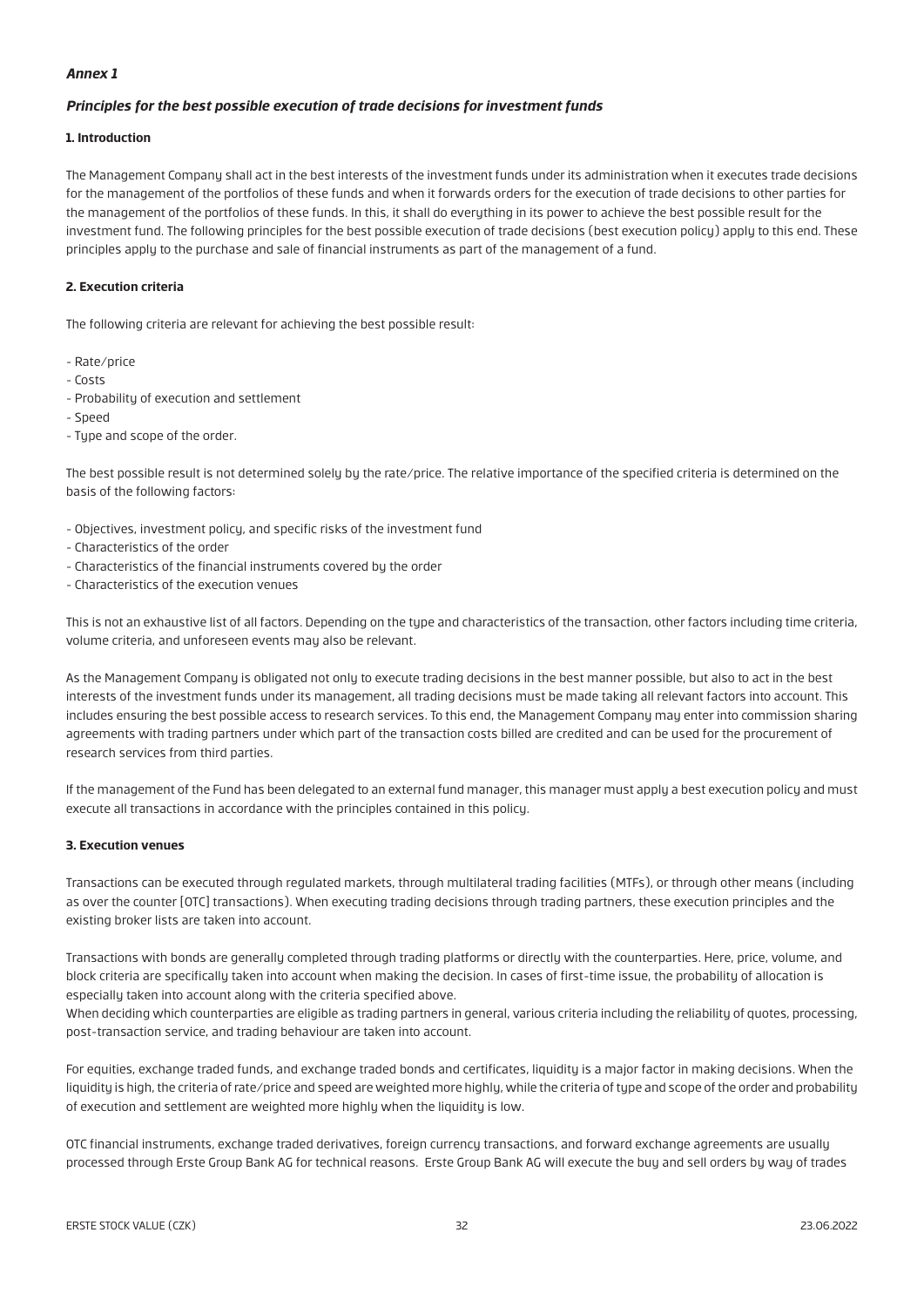for its own account. In these transactions, the price will vary depending on the market situation of the instrument in question. In this case, the best execution policy of Erste Group Bank AG will be applied.

#### **4. Customer instructions relating to special funds**

If the customer expressly instructs that an order be completed on a specific market or platform, we will comply with these instructions. This best execution policy will not apply in this case, and the Management Company expressly notes that the best possible execution cannot be guaranteed for this reason.

#### **5. Review of the fundamental parameters**

The markets selected according to these principles are reviewed by the Management Company once per year and adapted as needed. A review is also completed when there is reason to believe that material criteria that made a specific market suitable according to these principles no longer apply.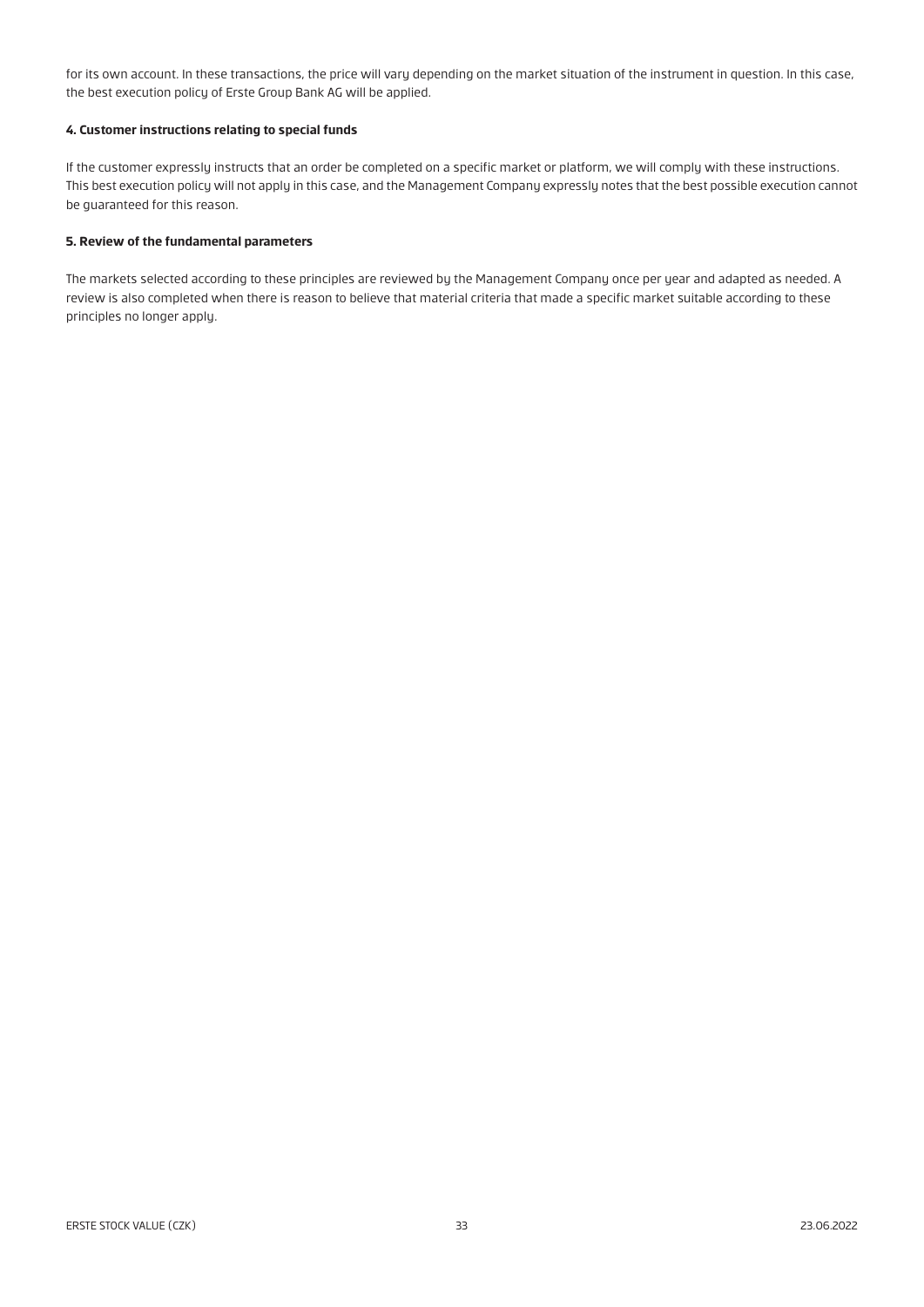#### *Annex 2*

#### *All investment funds administered by Erste Asset Management GmbH.*

#### **UCITS RETAIL FUNDS**

Alpha Diversified 3 Avantgarde Global Bond Fonds Avantgarde Global Equity Fonds CORE Equities DWS (Austria) Vermögensbildungsfonds ERSTE ALPHA 1 ERSTE ALPHA 2 ERSTE BEST OF AMERICA ERSTE BEST OF EUROPE ERSTE BEST OF WORLD ERSTE BOND CHINA ERSTE BOND COMBIRENT ERSTE BOND CORPORATE BB ERSTE BOND CORPORATE PLUS ERSTE BOND DANUBIA ERSTE BOND DOLLAR ERSTE BOND DOLLAR CORPORATE ERSTE BOND EM CORPORATE ERSTE BOND EM CORPORATE IG ERSTE BOND EM CORPORATE IG (EUR) ERSTE BOND EM GOVERNMENT ERSTE BOND EM GOVERNMENT LOCAL ERSTE BOND EURO CORPORATE ERSTE BOND EURO GOVERNMENT ERSTE BOND EURO MÜNDELRENT ERSTE BOND EURO RENT ERSTE BOND EURO TREND ERSTE BOND EUROPE HIGH YIELD ERSTE BOND INFLATION LINKED ERSTE BOND INTERNATIONAL ERSTE BOND USA CORPORATE ERSTE BOND USA HIGH YIELD ERSTE D-A-CH Fonds ERSTE EQUITY RESEARCH ERSTE ETHIK AKTIEN GLOBAL ERSTE ETHIK ANLEIHEN ERSTE FAIR INVEST ERSTE FIXED INCOME PLUS ERSTE FUTURE INVEST ERSTE GLOBAL INCOME ERSTE GREEN INVEST ERSTE GREEN INVEST MIX ERSTE MORTGAGE ERSTE PORTFOLIO BOND EUROPE ERSTE REAL ASSETS ERSTE REAL ESTATE ERSTE RESERVE CORPORATE ERSTE RESERVE DOLLAR ERSTE RESERVE EURO ERSTE RESERVE EURO PLUS ERSTE RESPONSIBLE BOND ERSTE RESPONSIBLE BOND (CZK) ERSTE RESPONSIBLE BOND EM CORPORATE ERSTE RESPONSIBLE BOND EURO CORPORATE ERSTE RESPONSIBLE BOND GLOBAL HIGH YIELD ERSTE RESPONSIBLE BOND GLOBAL IMPACT ERSTE RESPONSIBLE RESERVE ERSTE RESPONSIBLE STOCK AMERICA ERSTE RESPONSIBLE STOCK DIVIDEND ERSTE RESPONSIBLE STOCK EUROPE ERSTE RESPONSIBLE STOCK GLOBAL ERSTE RESPONSIBLE STOCK GLOBAL (CZK) ERSTE RESPONSIBLE STOCK JAPAN ERSTE SELECT BOND DYNAMIC ERSTE STOCK ASIA INFRASTRUCTURE ERSTE STOCK ASIA PACIFIC PROPERTY

ERSTE STOCK BIOTEC ERSTE STOCK COMMODITIES ERSTE STOCK EM GLOBAL ERSTE STOCK ENVIRONMENT ERSTE STOCK EUROPE EMERGING ERSTE STOCK EUROPE PROPERTY ERSTE STOCK GLOBAL ERSTE STOCK ISTANBUL ERSTE STOCK QUALITY ERSTE STOCK RUSSIA ERSTE STOCK TECHNO ERSTE STOCK VALUE ERSTE STOCK VALUE (CZK) ERSTE STOCK VIENNA ERSTE TARGET ERSTE TOTAL RETURN FIXED INCOME ERSTE WWF STOCK ENVIRONMENT FTC Gideon I Global Flexible Strategy Fund Global Flexible Strategy Fund 2 KOMMERZ 13 Merito Dynamic Real Return PIZ BUIN GLOBAL PREMIUM ASSET INVEST premiumInvest Basis premiumInvest Chance premiumInvest Wachstum PREMIUM SELECT INVEST RT Active Global Trend RT Optimum §14 Fonds RT Österreich Aktienfonds RT VIF Versicherung International Fonds SALZBURGER SPARKASSE SELECT DACHFONDS SMART VOLATILITY PLUS sWaldviertel Bond T 1750 T 1751 T 1851 T 1852 T 1900 TIROLDYNAMIK **TIROL FFFFKT** TOP-Fonds I "Der Stabile" der Steiermärkischen Sparkasse TOP-Fonds II "Der Flexible" der Steiermärkischen Sparkasse TOP-Fonds III "Der Aktive" der Steiermärkischen Sparkasse TOP-Fonds IV "Der Planende" der Steiermärkischen Sparkasse TOP-Fonds V "Der Offensive" der Steiermärkischen Sparkasse Top Strategie Aktiv Top Strategie Planer Top Strategie Starter Top Strategie Wachstum Top Strategie Zukunft True Rock XT Bond EUR passiv **XT EUROPA** XT USA YOU INVEST GREEN active YOU INVEST GREEN advanced YOU INVEST GREEN balanced YOU INVEST GREEN progressive YOU INVEST GREEN solid YOU INVEST Portfolio 10 YOU INVEST Portfolio 30 YOU INVEST Portfolio 50 YOU INVEST RESPONSIBLE balanced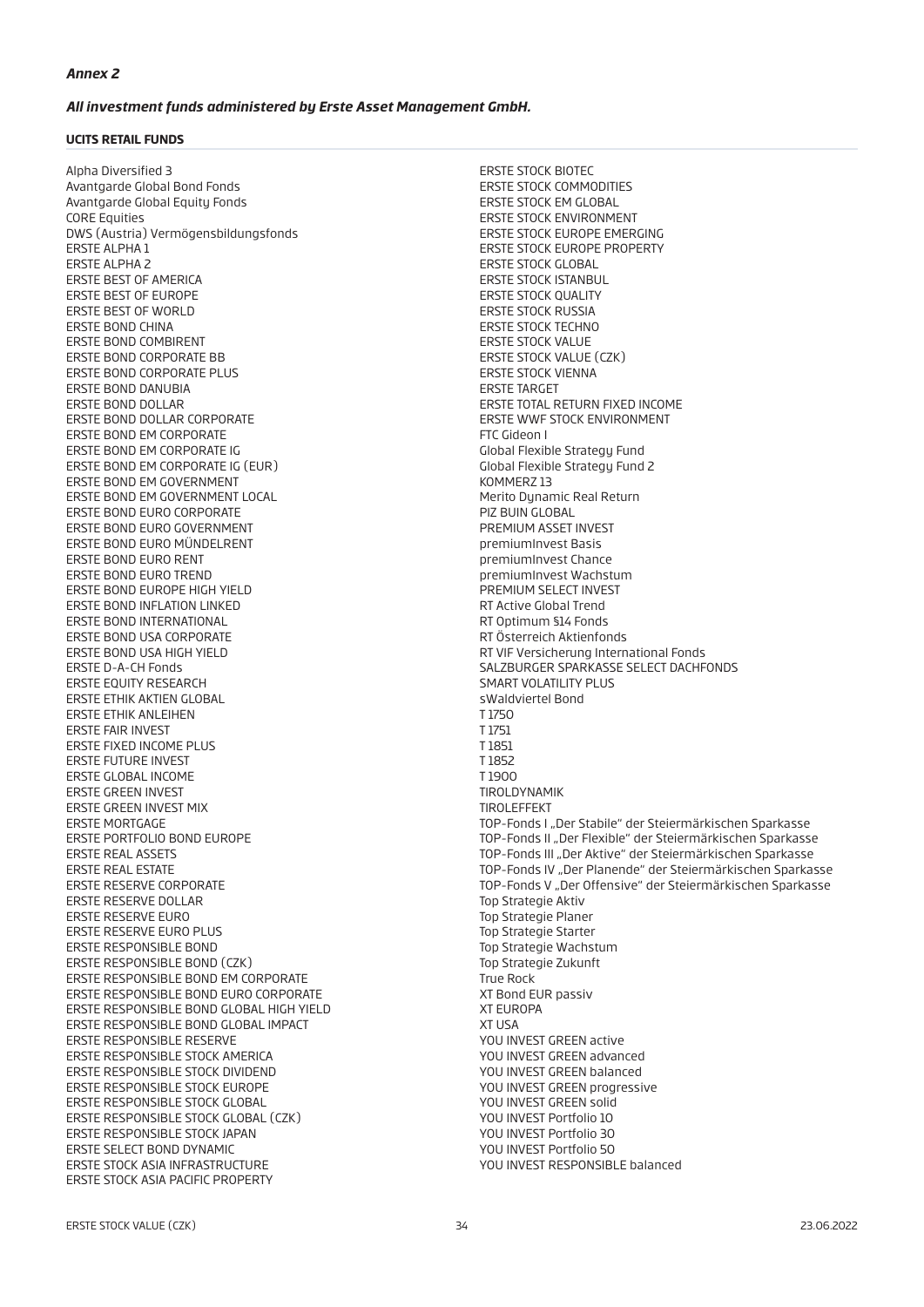#### **AIF RETAIL FUNDS**

Alpha Diversified 1 Alpha Diversified 2 Avantgarde Klassik CORE Balanced CORE Dunamic DELPHIN TREND GLOBAL ERSTE RESPONSIBLE MICROFINANCE ERSTE SELECT BOND ES 1 KOMMERZ 17 Private Banking exklusiv PRIVATE BANKING DYNAMIC

#### **AIF SPECIAL FUNDS**

APK Renten APS Invest 2009 E 5 E 55 E 77 E 100 E 200 E 300 E 2016 EB 1 EB JR7X7 INVEST EKA-KOMMERZ 14 EKA-KOMMERZ 16 F 2011 Global Invest FPF FRESE Privatstiftung GO18 GUTENBERG RIH **HEMUS** IWSF K 20 K 200 K 355 K 402 K 408 K 411 K 412 K 414 K 645 K 2009 K 2015 K 2018 K 2021 K 2536 K 12000 K 739798 KOMMERZ 15 KV 2007 KVS Fonds MAS-USD-FONDS M2000 MF 42 OE1-1 OE1-2 PANTHER Q POISTOVNA 1 POISTOVNA 2 Portfolio 4 Portfolio 28 A Portfolio 29 RKF 2006

PRIVATE BANKING DYNAMIC PLUS PRO INVEST AKTIV PRO INVEST PLUS RT PIF dynamisch RT PIF traditionell RT Zukunftsvorsorge Aktienfonds UIA Austro-Garant UIA Garantie-Spar-Fonds 3 WSTV ESPA dynamisch WSTV ESPA progressiv WSTV ESPA traditionell

RT Donau RT Panorama Fonds RT Vorsorgeinvest Aktienfonds RT 2 RT 3 RT 4 RT 7 s Europe s Lebens-Aktienfonds s Sozialkapitalfonds s Zukunft Aktien 1 s Zukunft Renten 1 SAFE SERLES 1 SF 29 SK 1000 SOLIDUS ETHIK SPARKASSEN 4 SPARKASSEN 5 SPARKASSEN 8 SPARKASSEN 9 SPARKASSEN 19 SPARKASSEN 21 SPARKASSEN 26 SV Pensionsfonds TIVF3 TTM PM2  $11100$ UIA Austro-Garant 2 dunamisch UIA Austro-Garant 2 konservativ UIA Garantie-Spar-Fonds 2 Universitäten Mix 1 VBV Aktien Dachfonds I VBV Aktiendachfonds 2 VBV Climate Transition Opportunity Fund VBV Emerging Markets Corporate VBV Emerging Markets Equities VBV Low Carbon World Equities VBV TA Konzepte Dachfonds VBV VK Aktiendachfonds VBV VK Aktien Global ESG Fund VBV VK Aktien Opportunities ESG Fonds VBV VK Anleihen Opportunities ESG Fonds VBV VK HTM Fonds VBV VK Sustainability Bonds VBV VK Value Aktien Global ESG Fonds VIOLA08 VLV 3 WFF Masterfonds WSTW II WSTW IIIYI active spezial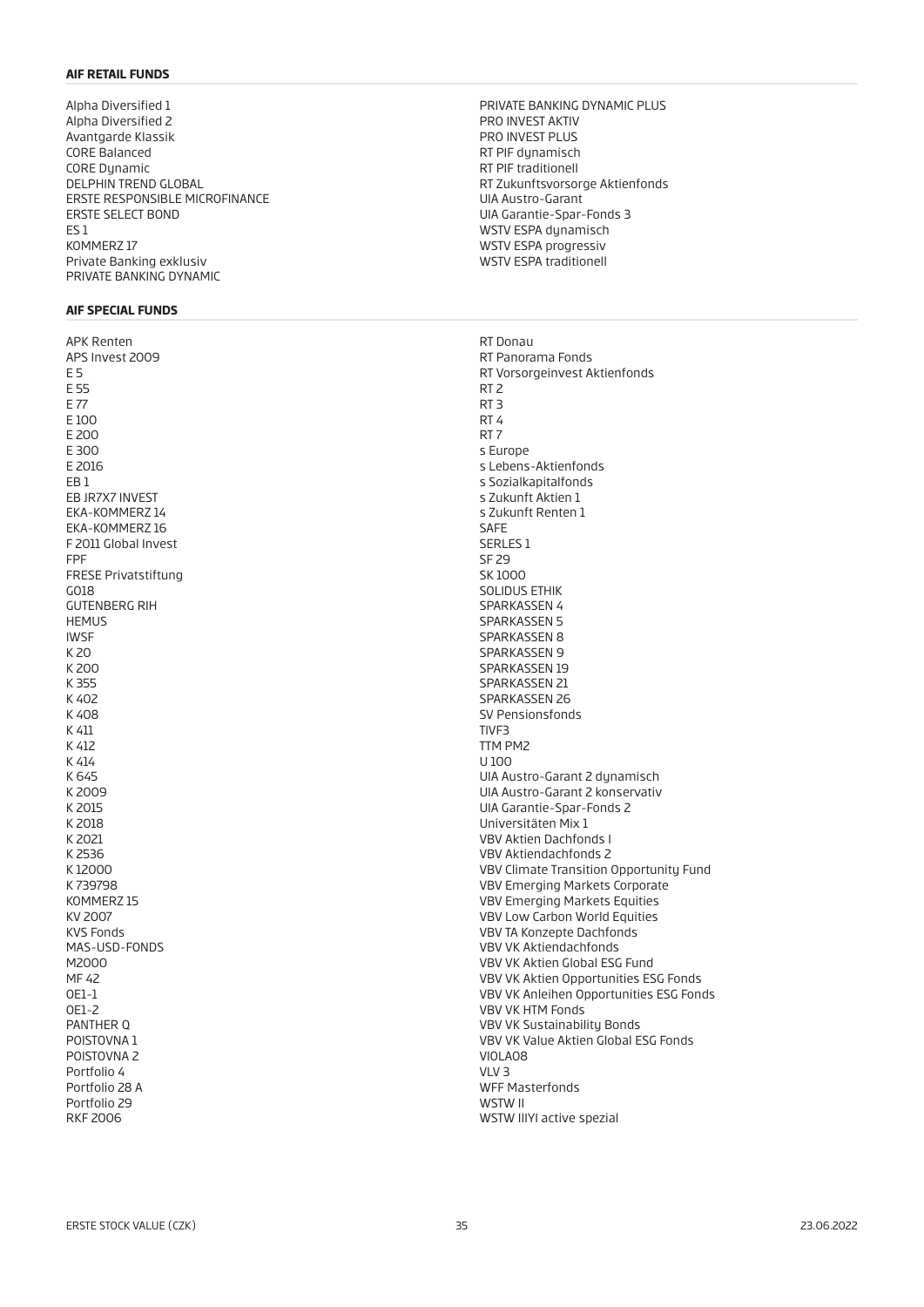#### **NOTE:**

#### *KESt-exempt non-dividend shares in funds registered for sale in foreign countries:*

Certificates for KESt-exempt non-dividend shares in funds registered for sale in foreign countries will only be issued to persons who have submitted verification of the fact that they are not subject to unlimited tax liability in Austria and who undertake before purchasing the shares to return the shares at any point in time at which they become subject to unlimited tax liability in Austria.

## *Erste Asset Management GmbH also administers the following investment funds through its branch in Czechia – Erste Asset Management GmbH, pobočka Česká republika. These were issued under Czech law and are monitored by the Czech supervisory authority, Česká Národní Banka.*

#### **UCITS RETAIL FUNDS**

ČS fond životního cyklu 2030 FF - otevřený podílový fond ČS korporátní dluhopisový - otevřený podílový fond ESG MIX 10 - otevřený podílový fond ESG MIX 30 - otevřený podílový fond ESG MIX 50 - otevřený podílový fond FOND ŘÍZENÝCH VÝNOSů - otevřený podílový fond GLOBAL STOCKS FF - otevřený podílový fond High Yield dluhopisový - otevřený podílový fond LIKVIDITNÍ FOND - otevřený podílový fond Privátní portfolio konzervativní dluhopisy - otevřený podílový fond Privátní portfolio dynamické dluhopisy - otevřený podílový fond

#### **AIF RETAIL FUNDS**

DLUHOPISOVÝ FOND - otevřený podílový fond FOND FIREMNÍCH VÝNOSŮ- otevřený podílový fond FOND STÁTNÍCH DLUHOPISŮ - otevřený podílový fond Globální akciový FF - otevřený podílový fond MPF 10 - otevřený podílový fond MPF 30 - otevřený podílový fond MPF 50 – otevřený podílový fond

Smíšený fond - otevřený podílový fond Sporobond - otevřený podílový fond Sporoinvest - otevřený podílový fond Sporotrend - otevřený podílový fond TOP STOCKS - otevřený podílový fond TRENDBOND - otevřený dluhopisový podílový fond KONZERVATIVNÍ MIX FF - otevřený podílový fond VYVÁŽENÝ MIX FF - otevřený podílový fond DYNAMICKÝ MIX FF - otevřený podílový fond AKCIOVÝ MIX FF - otevřený podílový fond STOCK SMALL CAPS - otevřený podílový fond

OPTIMUM – otevřený podílový fond Privátní portfolio AR AKCIE - otevřený podílový fond Privátní portfolio AR REALITY - otevřený podílový fond Privátní portfolio AR ALTERNATIVNÍ INVESTICE - otevřený podílový fond UNIVERSUM - otevřený podílový fond

#### **AIF SPECIAL FUNDS**

Fond 2005 - otevřený podílový fond IPF 10 - otevřený podílový fond ČS PRIVATE EQUITY I - uzavřený podílový fond

IPF 25 - otevřený podílový fond IPF 35 - otevřený podílový fond IPF 50 - otevřený podílový fond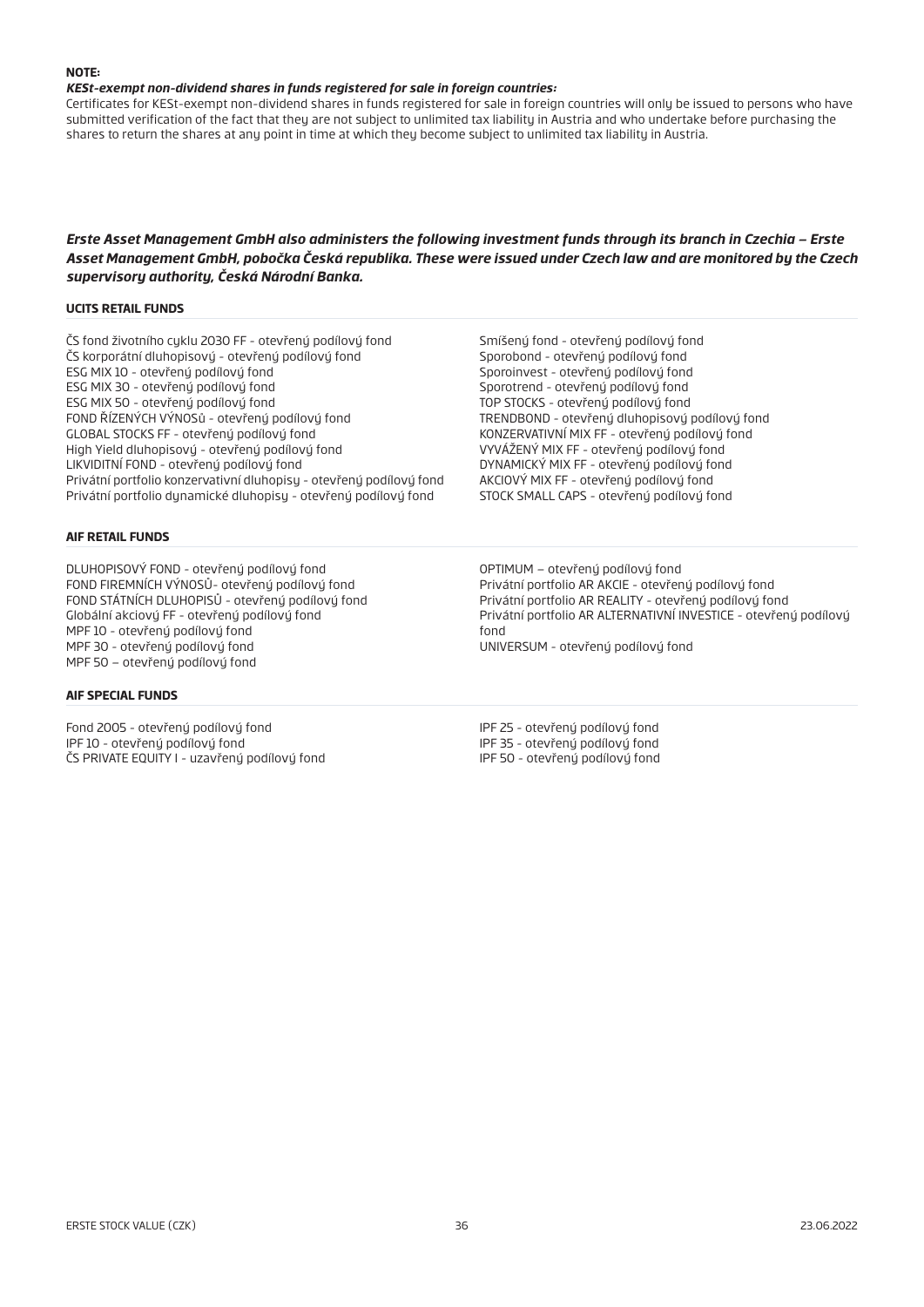## *Amendment to the prospectus – explanation of amendments*

## **The following material changes were made in this version:**

No amendments were made that could have an effect on an investor's assessment of units in the Fund.

For information about prior amendments that could have an effect on an investor's assessment of units in the Fund, see the previous version.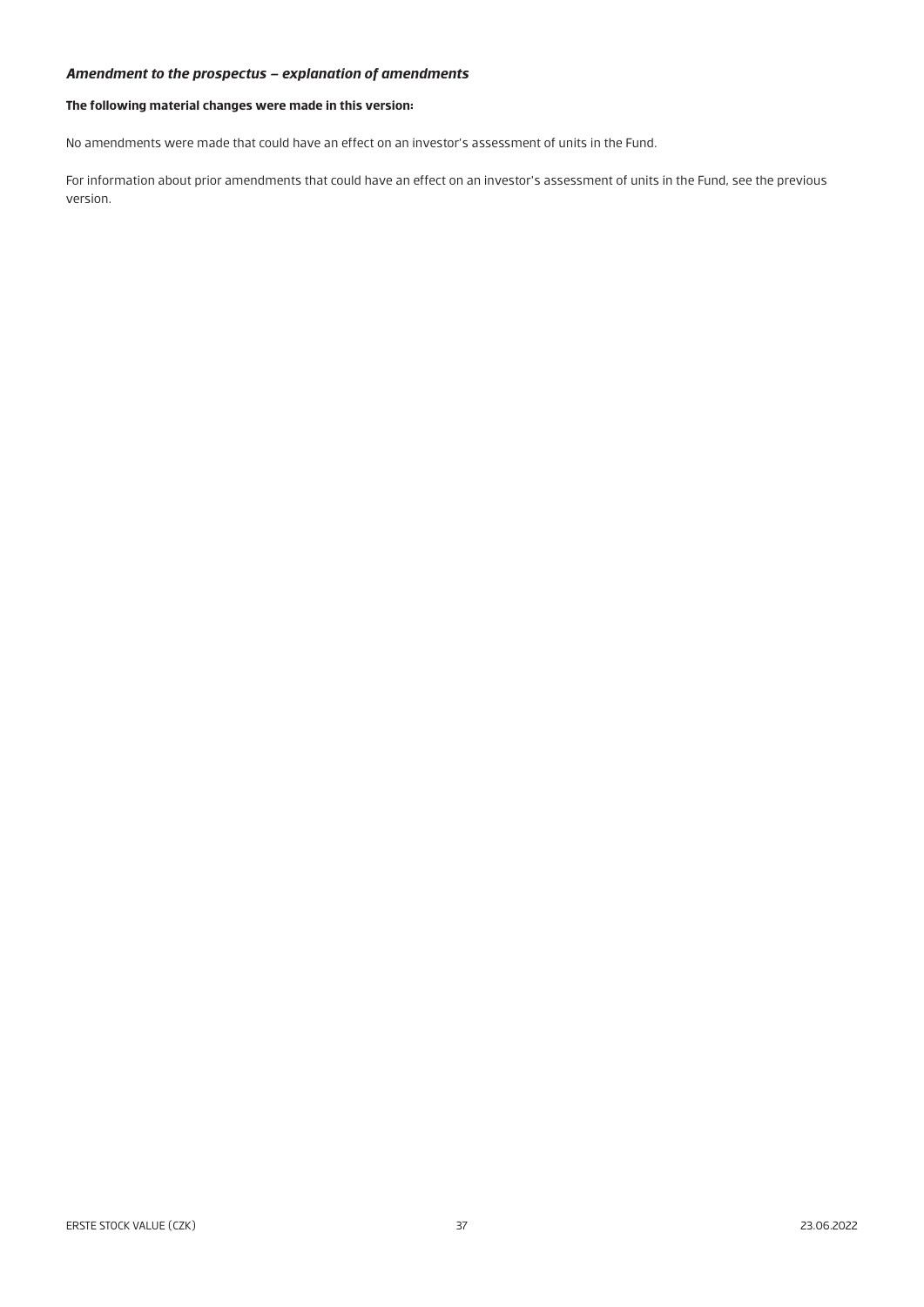#### **ERSTE STOCK VALUE (CZK)**

The Fund Rules for **ERSTE STOCK VALUE (CZK)**, jointly owned fund pursuant to the **Austrian Investment Fund Act (Investmentfondsgesetz; InvFG) 2011 as amended**, were approved by the Austrian Financial Market Authority (FMA).

The Fund is a feeder of the master fund ERSTE STOCK VALUE and an undertaking for collective investment in transferable securities (UCITS). ERSTE STOCK VALUE (CZK) and ERSTE STOCK VALUE are managed by Erste Asset Management GmbH (the "Management Company" in the following), which has its registered office in Vienna.

## **Article 1 Fund Units**

The joint ownership of the fund assets is evidenced by certificates having the characteristics of a bearer unit.

The unit certificates are depicted in separate unit categories. For this reason, individual unit certificates cannot be issued.

## **Article 2 Depositary Bank (Depositary)**

The depositary bank (depositary) appointed for the Fund is Erste Group Bank AG, Vienna.

The payment offices for unit certificates are the depositary bank (depositary) and any other payment offices named in the prospectus.

#### **Article 3 Investment Instruments and Principles**

**The following assets may be selected for the Fund in accordance with the InvFG.**

**The Fund invests at least 85% of its assets in units of ERSTE STOCK VALUE (the master fund) on a permanent basis.**

**The fund assets are invested in the following instruments in accordance with the investment focus described above.**

#### **a) Transferable securities**

Does not apply.

#### **b) Money market instruments**

Does not apply.

#### **c) Transferable securities and money market instruments**

Does not apply.

#### **d) Units in investment funds**

The Fund invests **at least 85%** of its assets in units of ERSTE STOCK VALUE (the master fund) on a permanent basis.

## **e) Derivative financial instruments**

Derivative financial instruments may only be used for hedging purposes and may comprise **up to 15%** of the fund assets.

#### **f) Risk measurement method(s) of the Fund**

The Fund applies the following risk measurement method: **commitment approach**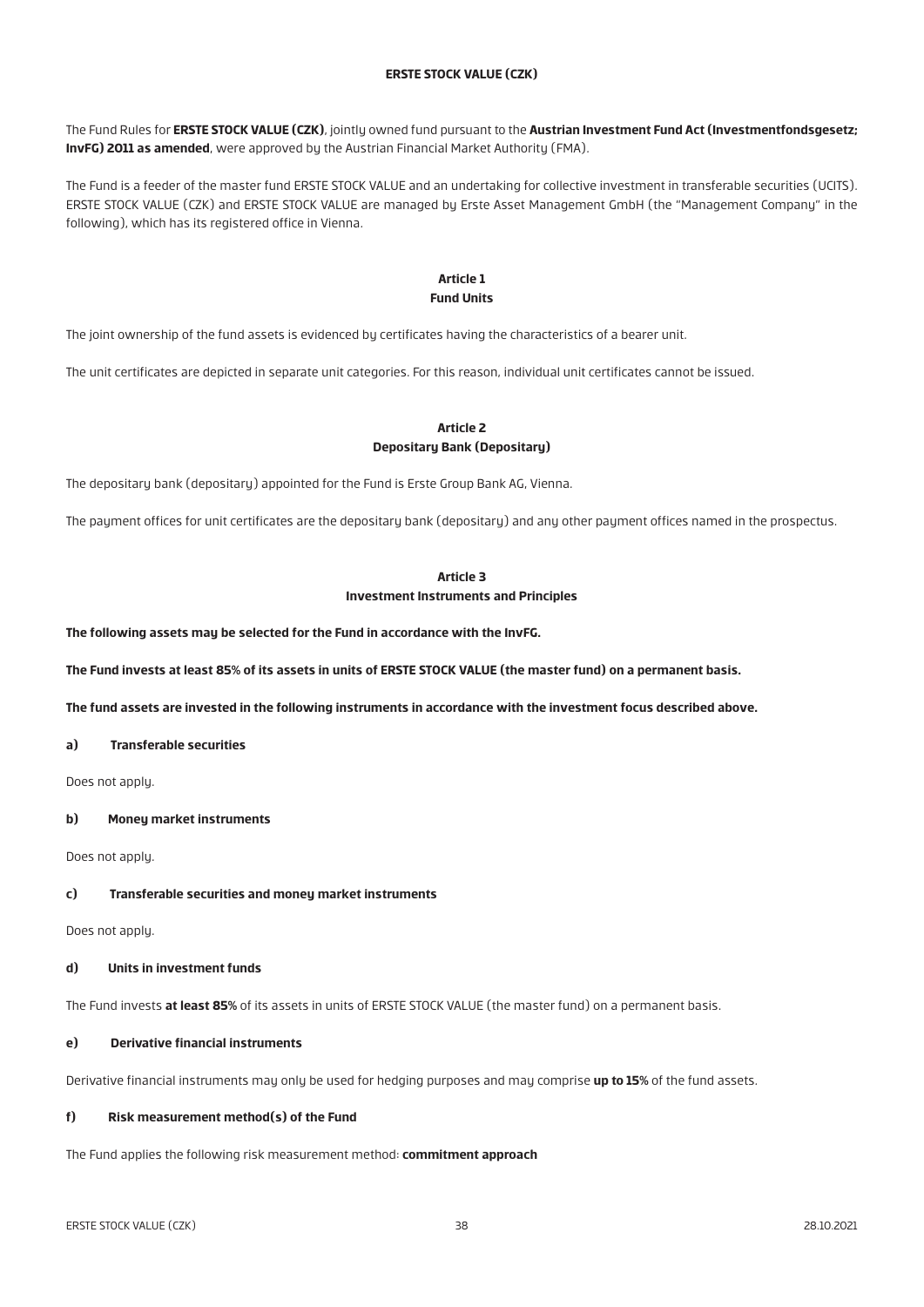The commitment value is determined according to § 3 of the 4th FMA Regulation on Risk Calculation and Reporting of Derivative Instruments (4. Derivate-Risikoberechnungs- und MeldeV) as amended.

#### **g) Demand deposits or deposits with the right to be withdrawn**

Demand deposits and deposits with the right to be withdrawn with a maximum term of 12 months may comprise **up to 15%** of the fund assets.

There are no minimum bank balance requirements.

#### **h) Acceptance of short-term loans**

The Management Company may accept short-term loans for the account of the Fund **up to an amount of 10%** of the total fund assets.

#### **i) Repurchase agreements**

Does not apply.

#### **j) Securities lending**

Does not apply.

Investment instruments may only be purchased for the entire Fund and not for individual unit categories or groups of unit categories.

This does not apply to currency hedging transactions, however. Such transactions can also be concluded solely for a single unit category. Expenses and income resulting from currency hedging transactions shall be allocated solely to the respective unit category.

#### **Article 4 Issue and Redemption Procedure**

The unit value shall be calculated in the currency of the respective unit category.

#### **Issue of units and front-end surcharge**

The issue price will be calculated and units issued on each Austrian exchange trading day with the exception of bank holidays.

The issue price shall be made up of the unit value plus a surcharge per unit amounting to **up to 5.00%** to cover the costs incurred by the Management Company in issuing the unit, rounded up to the next equivalent sub-unit of the currency unit specified for the respective unit category in the prospectus.

The Management Company shall be entitled to apply a sliding front-end surcharge scale at its own discretion.

There is no limit on the issue of units in principle. However, the Management Company reserves the right to temporarily or permanently suspend the issue of unit certificates.

#### **Redemption of units and back-end commission**

The redemption price will be calculated and units redeemed on each Austrian exchange trading day with the exception of bank holidays.

The redemption price is the unit value rounded down to the next equivalent sub-unit of the currency unit specified for the respective unit category in the prospectus. No back-end commission will be charged.

Upon request by the Unit-holder, his units shall be redeemed at the current redemption price in return for the unit certificate.

#### **Article 5 Accounting Year**

The accounting year of the Fund is from 1 April to 31 March.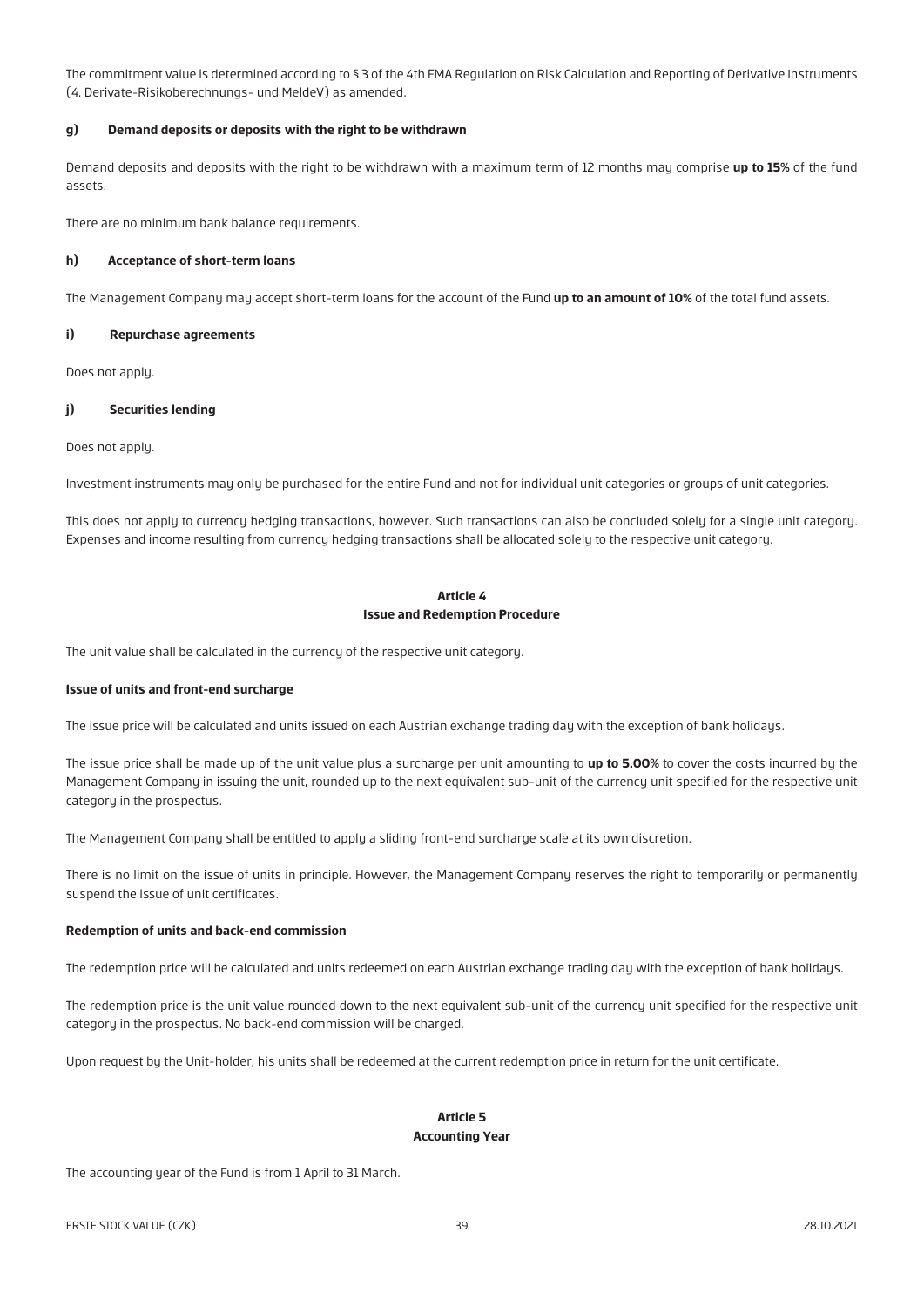#### **Article 6 Unit Categories and Use of Earnings**

The Fund features three different unit categories and the corresponding certificates: dividend-bearing units, non-dividend-bearing units with capital gains tax payment, and non-dividend-bearing units without capital gains tax payment, with certificates being issued for one unit each and also for fractional units.

Various unit categories may be issued for this Fund. The creation of unit categories and the issue of units of a specific category shall be decided at the discretion of the Management Company.

#### **Use of earnings for dividend-bearing units**

The earnings generated during the accounting year (interest and dividends) less all costs can be distributed as deemed appropriate by the Management Company. Dividend disbursement may be omitted in the interests of the Unit-holders. Dividends may also be disbursed at the discretion of the Management Company from earnings generated by the sale of fund assets, including subscription rights. Disbursements of fund assets and interim dividends may be paid.

The fund assets may in no case fall below the legally stipulated minimum volume for termination as a result of dividend disbursements.

The amounts shall be paid to the holders of dividend-bearing units **on or after 1 July** of the following accounting year. The remaining amount shall be carried forward.

An amount calculated in accordance with the InvFG must also be paid out **on or after 1 July** to cover the capital gains tax assessed by the tax authorities on the dividend-equivalent earnings from the fund units unless the Management Company provides suitable proof from the banks managing the corresponding securities accounts that the unit certificates can only be held by Unit-holders who are not subject to Austrian personal income tax or corporation tax or who meet the conditions for exemption from capital gains tax according to § 94 of the Austrian Income Tax Act (Einkommensteuergesetz) at the time of payment.

#### **Use of earnings for non-dividend-bearing units with capital gains tax payment (non-dividend-bearing units)**

The earnings generated by the Fund during the accounting year less all costs will not be paid out. In the case of non-dividend-bearing units, an amount calculated in accordance with the InvFG must be paid out **on or after 1 July** to cover the capital gains tax assessed by the tax authorities on the dividend-equivalent earnings from the fund units unless the Management Company provides suitable proof from the banks managing the corresponding securities accounts that the unit certificates can only be held by Unit-holders who are not subject to Austrian personal income tax or corporation tax or who meet the conditions for exemption from capital gains tax according to § 94 of the Austrian Income Tax Act (Einkommensteuergesetz) at the time of payment.

#### **Use of earnings for non-dividend-bearing units without capital gains tax payment (KESt-exempt non-dividend-bearing units)**

The earnings generated by the Fund during the accounting year less all costs will not be paid out. No payment pursuant to the InvFG will be made. The reference date for the exemption from KESt payment for the profit for the year for the purposes of the InvFG shall be **1 July** of the following accounting year.

The Management Company shall provide suitable proof from the banks managing the corresponding securities accounts that the unit certificates could only be held by Unit-holders who are not subject to Austrian personal income tax or corporation tax or who met the conditions for exemption from capital gains tax according to § 94 of the Austrian Income Tax Act (Einkommensteuergesetz) at the time of payment.

If these requirements are not met at the time of payment, the amount calculated pursuant to the InvFG must be paid out by the credit institution managing the respective securities account.

#### **Article 7**

#### **Management Fee, Compensation for Expenses, Liquidation Fee**

The Management Company shall receive an **annual** fee for its administrative activities amounting to **up to 1.80%** of the fund assets as calculated and accrued on the basis of the daily fund volume. The fee will be charged to the fund assets once per month.

The Management Company shall be entitled to compensation for all expenses incurred in the administration of the Fund.

The Management Company shall be entitled to apply a sliding management fee scale at its own discretion.

ERSTE STOCK VALUE (CZK) 40 28.10.2021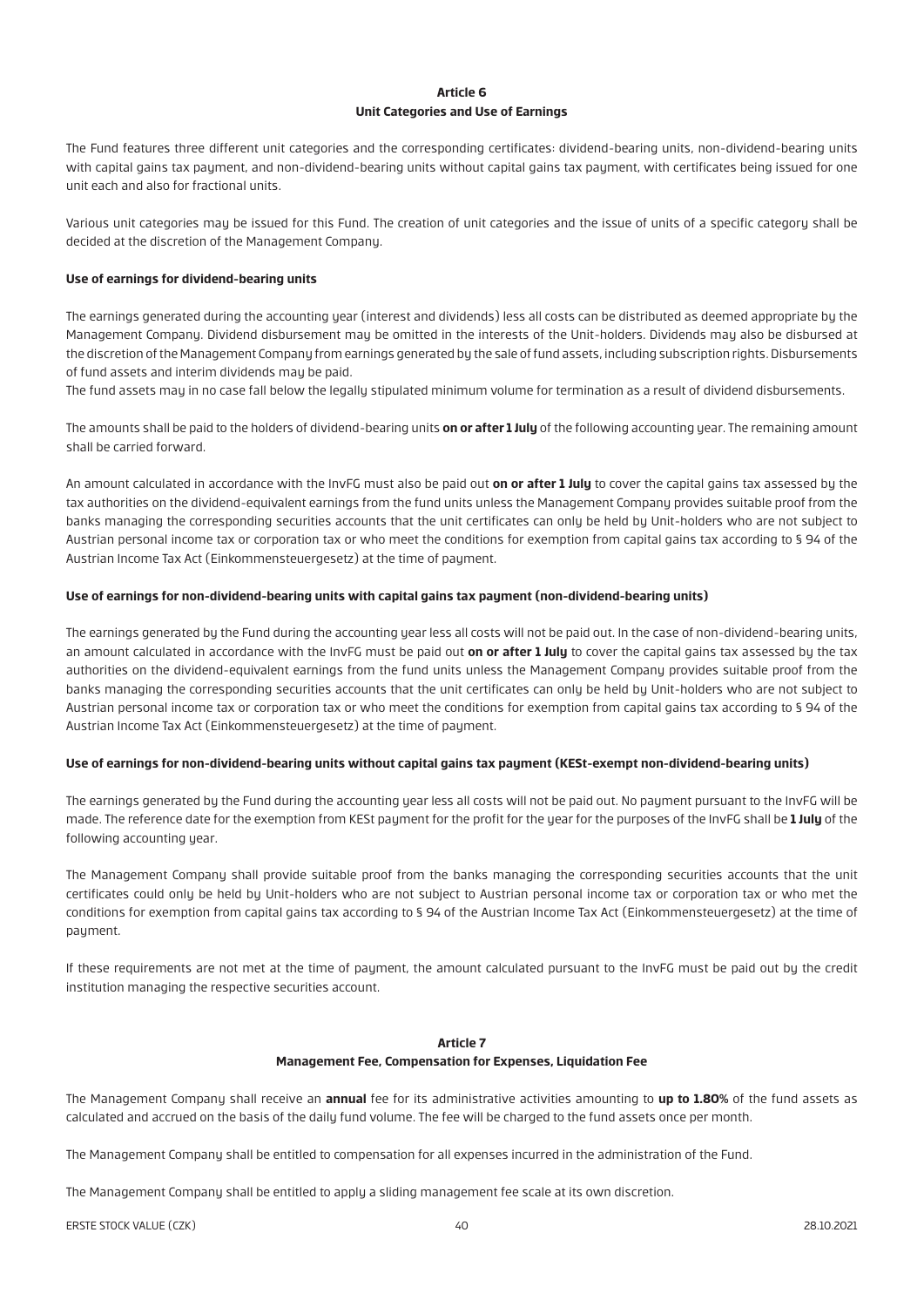The costs for the introduction of new unit categories for existing investment funds shall be assessed against the unit price of the new unit categories.

Upon liquidation of the Fund, the party processing the liquidation shall receive a fee in the amount of **0.50%** of the fund assets.

## **Further information and details about this Funds can be found in the prospectus.**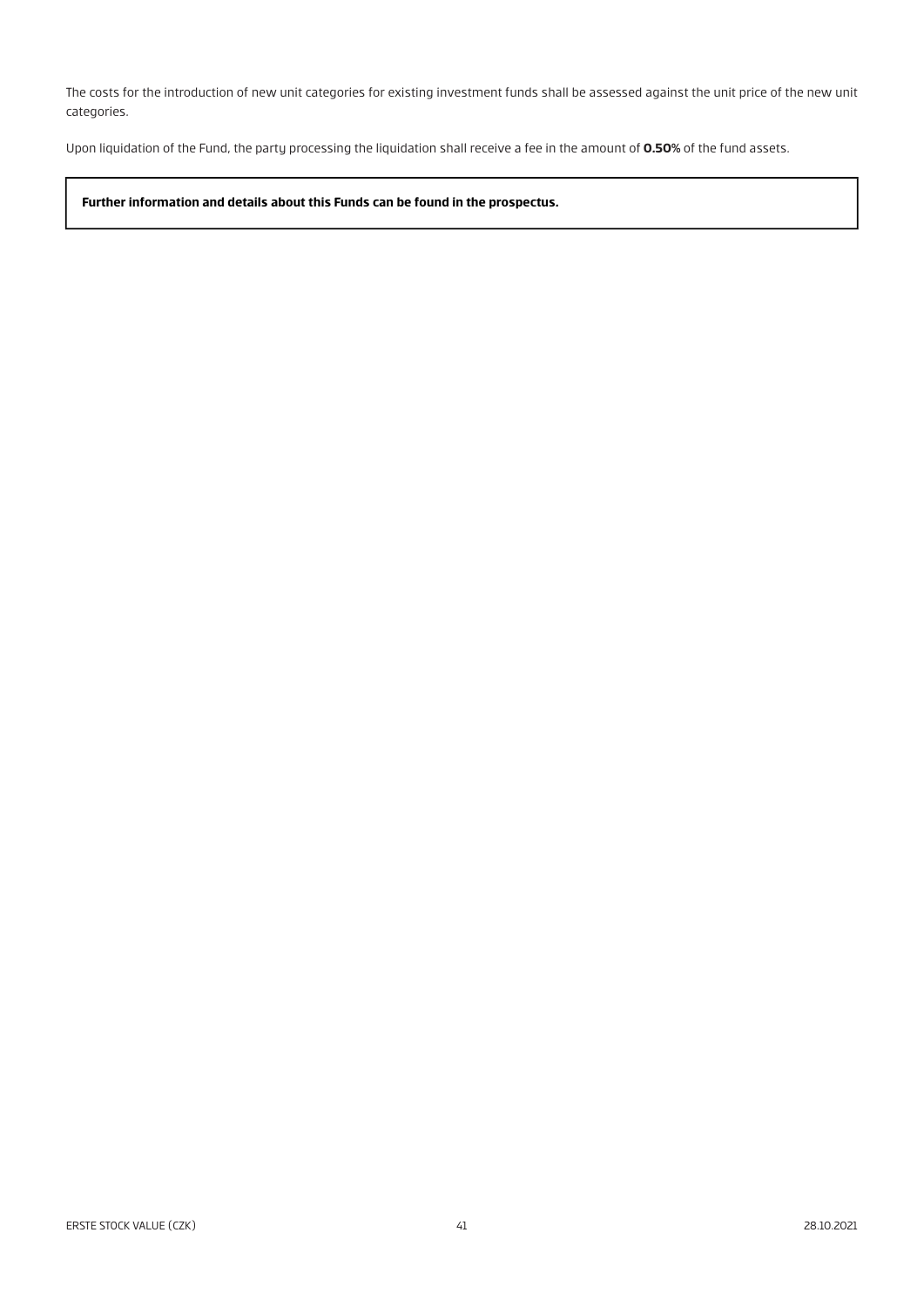#### **Annex to the Fund Rules**

#### **List of exchanges with official trading and organised markets**

(As of October 2021)

#### **1. Exchanges with official trading and organised markets in the Member States of the EEA as well as exchanges in European countries outside of the EEA considered to be equivalent to regulated markets**

Every Member State must maintain a current list of the authorised markets within its territory. This list must be submitted to the other Member States and the Commission.

According to this provision, the Commission is required to publish a list of the regulated markets registered with it by the Member States once per year.

Because of lower entry barriers and specialisation in different trading segments, the list of "regulated markets" is subject to significant changes. For this reason, the Commission will publish an up-to-date version of the list on its official website in addition to the annual publication of a list in the Official Journal of the European Union.

#### **1.1. The currently valid list of regulated markets can be found at**

[https://registers.esma.europa.eu/publication/searchRegister?core=esma\\_registers\\_upreg](https://registers.esma.europa.eu/publication/searchRegister?core=esma_registers_upreg) \*

#### **1.2. The following exchanges are included in the list of regulated markets:**

1.2.1. Luxembourg: Euro MTF Luxembourg

#### **1.3. Recognised markets in the EEA according to § 67 (2) 2 InvFG:**

Markets in the EEA that have been classified as recognised markets by the competent supervisory authorities.

| 2. Exchanges in European countries outside of the EEA |                                                       |                                                                                                                                                                                                                                                                                                                                                                                                                                                                                                                                                                                                                                                             |  |  |
|-------------------------------------------------------|-------------------------------------------------------|-------------------------------------------------------------------------------------------------------------------------------------------------------------------------------------------------------------------------------------------------------------------------------------------------------------------------------------------------------------------------------------------------------------------------------------------------------------------------------------------------------------------------------------------------------------------------------------------------------------------------------------------------------------|--|--|
| 2.1.                                                  | Bosnia and Herzegovina:                               | Sarajevo, Banja Luka                                                                                                                                                                                                                                                                                                                                                                                                                                                                                                                                                                                                                                        |  |  |
| 2.2.                                                  | Montenegro:                                           | Podgorica                                                                                                                                                                                                                                                                                                                                                                                                                                                                                                                                                                                                                                                   |  |  |
| 2.3.                                                  | Russia:                                               | Moscow Exchange                                                                                                                                                                                                                                                                                                                                                                                                                                                                                                                                                                                                                                             |  |  |
| 2.4.                                                  | Switzerland:                                          | SIX Swiss Exchange AG, BX Swiss AG                                                                                                                                                                                                                                                                                                                                                                                                                                                                                                                                                                                                                          |  |  |
| 2.5.                                                  | Serbia:                                               | Belgrade                                                                                                                                                                                                                                                                                                                                                                                                                                                                                                                                                                                                                                                    |  |  |
| 2.6.                                                  | Turkey:                                               | Istanbul (only "National Market" on the stock market)                                                                                                                                                                                                                                                                                                                                                                                                                                                                                                                                                                                                       |  |  |
| 2.7.                                                  | United Kingdom of Great Britain and Northern Ireland: | Cboe Europe Equities Regulated Market - Integrated Book Segment, London Metal Exchange,<br>Cboe Europe Equities Regulated Market - Reference Price Book Segment, Cboe Europe<br>Equities Regulated Market - Off-Book Segment, London Stock Exchange Regulated Market<br>(derivatives), NEX Exchange Main Board (non-equity), London Stock Exchange Regulated<br>Market, NEX Exchange Main Board (equity), Euronext London Regulated Market, ICE FUTURES<br>EUROPE, ICE FUTURES EUROPE - AGRICULTURAL PRODUCTS DIVISION, ICE FUTURES EUROPE<br>- FINANCIAL PRODUCTS DIVISION, ICE FUTURES EUROPE - EQUITY PRODUCTS DIVISION, and<br>Gibraltar Stock Exchange |  |  |
| 3. Exchanges in non-European countries                |                                                       |                                                                                                                                                                                                                                                                                                                                                                                                                                                                                                                                                                                                                                                             |  |  |
| 3.1.                                                  | Australia:                                            | Sydney, Hobart, Melbourne, Perth                                                                                                                                                                                                                                                                                                                                                                                                                                                                                                                                                                                                                            |  |  |
| 3.2.                                                  | Argentina:                                            | <b>Buenos Aires</b>                                                                                                                                                                                                                                                                                                                                                                                                                                                                                                                                                                                                                                         |  |  |
| 3.3.                                                  | Brazil:                                               | Rio de Janeiro, Sao Paulo                                                                                                                                                                                                                                                                                                                                                                                                                                                                                                                                                                                                                                   |  |  |

\*) To open the list, select "Regulated market" under "Entity type" in the column on the left side of the page and then click "Search" (or "Show table columns" and "Update"). The link can be changed by the ESMA.

3.4. Chile: Santiago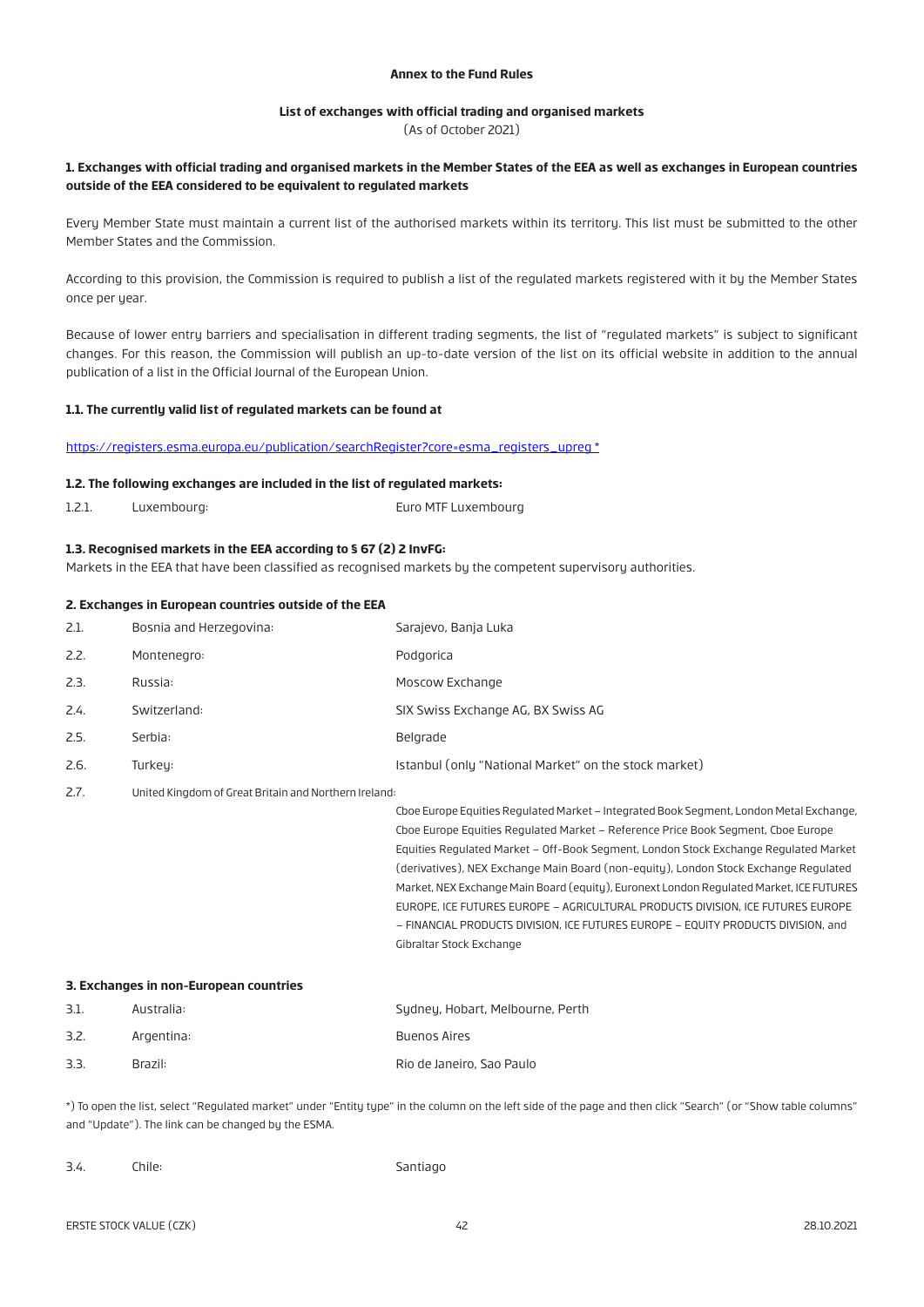| 3.5.  | China:                                                          | Shanghai Stock Exchange, Shenzhen Stock Exchange                                                                        |
|-------|-----------------------------------------------------------------|-------------------------------------------------------------------------------------------------------------------------|
| 3.6.  | Hongkong:                                                       | Hongkong Stock Exchange                                                                                                 |
| 3.7.  | India:                                                          | Toronto, Vancouver, Montreal                                                                                            |
| 3.8.  | Indonesia:                                                      | Jakarta                                                                                                                 |
| 3.9.  | Israel:                                                         | Tel Aviv                                                                                                                |
| 3.10. | Japan:                                                          | Tokyo, Osaka, Nagoya, Fukuoka, Sapporo                                                                                  |
| 3.11. | Canada:                                                         | Toronto, Vancouver, Montreal                                                                                            |
| 3.12. | Colombia:                                                       | Bolsa de Valores de Colombia                                                                                            |
| 3.13. | Korea:                                                          | Korea Exchange (Seoul, Busan)                                                                                           |
| 3.14. | Malaysia:                                                       | Kuala Lumpur, Bursa Malaysia Berhad                                                                                     |
| 3.15. | Mexiko:                                                         | Mexiko City                                                                                                             |
| 3.16. | New Zealand:                                                    | Wellington, Auckland                                                                                                    |
| 3.17. | Peru:                                                           | Bolsa de Valores de Lima                                                                                                |
| 3.18. | Philippines:                                                    | Philippine Stock Exchange                                                                                               |
| 3.19. | Singapore:                                                      | Singapore Stock Exchange                                                                                                |
| 3.20. | South Africa:                                                   | Johannesburg                                                                                                            |
| 3.21. | Taiwan:                                                         | Taipei                                                                                                                  |
| 3.22. | Thailand:                                                       | Bangkok                                                                                                                 |
| 3.23. | USA:                                                            | New York, NYCE American, New York Stock Exchange (NYSE), Philadelphia, Chicago,<br>Boston, Cincinnati, Nasdaq           |
| 3.24. | Venezuela:                                                      | Caracas                                                                                                                 |
| 3.25. | Vereinigte Arab Emirates:                                       | Abu Dhabi Securities Exchange (ADX)                                                                                     |
|       | 4. Organised markets in countries outside of the European Union |                                                                                                                         |
| 4.1.  | Japan:                                                          | over the counter market                                                                                                 |
| 4.2.  | Canada:                                                         | over the counter market                                                                                                 |
| 4.3.  | Korea:                                                          | over the counter market                                                                                                 |
| 4.4.  | Switzerland:                                                    | over the counter market of the members of the International Capital Market<br>Association (ICMA), Zurich                |
| 4.5.  | USA:                                                            | over the counter market (under the supervision of an authority such as the SEC,<br>FINRA, etc.)                         |
|       | 5. Exchanges with futures and options markets                   |                                                                                                                         |
| 5.1.  | Argentina:                                                      | Bolsa de Comercio de Buenos Aires                                                                                       |
| 5.2.  | Australia:                                                      | Australian Options Market, Australian Securities Exchange (ASX)                                                         |
| 5.3.  | Brazil:                                                         | Bolsa Brasiliera de Futuros, Bolsa de Mercadorias & Futuros, Rio de Janeiro Stock<br>Exchange, Sao Paulo Stock Exchange |
| 5.4.  | Hong Kong:                                                      | Hong Kong Futures Exchange Ltd.                                                                                         |
| 5.5.  | Japan:                                                          | Osaka Securities Exchange, Tokyo International Financial Futures Exchange, Tokyo<br><b>Stock Exchange</b>               |
| 5.6.  | Canada:                                                         | Montreal Exchange, Toronto Futures Exchange                                                                             |
| 5.7.  | Korea:                                                          | Korea Exchange (KRX)                                                                                                    |
| 5.8.  | Mexiko:                                                         | Mercado Mexicano de Derivados                                                                                           |
| 5.9.  | New Zealand:                                                    | New Zealand Futures & Options Exchange                                                                                  |
| 5.10. | Philippines:                                                    | Manila International Futures Exchange                                                                                   |